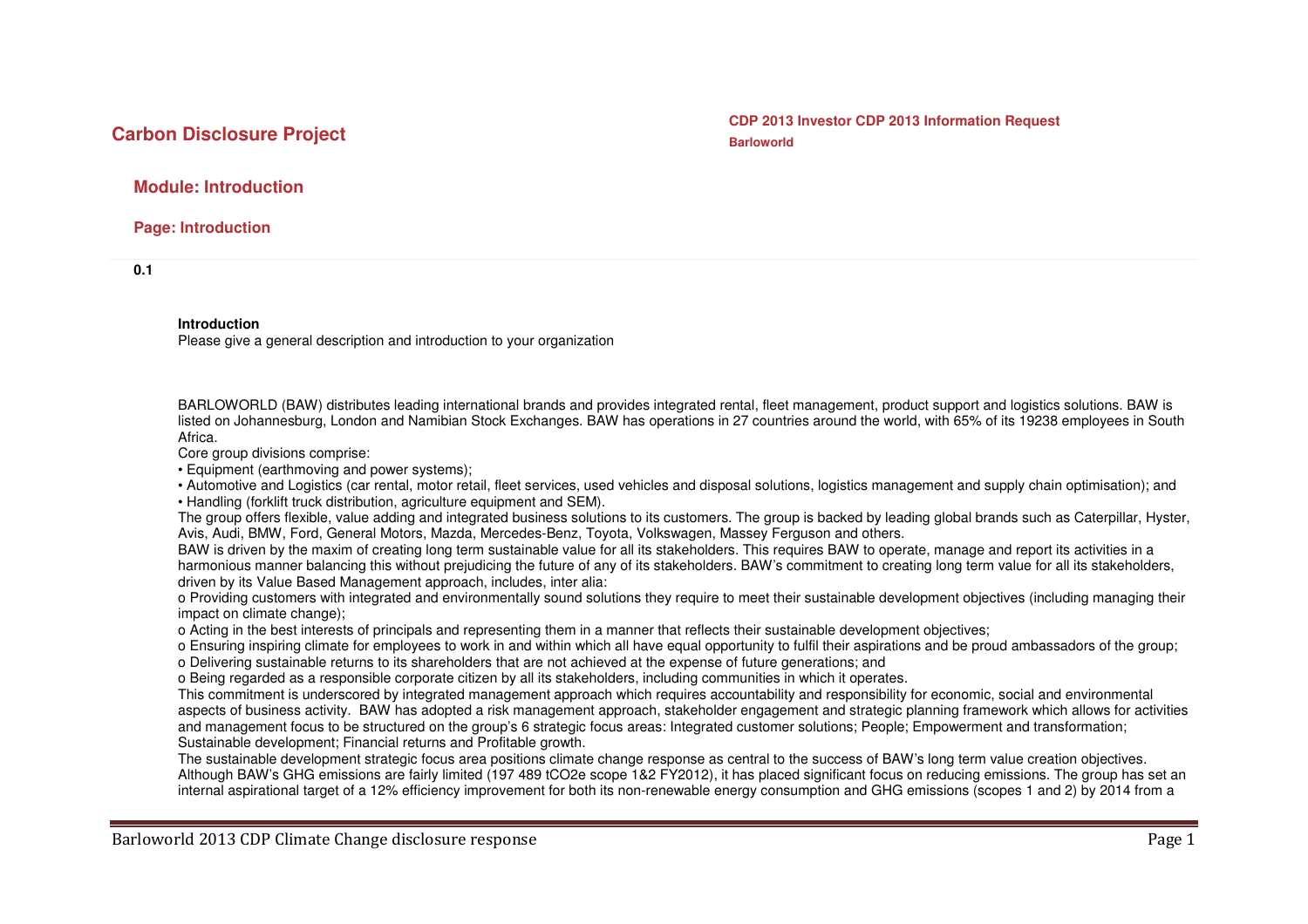#### 2009 baseline.

 BAW understands that the use of its services and the products it distributes has an impact on the carbon footprint of its customers. As such, BAW strives to conduct its activities in a responsible manner and offer products and services that reduce its customers' carbon footprint and limit their exposure to climate change risks. An example of the group's commitment to assist customers in reducing emissions is the purchase of a 25% stake in **re-** which is an environmental solutions company. **re-** focuses on reducing, reusing and recycling waste with the objective of reducing GHG emissions associated with waste disposal. By offering the services of re- to its customers, BAW is assisting customers reduce their GHG emissions and by leveraging **re-**'s expertise and offerings, BAW strives to further reduce its internal GHG emissions.

 The commitment to reducing emissions is further demonstrated by the rebuild and remanufacture operations within BAW. BAW has, to date, invested R250m andUSD11m in South Africa and Russia, respectively, to increase its rebuild and remanufacture facilities. Through rebuilding and remanufacturing machines and components, BAW makes a significant contribution to emission reductions by extending the lifespan of equipment. In Caterpillar operations, these processes require some 50% to 60% less energy by reusing between 85% and 95% by weight of materials from the original product.

## **0.2**

#### **Reporting Year**

Please state the start and end date of the year for which you are reporting data.

The current reporting year is the latest/most recent 12-month period for which data is reported. Enter the dates of this year first.

We request data for more than one reporting period for some emission accounting questions. Please provide data for the three years prior to the current reporting year if you have not provided this information before, or if this is the first time you have answered a CDP information request. (This does not apply if you have been offered and selected the option of answering the shorter questionnaire). If you are going to provide additional years of data, please give the dates of those reporting periods here. Work backwards from the most recent reporting year.

Please enter dates in following format: day(DD)/month(MM)/year(YYYY) (i.e. 31/01/2001).

#### **Enter Periods that will be disclosed**

Sat 01 Oct 2011 - Sun 30 Sep 2012

#### **0.3**

# **Country list configuration**

Please select the countries for which you will be supplying data. This selection will be carried forward to assist you in completing your response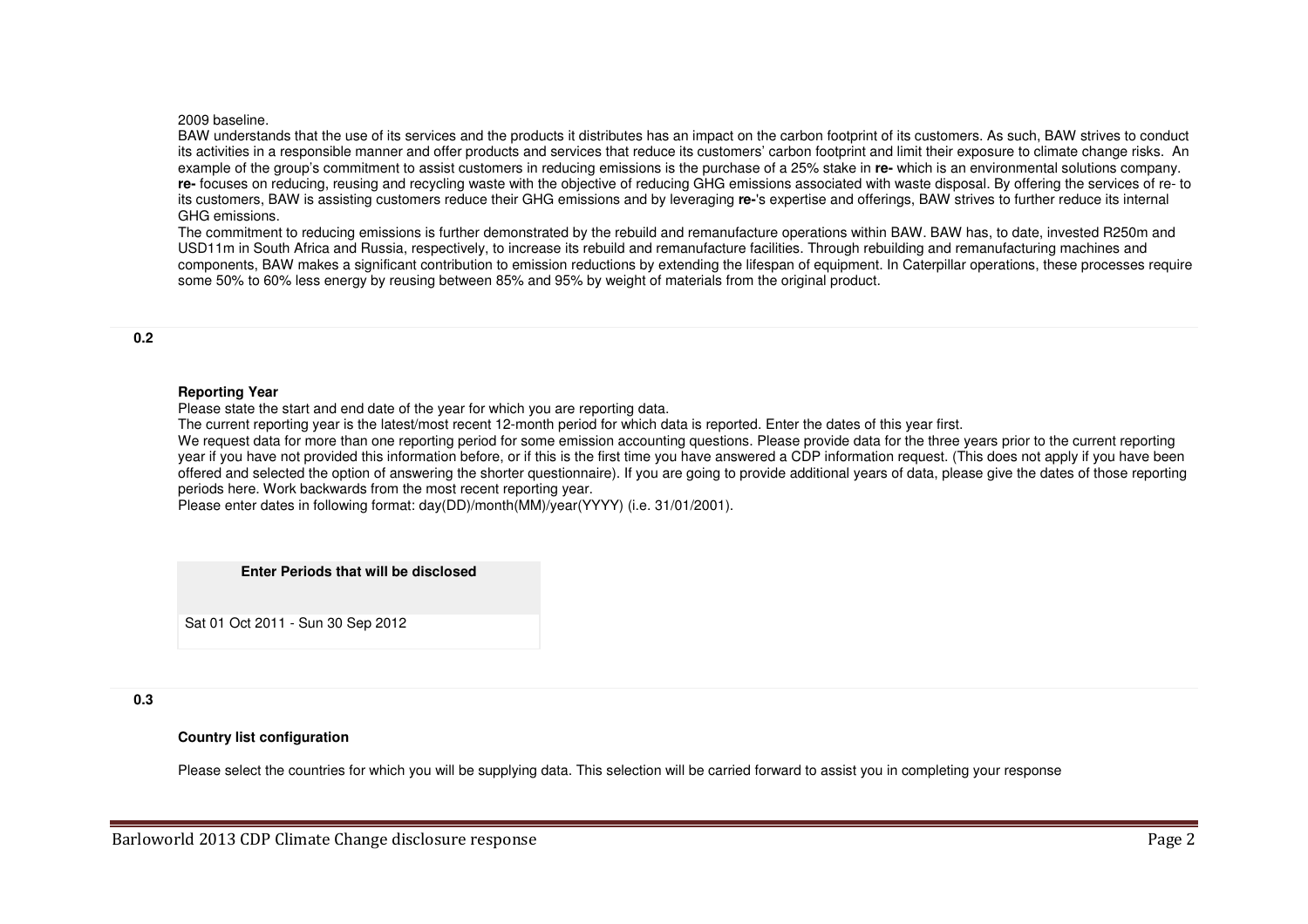| <b>Select country</b>             |
|-----------------------------------|
| Angola                            |
| Australia                         |
| Belgium                           |
| Botswana                          |
| Cape Verde                        |
| China                             |
| Congo, Democratic Republic of the |
| Germany                           |
| Ghana                             |
| Hong Kong                         |
| Lesotho                           |
| Malawi                            |
| Mozambique                        |
| Namibia                           |
| Netherlands                       |
| Portugal                          |
| Russia                            |
| Sao Tome and Principe             |
| South Africa                      |
| Spain                             |
| Swaziland                         |
| <b>United Arab Emirates</b>       |
| United Kingdom                    |
| United States of America          |
| Zambia                            |
| Andorra                           |
| Zimbabwe                          |

# **0.4**

**Currency selection**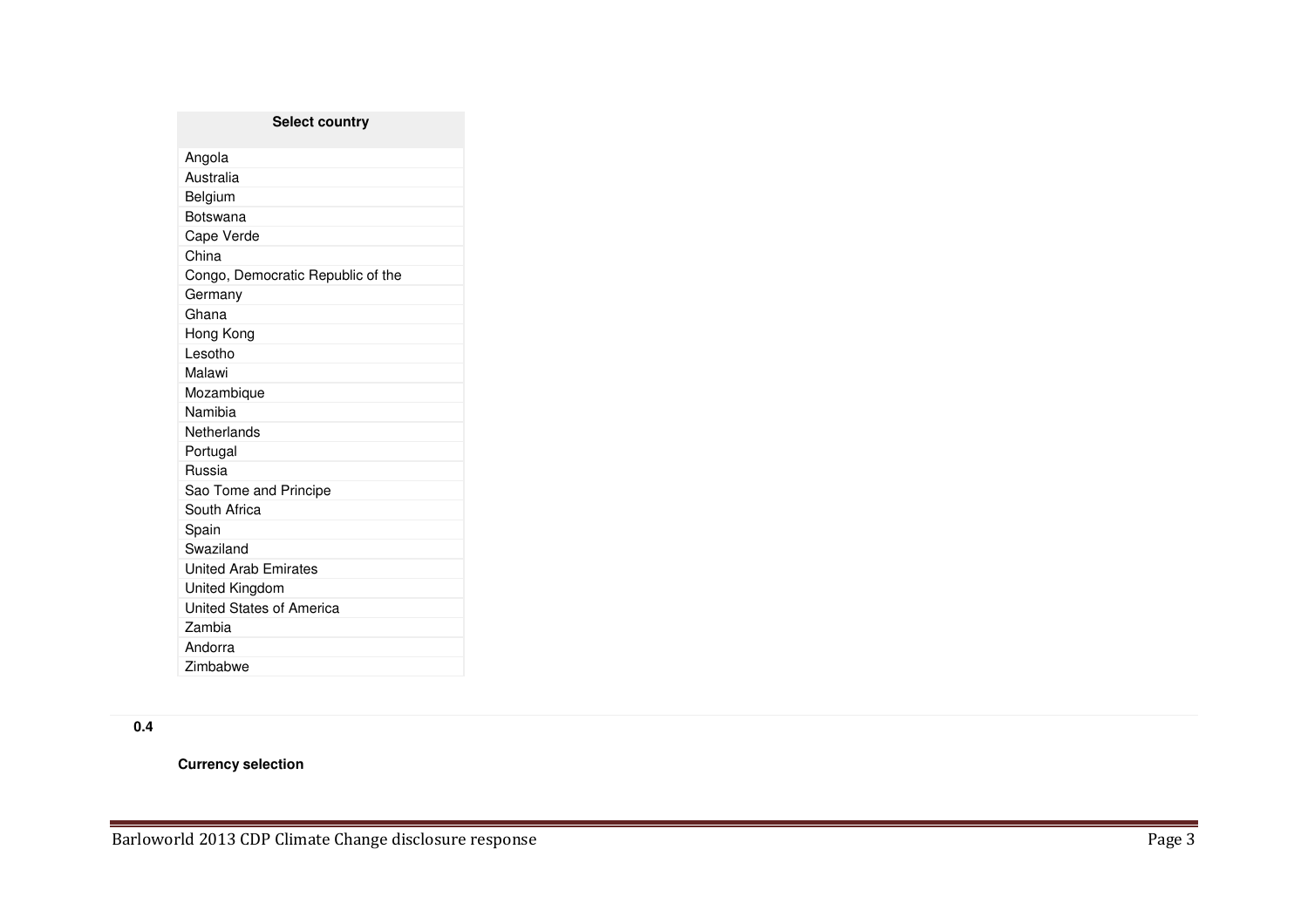Please select the currency in which you would like to submit your response. All financial information contained in the response should be in this currency.

ZAR (R)

## **0.6**

### **Modules**

As part of the request for information on behalf of investors, electric utilities, companies with electric utility activities or assets, companies in the automobile or auto component manufacture sectors, companies in the oil and gas industry and companies in the information technology and telecommunications sectors should complete supplementary questions in addition to the main questionnaire.

 If you are in these sectors (according to the Global Industry Classification Standard (GICS)), the corresponding sector modules will not appear below but will automatically appear in the navigation bar when you save this page. If you want to query your classification, please email respond@cdproject.net. If you have not been presented with a sector module that you consider would be appropriate for your company to answer, please select the module below. If you wish to view the questions first, please see https://www.cdproject.net/en-US/Programmes/Pages/More-questionnaires.aspx.

## **Further Information**

Organisational boundaries for collection of data reflect those used for financial purposes to ensure alignment between financial, social and environmental management and reporting.

 Data from operations in Ivory Coast, Democratic Republic of Congo, Siberia and Zimbabwe is not consolidated into financial and non-financial reporting since these are not companies over which BARLOWORLD exercises financial control. This is in line with the GHG Protocol Reporting Standard (financial control).

# **Module: Management [Investor]**

## **Page: 1. Governance**

## **1.1**

## **Where is the highest level of direct responsibility for climate change within your company?**

Individual/Sub-set of the Board or other committee appointed by the Board

**1.1a**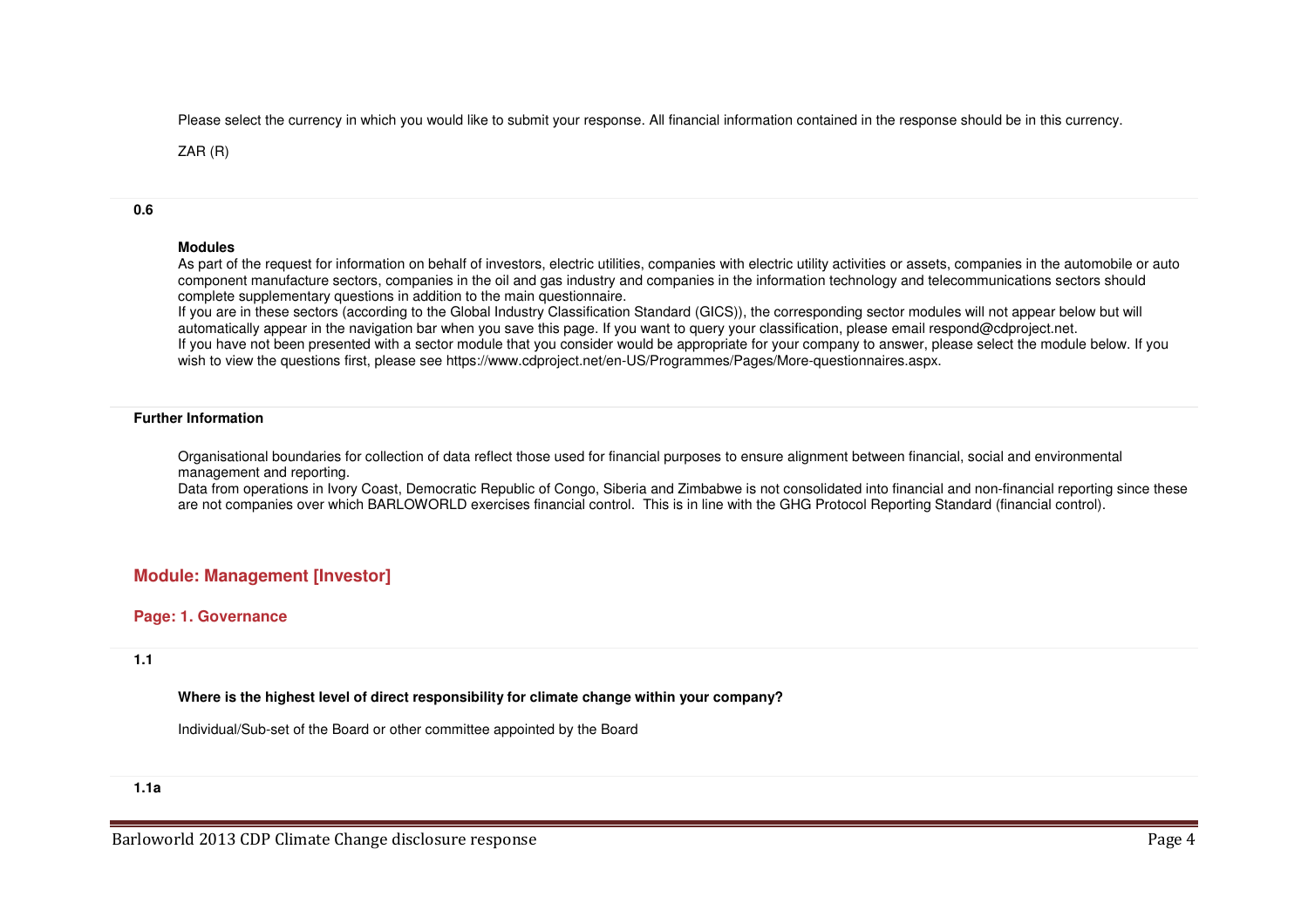#### **Please identify the position of the individual or name of the committee with this responsibility**

The group Risk and Sustainability committee, which is one of seven sub-board committees. The committee was established to assist the board in ensuring sound corporate governance, improving internal controls and monitoring company performance. The committee acts according to a written terms of reference approved by the board, which sets out its purpose, membership requirements, duties and reporting procedures. It assists the board in recognising all substantive sustainability, climate change, environmental and health and safety risks to which the group is exposed and in ensuring that the requisite management culture, practices, policies and systems are implemented and function effectively within the group. In giving consideration to Safety, Health and Environmental (SHE) aspects of the group, the committee receives SHE reports on a quarterly basis which includes climate change information such as emissions and energy usage as well as related efficiency improvement initiatives.

#### **1.2**

**Do you provide incentives for the management of climate change issues, including the attainment of targets?**

Yes

#### **1.2a**

#### **Please complete the table**

| Who is entitled to benefit<br>from these incentives? | The type of<br>incentives     | Incentivized performance indicator                                                                                                                                                                                                                                                                                                                                                                                                                                                                                                            |  |  |
|------------------------------------------------------|-------------------------------|-----------------------------------------------------------------------------------------------------------------------------------------------------------------------------------------------------------------------------------------------------------------------------------------------------------------------------------------------------------------------------------------------------------------------------------------------------------------------------------------------------------------------------------------------|--|--|
| Board chairman                                       | Recognition<br>(non-monetary) | Achievement of defined group sustainability objectives, energy efficiency and emissions reduction targets.                                                                                                                                                                                                                                                                                                                                                                                                                                    |  |  |
| Director on board                                    | Monetary<br>reward            | Applicable to executive directors. Achievement of defined group sustainability objectives, energy efficiency<br>and emissions reduction targets.                                                                                                                                                                                                                                                                                                                                                                                              |  |  |
| Chief Executive Officer (CEO)                        | Monetary<br>reward            | Achievement of group strategy which incorporates sustainable development objectives such as energy<br>efficiency and emission reduction targets. BAW provides incentives for management of issues related to<br>climate change, which is incorporated into its sustainable development objectives. Management of this<br>process is facilitated through an integrated performance scorecard system. Specifically included are the<br>group's aspirational targets for improvements in energy efficiency and reduction in emissions intensity. |  |  |
| Other:<br>Environment/sustainability<br>managers     | Monetary<br>reward            | Achievement of and reporting on defined sustainability initiatives/objectives, energy efficiency and emission<br>reduction targets. BAW provides incentives for management of issues related to climate change, which is<br>incorporated into its sustainable development objectives. Management of this process is facilitated through an<br>integrated performance scorecard system. Specifically included are the group's aspirational targets for                                                                                         |  |  |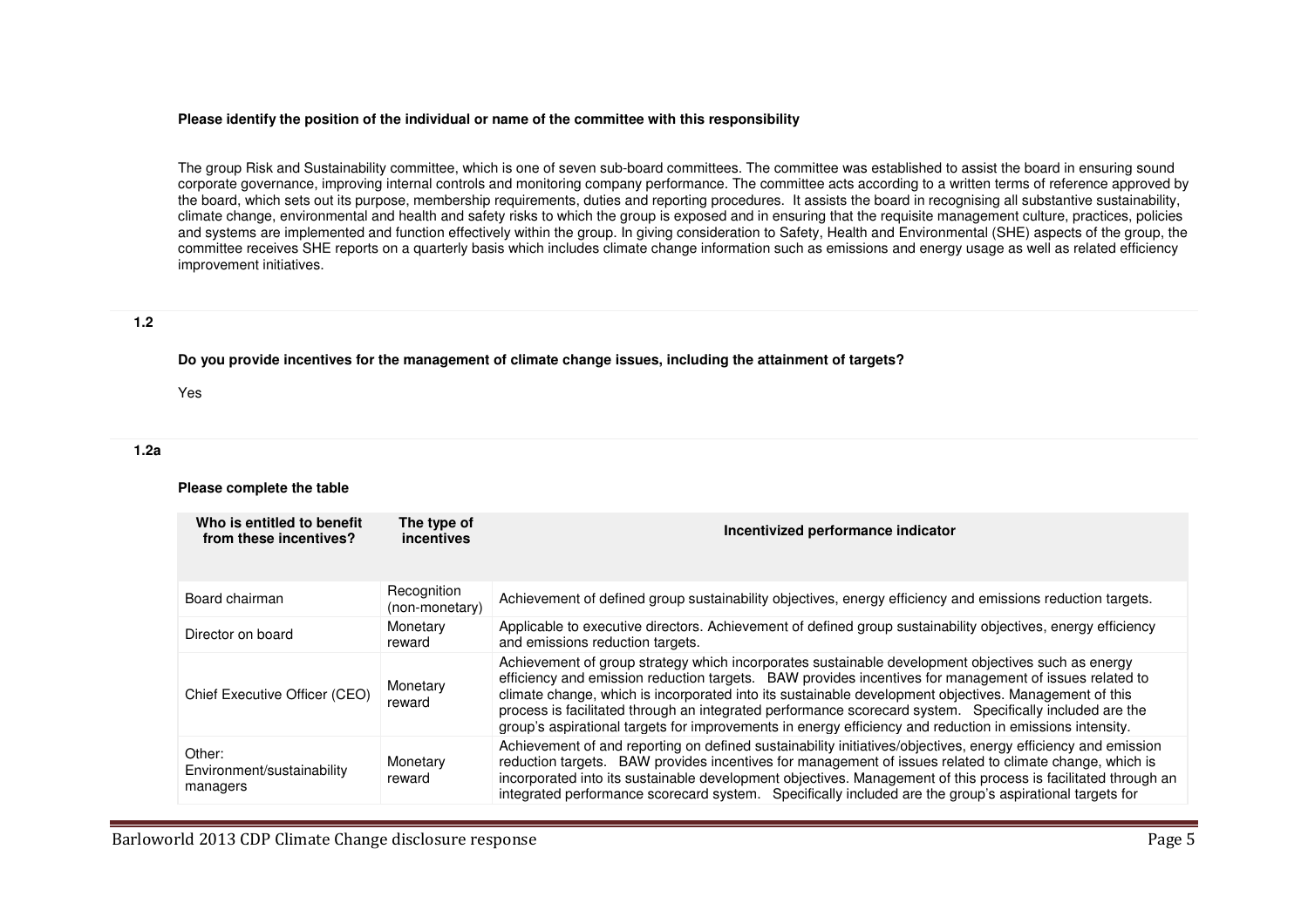| Who is entitled to benefit<br>from these incentives? | The type of<br><i>incentives</i> | Incentivized performance indicator                                                                                                                                                                                                                                                                                                                                                                                                                                                                                                                                                                                                                                                                                                                          |
|------------------------------------------------------|----------------------------------|-------------------------------------------------------------------------------------------------------------------------------------------------------------------------------------------------------------------------------------------------------------------------------------------------------------------------------------------------------------------------------------------------------------------------------------------------------------------------------------------------------------------------------------------------------------------------------------------------------------------------------------------------------------------------------------------------------------------------------------------------------------|
|                                                      |                                  | improvements in energy efficiency and reduction in emissions intensity.                                                                                                                                                                                                                                                                                                                                                                                                                                                                                                                                                                                                                                                                                     |
| Risk managers                                        | Monetary<br>reward               | Achievement of and reporting on defined sustainability initiatives/objectives, energy efficiency and emission<br>reduction targets. BAW provides incentives for management of issues related to climate change, which is<br>incorporated into its sustainable development objectives. Management of this process is facilitated through an<br>integrated performance scorecard system. Specifically included are the group's aspirational targets for<br>improvements in energy efficiency and reduction in emissions intensity.                                                                                                                                                                                                                            |
| Facility managers                                    | Monetary<br>reward               | Achievement of and reporting on defined sustainability initiatives and objectives which include energy<br>efficiency and emission reduction targets/initiatives. BAW provides incentives for management of issues<br>related to climate change, which is incorporated into its sustainable development objectives. Management of<br>this process is facilitated through an integrated performance scorecard system. Specifically included are the<br>group's aspirational targets for improvements in energy efficiency and reduction in emissions intensity.                                                                                                                                                                                               |
| Process operation managers                           | Monetary<br>reward               | Achievement of defined sustainability objectives, including energy efficiency and emission reduction targets.<br>Daily responsibility of managing business divisions' environmental performance, in the context of the group's<br>and divisional environmental and climate change policies, GHG and other relevant group standards, policies<br>and protocols. BAW provides incentives for management of issues related to climate change, which is<br>incorporated into its sustainable development objectives. Management of this process is facilitated through an<br>integrated performance scorecard system. Specifically included are the group's aspirational targets for<br>improvements in energy efficiency and reduction in emissions intensity. |
| All employees                                        | Recognition<br>(non-monetary)    | Energy efficiency initiatives and related savings as well as improved waste management and increased<br>recycling. Every employee is responsible for the sustainability of the organisation through the fulfilment of<br>their respective roles in the context of the group's commitment to responsible custodianship of the<br>environment.                                                                                                                                                                                                                                                                                                                                                                                                                |
| Other: Divisional CEO's                              | Monetary<br>reward               | Energy efficiency and emission reduction initiatives and savings. Achievement of divisional strategy which<br>incorporates sustainable development.                                                                                                                                                                                                                                                                                                                                                                                                                                                                                                                                                                                                         |

# **Page: 2. Strategy**

# **2.1**

**Please select the option that best describes your risk management procedures with regard to climate change risks and opportunities**

Integrated into multi-disciplinary company wide risk management processes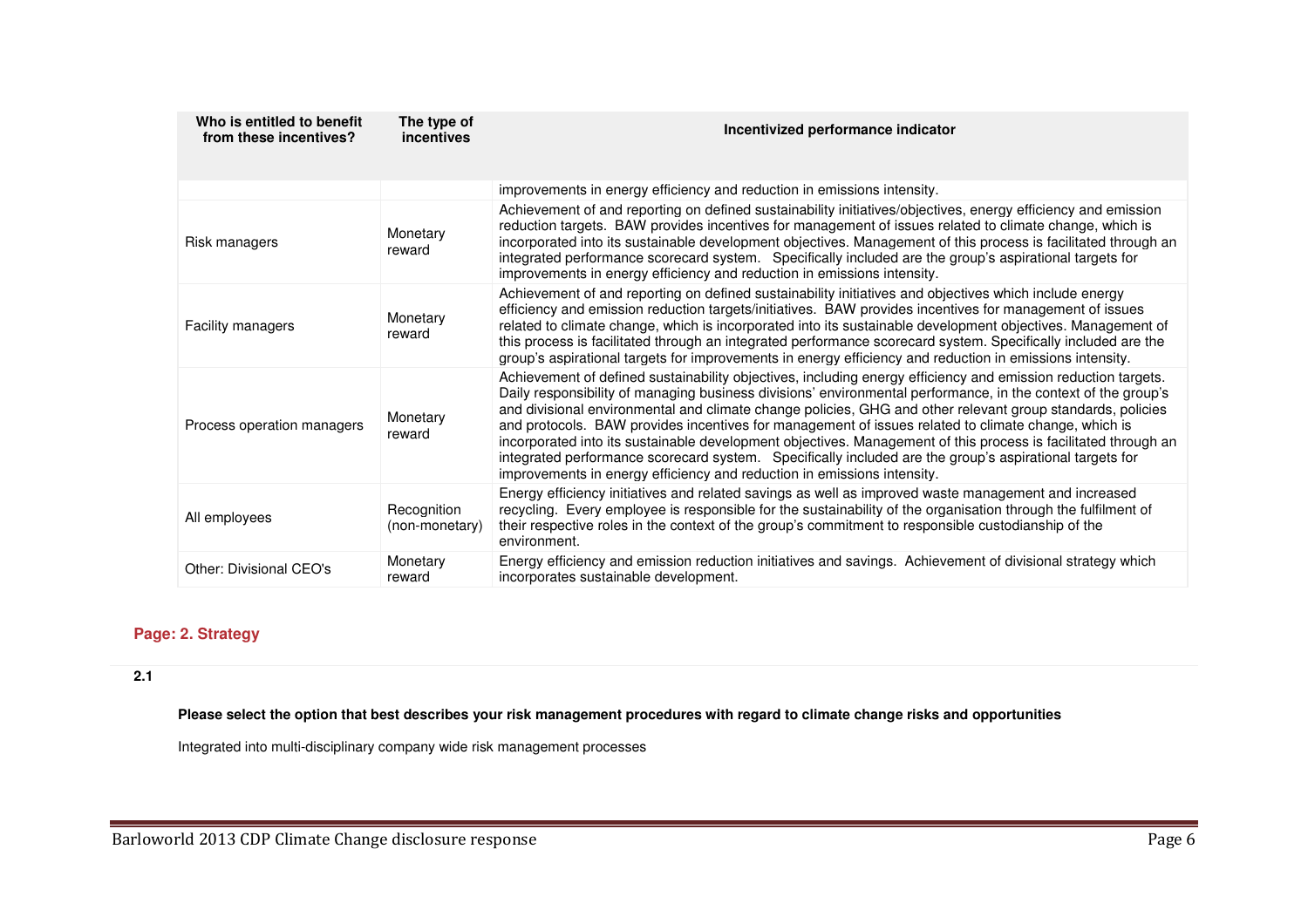#### **Please provide further details**

The group has integrated financial, social and environmental management practices and reporting to link financial profits with responsible use of natural resources and impacts on environment.

 **i. The scope of the process:** Climate change risks are integrated into the company-wide risk management process. Climate change risks include regulatory, physical and other risks such as market-related and reputational risks.

 **ii. Assessment of risks and opportunities at a company level:** Risks and opportunities, including those associated with climate change, are identified through detailed, robust systematic strategic planning, risk and opportunity assessment procedures. These procedures engage all levels of the organisation and involve continual review and reporting at management, executive and board levels. Identification and assessment of the risks and opportunities begins with divisional management at asset level. These risks and opportunities are reported to the group Risk and Sustainability committee. This committee assists the board in recognising all material risks and in ensuring that the requisite risk management culture, practices, policies and systems are progressively implemented and functioning effectively. Functions of the Risk and Sustainability committee include considering risk assessment results and determining trends, common areas of concern, emerging risks, and most significant risks for reporting to the board. The committee determines and recommends BAW's risk appetite for board approval. Through this process, initiatives are identified to address the risks and business continuity and disaster recovery plans for unscheduled events are developed. Internal audit also plays a significant role in reviewing processes, procedures and controls in the risk and opportunity management process. In the reporting year, climate change was identified as a key risk for the group. Risks are addressed through acceptance, transfer, avoidance or reduction strategies. Specific focus is placed on reducing emissions, associating with leading principals and geographic and industry diversification as ways of managing climate change risks. Opportunities are also identified, assessed and pursued if appropriate and commercially feasible. Aspects of these include providing environmentally sound customer solutions which assist customers in achieving their own environmental goals and objectives.

 **iii. Assessment of risks and opportunities at an asset level:** Risks are identified through divisional risk assessment interventions such as internal audit and group risk services. These risks are recorded in divisional and group risk registers, comprehensively assessed and given residual risk scores. This results in a prioritisation of risks to allow for allocation of limited resources and for measurement of progress made. Risks are then responded to through acceptance, transfer, avoidance or reduction strategies, taking risk appetites and tolerance levels into consideration. Divisional management is responsible for ongoing monitoring and management of their operating companies' risks. The divisional risk register is submitted into the group Risk and Sustainability committee.

 **iv. Frequency of monitoring:** The risks are monitored on a quarterly basis by divisional management. Formal reporting on risk to the group Risk and Sustainability committee takes place bi-annually.

 **v. Criteria for determining materiality:** The materiality of the risk is evaluated in terms of probability, severity and potential impacts, as well as the quality of the existing control environment. All risks are given an inherent & residual risk scores.

 **vi. Reporting of results:** The divisional management identifies the risks and report the risks to the group Risk and Sustainability committee which is a subcommittee of the board. This committee reports to the board. In terms of external reporting, the major risks are identified and a description of the risks and mitigation actions are included in the integrated report.

**Is climate change integrated into your business strategy?**

**2.1a**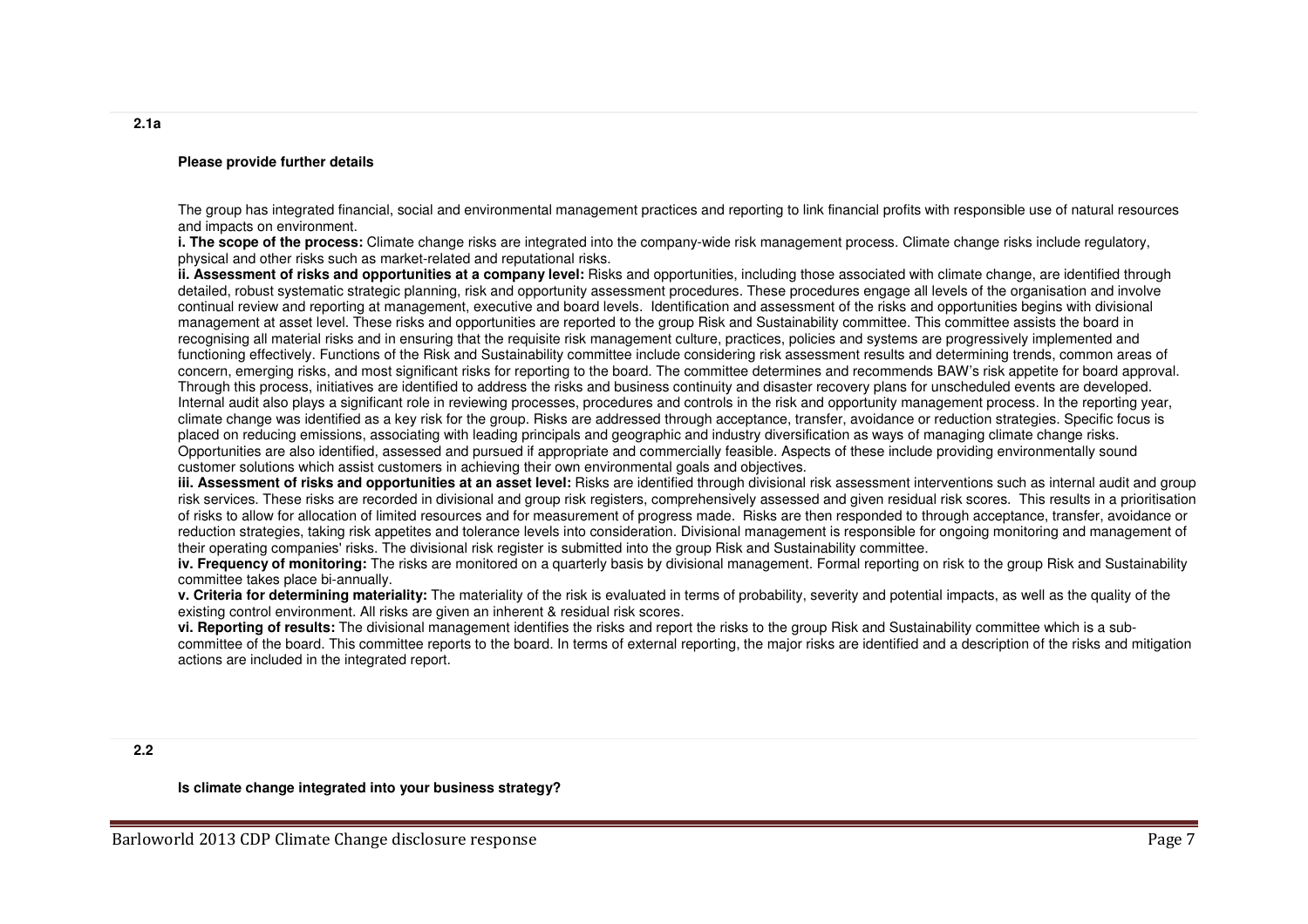#### **Please describe the process and outcomes**

i. Impact on the business strategy: BAW's strategic framework includes 6 focus areas to which executive teams give priority to ensure sustainable value creation for all stakeholders. Sustainable development, encompassing climate change, is one of the 6 strategic areas. Stakeholder engagement and consultation informs and guides group activities. This approach is institutionalised through structured strategic planning and risk management initiatives. The integration of strategy and sustainability is evident in group roles and responsibilities with both aspects covered in the portfolio of a group executive with responsibility for strategy and sustainability, ensuring an integrated approach to stakeholder value creation. BAW's strategic planning framework is cascaded throughout the organisation and appropriately adapted for each operation. BAW's strategic focus areas are supported by critical success factors, appropriate action plans and measurableperformance indicators. The strategic intent of sustainable development is:

o Achieve profitable growth by offering products and services which capitalise on emerging business opportunities, including climate change

o Realise cost savings through energy efficiencies and other sustainable business practices

o Enhance BAW's reputation by taking a leading role in these

o Engage stakeholders to guide appropriately BAW's value propositions

o Approach management and reporting in an integrated manner that entrenches accountability for economic, environmental and social activities

o Aspirational 12% improvement in non-renewable energy and GHG emissions (scope 1 and 2) efficiencies by end of 2014 off a 2009 baseline year

o MARSO (Measure, Avoid, Reduce, Switch, Offset) to minimise carbon and wider environmental footprints;

 o Provide solutions that create value for BAW's customers by assisting them to achieve their own sustainable development objectives, which include addressing climate change.

ii. Climate change influence on business strategy: BAW's strategy has been influenced by the following major aspects of climate change:

 • Reputation and responsibility: BAW is committed to conducting its activities in an environmentally responsible manner and being a responsible corporate citizen. Integration of climate change into the business strategy comes from the need to act responsibly and to conduct business in a transparent and ethical manner. BAW strives to manage the impacts (mitigate risks and maximize opportunities) to ensure that the group's reputation as a responsible corporate citizen remains untarnished. For this reason, BAW has implemented processes and systems to identify and manage climate change risks and to report, in a transparent and accurate manner, to its stakeholders.

 • Increased operational costs: The proposed introduction of a carbon tax coupled with the increase in electricity and fuel prices has driven the need to improve energy efficiency, resulting in reduced GHG emissions against a business as usual scenario. In an effort to reduce the impact of a carbon tax, BAW has set an aspirational target to drive emission reductions. In achieving greater efficiencies, BAW also improves organisational resilience given price increases or disruptions in supply of fuel or electricity.

 • Changes in customer expectations: The group's customers may require environmentally sound products that assist them in achieving their emission reduction targets. This has driven BAW and its leading international principals to develop new technologies, adapt existing technologies and offer new products and services that meet customer demands. For example, the need to assist customers to reduce their emissions led to the inclusion of 90 Honda Jazz Hybrid vehicles by Avis in its rental fleet.

 • Opportunities: Climate change presents a number of opportunities, also influencing BAW's strategy. These include the development of new products and opportunities to differentiate the group's offering in light of the need to reduce emissions.

 iii. Impact on short term strategy (3-5 years): Climate change has influenced short term strategy through the introduction of an aspirational emissions efficiency target which aims to improve emissions intensity by 12% in 2014 off a 2009 baseline. BAW's focus in the short term has been on the implementation of emission

**2.2a**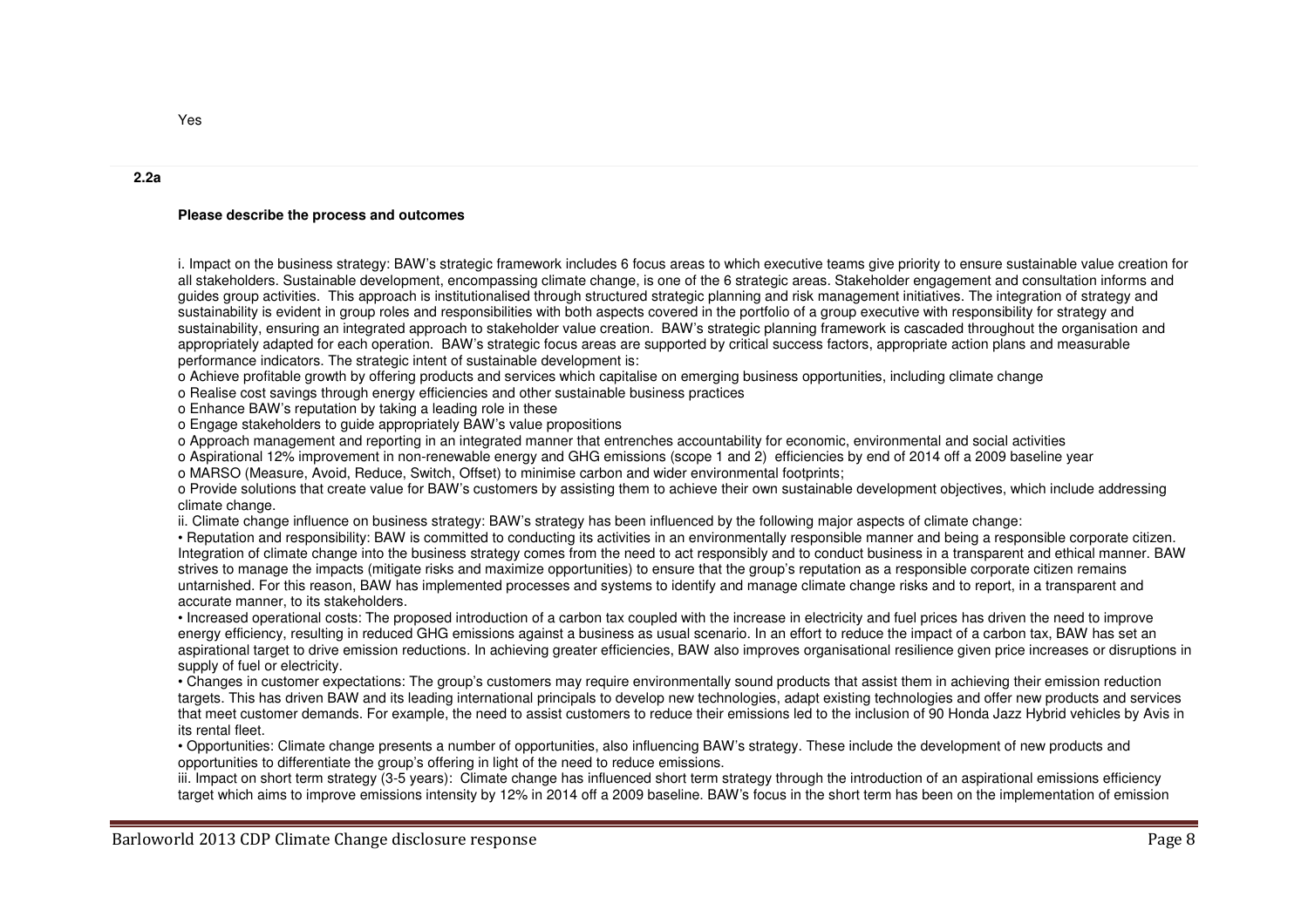reduction activities in pursuit of this aspirational target. Also, the group has adopted a MARSO approach to manage emissions. Initiatives in this regard include enhanced climate change data collection, reporting and communication processes and systems. Focus will be placed on refining these systems and processes in preparation for mandatory reporting and communicating the group's strategy on climate change with stakeholders. Also important are internal environmentalawareness and communication initiatives, the implementation of energy efficiency initiatives which positively impact the group's emissions, new buildings incorporating environmentally beneficial aspects, recycling (including rebuild and remanufacture activities), waste disposal, and an enhanced employee value proposition incorporating environmental stewardship and responsible corporate citizenship.

 iv. Impact on long term strategy (> 5 years, from 2014 to 2020): BAW has placed long term strategic focus on offering products and solutions that assist customers in achieving their environmental objectives and in reducing their GHG emissions. These products will also assist customers in terms of operational resilience and long term sustainability. Climate change has influenced BAW's long term strategy by increasing focus on development of more environmentally friendly products and service offerings and internal environmental stewardship initiatives. BAW is focused on product development to retain existing markets and to enter new markets. Embedded in the existing, short term and long term strategy is continued association with leading international brands and principals and diversification in terms of geographies and products. These aspects of BAW's strategy allow the group to mitigate many of the risks associated with climate change.

 v. Strategic advantage over competitors: BAW has reduced its operational costs through implementation of emissions efficiency improvement projects in pursuit of the aspirational target. Not only have the implemented projects improved emissions efficiency, but they have also positively impacted on electricity and fuel consumption and related operational costs, and have improved organisational resilience. BAW has rebuild and remanufacture facilities which extends the lifespan of machines and equipment. Less energy is used to remanufacture than to produce a completely new product. Integrating climate change into the strategy has provided BAW with a competitive advantage in terms of product offering. BAW is continually developing and acquiring new products and offerings which enable customers to reduce their GHG emissions. One recent example of this is an investment into an environmental solutions company called re- which focuses on the reduction, reuse and recycling of waste in order to reduce emissions associated with waste disposal. BAW engages with world-class principals that are managing the risks and opportunities presented by climate change on a continual basis. Examples are provided below:

 • Caterpillar Inc.'s 2020 internal and customer aspirational goals include a 20% reduction in customer GHGs, a 20% increase in customer energy efficiency and a 20% increase in customer materials efficiency by 2020. Offering emission-efficient products that reduce its customer's GHG emissions provides BAW with a competitive advantage.

 • BWH's principal, NMHG, is the largest volume producer of zero emissions electric trucks in North America and offers lift trucks which operate on cleaner burning alternative fuels. NMHG's product offering allows BAW and its customers to remain competitive in an environment where fuel prices are increasing and carbon pricing is becoming a reality.

 vi. Substantial business decisions: Investment (> R2m) was made in emission efficiency improvement projects within the group. BAW has invested in making new dealerships and buildings 'green' and energy efficient. BAW invested R250m and USD11m in rebuild and remanufacture facilities in South Africa and Russia,respectively. This investment was driven by the need to extend the life of equipment and reduce the number of components and machinery disposed of on an annual basis. This has a positive impact on emissions in the supply chain and less energy is used in the remanufacture process than in the production of a new machine or component. Avis added 90 Honda Jazz Hybrid vehicles to their fleet valued at some R23m. BAW acquired 25% of **re-**, an environmental solutions company.

#### **2.2b**

**Please explain why not**

#### **2.3**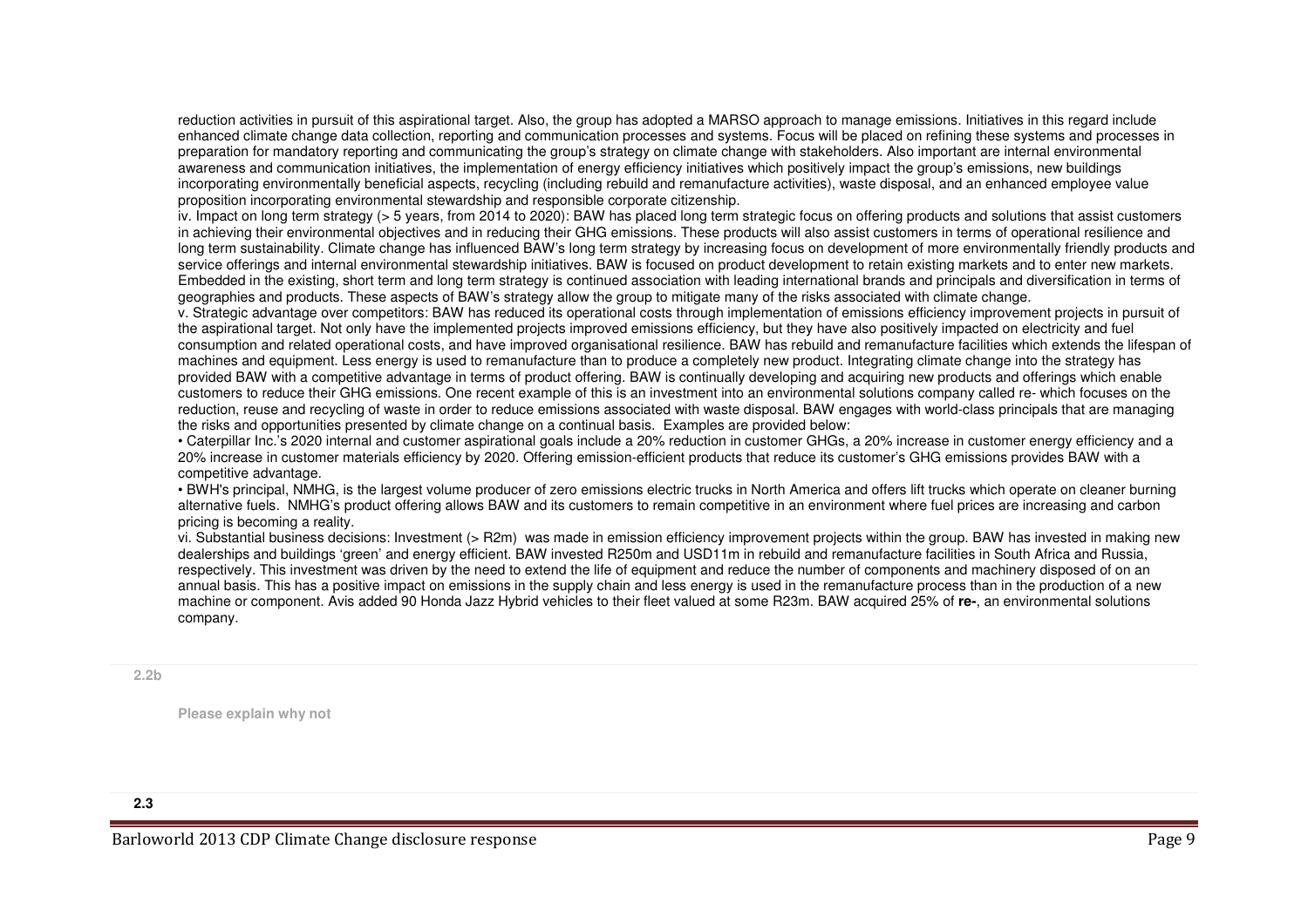**Do you engage in activities that could either directly or indirectly influence policy on climate change through any of the following? (tick all that apply)**

Direct engagement Trade associations **Other** 

**2.3a** 

## **On what issues have you been engaging directly?**

| <b>Focus of</b><br>legislation | Corporate<br><b>Position</b> | <b>Details of engagement</b>                                                                                                                                                                                                                                                                                                                                                                                                                                                                                                                                                                                                                                                                                                                                                                                                                                                                                                                                                                                        | <b>Proposed solution</b>                                                                                                                                                                                                                                                                                                                                                                                                                                                                                                                                                                                                                                                                                                                                                                                                                                                                                                                                                                                                                                                                       |
|--------------------------------|------------------------------|---------------------------------------------------------------------------------------------------------------------------------------------------------------------------------------------------------------------------------------------------------------------------------------------------------------------------------------------------------------------------------------------------------------------------------------------------------------------------------------------------------------------------------------------------------------------------------------------------------------------------------------------------------------------------------------------------------------------------------------------------------------------------------------------------------------------------------------------------------------------------------------------------------------------------------------------------------------------------------------------------------------------|------------------------------------------------------------------------------------------------------------------------------------------------------------------------------------------------------------------------------------------------------------------------------------------------------------------------------------------------------------------------------------------------------------------------------------------------------------------------------------------------------------------------------------------------------------------------------------------------------------------------------------------------------------------------------------------------------------------------------------------------------------------------------------------------------------------------------------------------------------------------------------------------------------------------------------------------------------------------------------------------------------------------------------------------------------------------------------------------|
| Energy<br>efficiency           | Support                      | How BAW is engaging: BAW is concerned about climate change<br>and appreciates the causal link between greenhouse gas<br>emissions and global warming. BAW believes that improving<br>energy efficiency, particularly non-renewable fossil fuels, benefits<br>climate change and related policies. Accordingly, BAW was an<br>early signatory to South Africa's Energy Efficiency Accord (EEA)<br>with the South African Department of Minerals and Energy, and<br>subsequently a signatory of the South African National Business<br>Initiative's (NBI) Energy Efficiency Leadership Network's (EELN)<br>Energy Efficiency Pledge. Other pledge signatories include<br>BUSA and the Department of Energy. The company is a member<br>of the EELN and has representation on the NBI's EELN Advisory<br>Committee. Name of Legislation: various energy efficiency<br>related initiatives and legislation. Geographies applicable:<br>Predominately South Africa, but also in other geographies where<br>BAW operates. | Through signing the EELN Pledge, BAW commits to: -<br>Developing a Road map/ plan for improving energy efficiency in<br>its operations, supported by the implementation of an appropriate<br>energy management system. - Developing internal energy<br>efficiency targets that are appropriate to its operations and<br>activities and which respond proactively to, and are aligned with<br>appropriate Government policies and strategies. - Reporting<br>appropriately on efforts to promote energy efficiency and progress<br>made towards set energy improvement targets in its operations<br>within the parameters of national legislation. - Working with<br>stakeholders on energy efficiency related issues to build capacity<br>and develop the required skills to implement energy efficiency<br>programmes and drive the required behavioural changes. The<br>NBI consists of companies that provide leadership and peer<br>support in achieving energy efficiencies and reducing emissions.<br>The association also provides a platform for shared learning and<br>best practice. |

## **2.3b**

**Are you on the Board of any trade associations or provide funding beyond membership?**Yes

## **2.3c**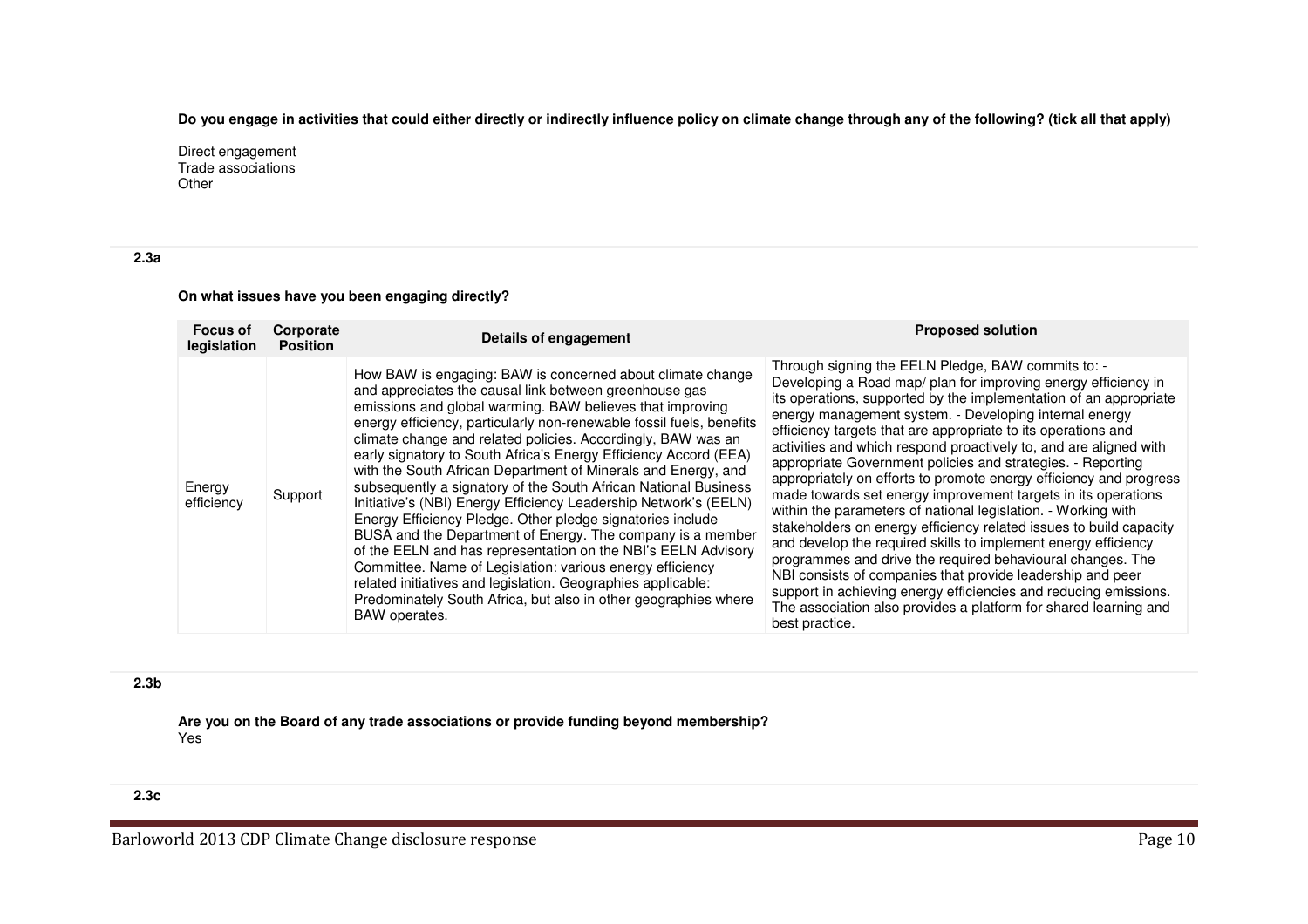| <b>Trade association</b>                                         | Is your<br>position<br>on climate<br>change<br>consistent<br>with<br>theirs? | Please explain the trade association"s position                                                                                                                                                                                                                                                                                                                                                                                                                                                                                                                                                                                                                                                                                                                                                                                                   | How have you, or are you attempting to<br>influence the postion?                                                                                                                                                                                |
|------------------------------------------------------------------|------------------------------------------------------------------------------|---------------------------------------------------------------------------------------------------------------------------------------------------------------------------------------------------------------------------------------------------------------------------------------------------------------------------------------------------------------------------------------------------------------------------------------------------------------------------------------------------------------------------------------------------------------------------------------------------------------------------------------------------------------------------------------------------------------------------------------------------------------------------------------------------------------------------------------------------|-------------------------------------------------------------------------------------------------------------------------------------------------------------------------------------------------------------------------------------------------|
| <b>Business</b><br>Leadership South<br>Africa                    | Consistent                                                                   | Business Leadership South Africa (BLSA) is an independent association<br>whose members represent South African big business leadership and<br>major multinational investors. BLSA is mindful of the need to reduce<br>emissions and use energy efficiently. However, they are equally mindful of<br>the risk to growth and jobs posed by increasing electricity prices and the<br>introduction of carbon taxes. BLSA seeks to engage constructively with<br>government on these issues.                                                                                                                                                                                                                                                                                                                                                           | BAW's Chief Executive is on the board of<br>BLSA and engages at such level.                                                                                                                                                                     |
| The Road Freight<br>Association (Board<br>member)                | Consistent                                                                   | The Road Freight Association (RFA) is a facilitating body which influences<br>the state of the industry, rates, upkeep of the road infrastructure, road<br>safety, freight security, driver interests, cross-border transport,<br>development funding for emerging operators, education, health, the fuel<br>price, law enforcement, labour relations and many other issues related to<br>road freight transport. One of the core values is sustainability and<br>sustainable transport practices of which climate change forms a<br>component thereof. The RFA recognizes the impact that climate change<br>has on the industry and encourages the development and sharing of<br>transport best practice that reduces the industry's impact on the<br>environment and it engages with government on policy development as<br>deemed appropriate. | BAW is represented on the board as well as in<br>the carbon tax committee of this association.<br>BAW's engagement at these levels includes<br>input on sustainable transport and carbon<br>reduction initiatives for the industry to consider. |
| Southern African<br>Vehicle Rental and<br>Leasing<br>Association | Consistent                                                                   | Southern African Vehicle Rental and Leasing Association (SAVRALA) is a<br>self-regulating, member representative association. Sustainability is a<br>strategic imperative for the industry but it relies on its members, many of<br>whom are already part of major corporate organisations, to manage their<br>carbon reduction programs and meet any legislative requirements.<br>SAVRALA recognises the risks and opportunities presented by climate<br>change on the industry and consequently facilitates the development of<br>appropriate solutions, including giving guidance on policy development.                                                                                                                                                                                                                                       | BAW is on the board of SAVRALA and<br>provides input on all key issues facing the<br>industry, including giving guidance on policy<br>development.                                                                                              |

**Please enter the details of those trade associations that are likely to take a position on climate change legislation**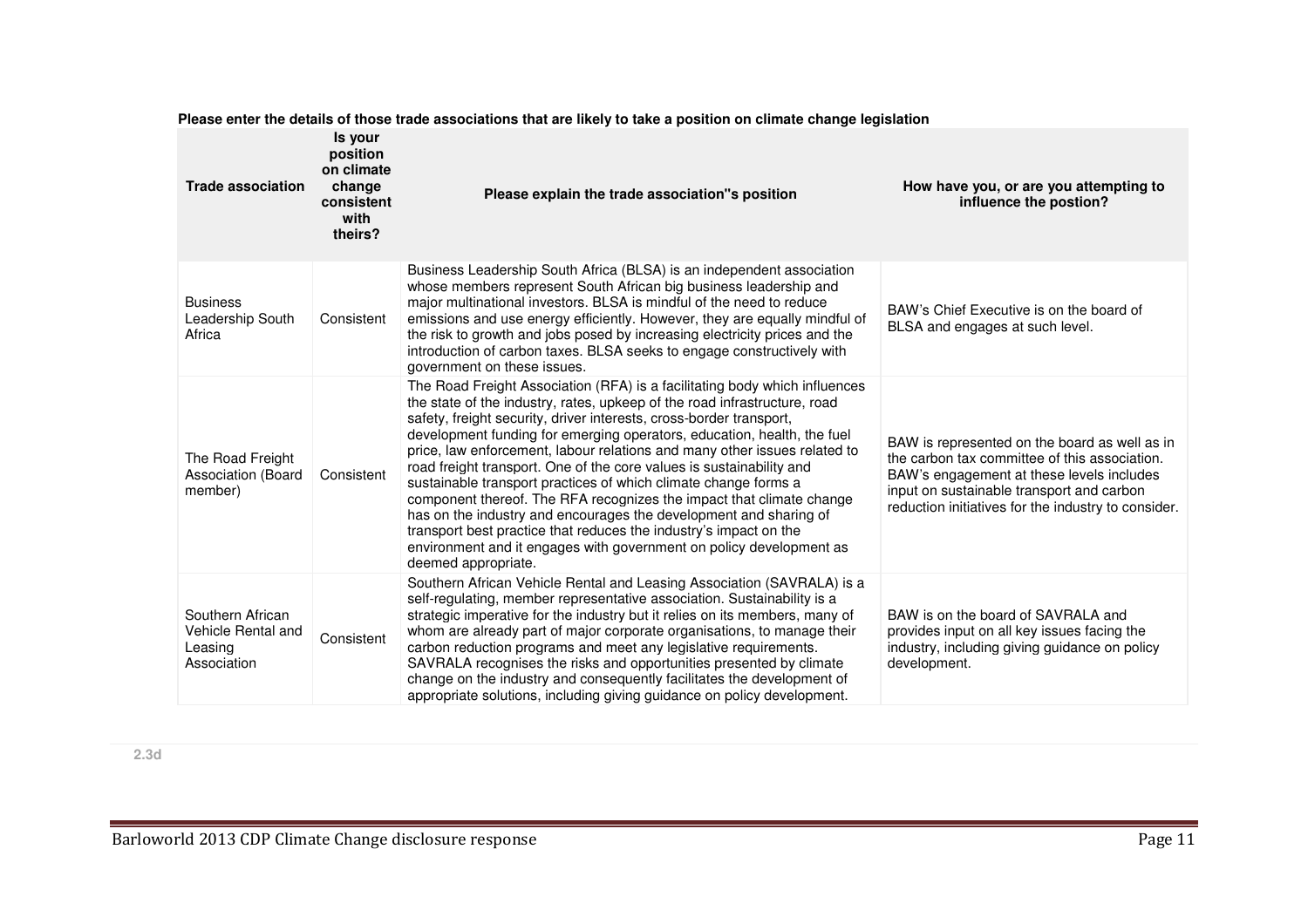**Do you publically disclose a list of all the research organizations that you fund?**

#### **2.3e**

**Do you fund any research organizations to produce public work on climate change?**

#### **2.3f**

**Please describe the work and how it aligns with your own strategy on climate change**

## **2.3g**

#### **Please provide details of the other engagement activities that you undertake**

Endangered Wildlife Trust (EWT): BAW funds EWT's projects and research through its annual membership fees. BAW supports the 6 strategic imperatives of the EWT's Conservation Strategy which are:

- Identify human-induced threats and the affected species in order to halt or reverse species decline.
- Ensure that the viability of threatened habitats and ecosystems is maintained.
- Develop innovative, economically viable alternatives to address harmful impacts to the benefit of people and biodiversity.
- Increase awareness and mainstream environmental considerations into the daily lives of people and decision makers.
- Explore and develop opportunities for mentorship and capacity building within the conservation sector.

• Provide a leadership role in ensuring efficient and adequate implementation, compliance and enforcement of conservation legislation.

 WWF SA: BAW participates in climate change roundtables to discuss adaptation and mitigation scenarios and strategies, renewable energy and water conservation. The group engages with analytical and performance review initiatives and is a member to the Johannesburg Stock Exchange Socially Responsible Investment index and, responds to CDP's Climate Change and Water initiatives, and is a signatory to the United Nations Global Compact. BAW engages with other international organisations, agencies and thought leaders including the Global Responsible Leadership Initiative.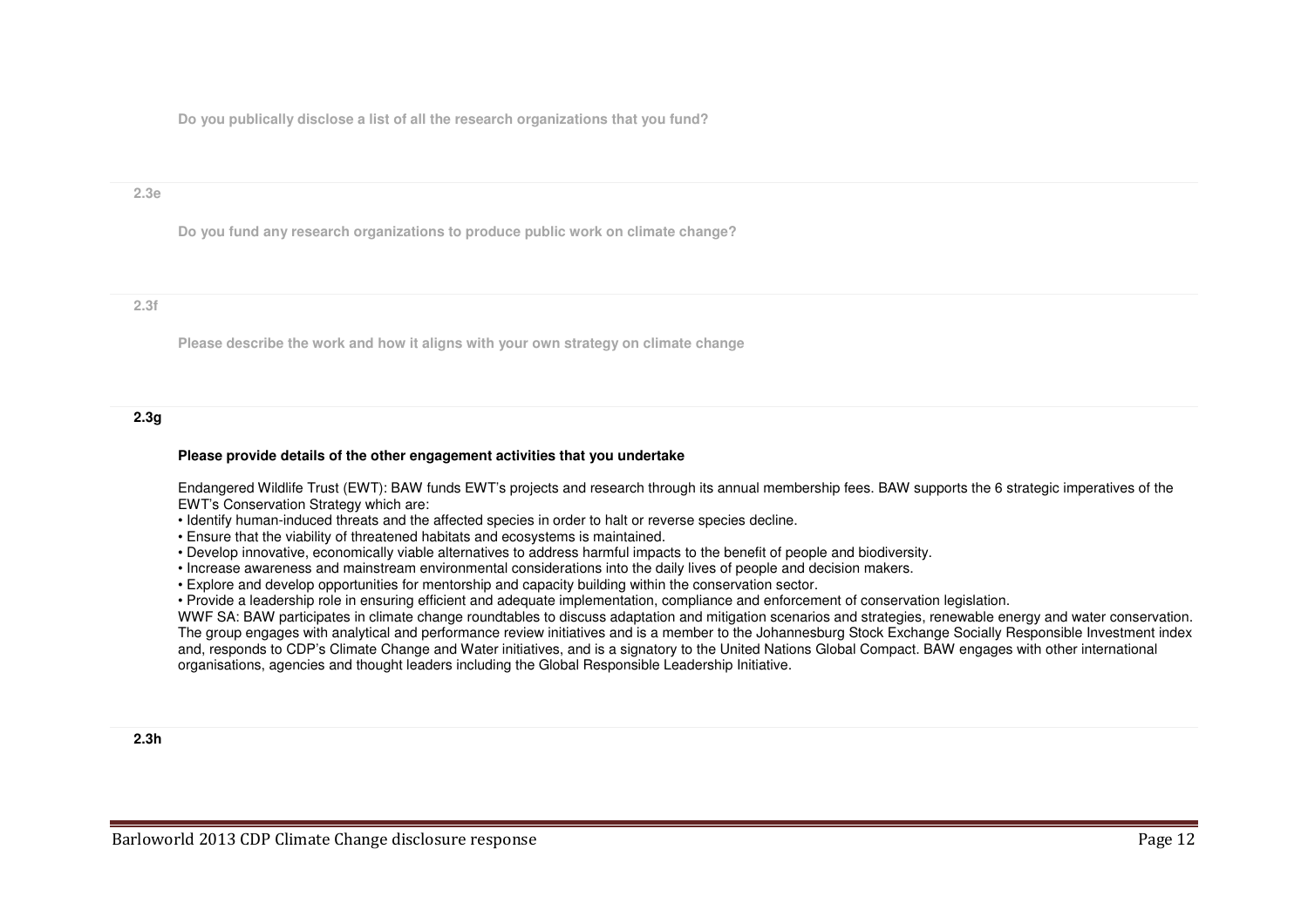#### **What processes do you have in place to ensure that all of your direct and indirect activities that influence policy are consistent with your overall climate change strategy?**

BAW ensures that all engagements are consistent with its overall climate change strategy through ensuring that all relevant employees within the group understand and are aligned with BAW's position on climate change. BAW representatives on the various committees are appropriately mandated to ensure consistency. Internal meetings with these representatives are held on a regular basis (including individual discussions, monthly sustainability champion meetings, executive and management meetings). These meetings provide an opportunity for the representatives to provide feedback and to be informed on any changes to the group's position (if new regulation is released etc.). In this way, the representatives participate in structured feedback processes, are kept informed of the group's approach, and are able to communicate the group's position and strategy on climate change.

#### **2.3i**

**Please explain why you do not engage with policy makers**

## **Page: 3. Targets and Initiatives**

## **3.1**

**Did you have an emissions reduction target that was active (ongoing or reached completion) in the reporting year?**

Intensity target

**3.1a**

**Please provide details of your absolute target**

| ID | Scope | $%$ of<br>emissionsin<br>scope | % reduction from<br>base year | Base year | Base year<br>emissions<br>(metric tonnes)<br>CO <sub>2e</sub> | Target year | Comment |
|----|-------|--------------------------------|-------------------------------|-----------|---------------------------------------------------------------|-------------|---------|
|----|-------|--------------------------------|-------------------------------|-----------|---------------------------------------------------------------|-------------|---------|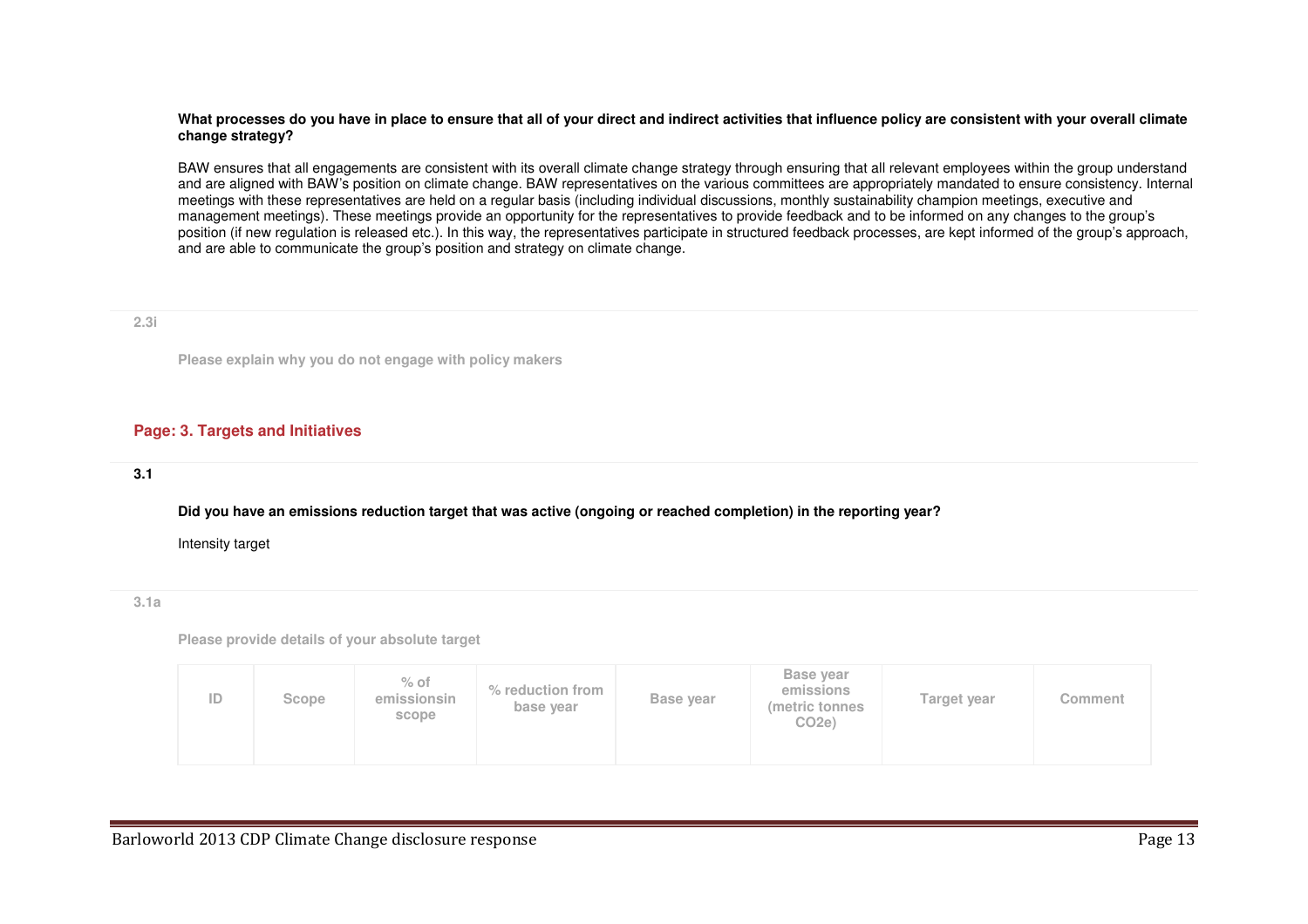**3.1b** 

**ID Scope emissions % of in scope % reduction from base year Metric Base yearNormalized base year emissions Target year Comment** 001Scope  $100\%$  12% metric tonnes CO2e per unit revenue2009 4.4 2014 It is an aspirational target & based on a "business as usual" scenario which tracks turnover as a proxy for business activity. It is not anticipated that the target will be achieved in a linear manner on an annual basis, but will be reached by the end of 2014. The intention is to focus attention & drive commitment to improving energy & emission efficiency with concomitant benefits of positively contributing to climate change & realising cost savings.

## **Please provide details of your intensity target**

#### **3.1c**

**Please also indicate what change in absolute emissions this intensity target reflects**

| ID  | Direction of<br>change<br>anticipated in<br>absolute Scope<br>$1+2$ emissions<br>at target<br>completion? | $%$ change<br>anticipated<br>in absolute<br>Scope $1+2$<br>emissions | Direction of<br>change<br>anticipated in<br>absolute Scope<br>3 emissions at<br>target<br>completion? | $%$ change<br>anticipated<br>in absolute<br>Scope 3<br>emissions | Comment                                                                                                                                                                                                                                                                                                                                                                                                                                                                             |
|-----|-----------------------------------------------------------------------------------------------------------|----------------------------------------------------------------------|-------------------------------------------------------------------------------------------------------|------------------------------------------------------------------|-------------------------------------------------------------------------------------------------------------------------------------------------------------------------------------------------------------------------------------------------------------------------------------------------------------------------------------------------------------------------------------------------------------------------------------------------------------------------------------|
| 001 | Increase                                                                                                  | 30.4                                                                 |                                                                                                       |                                                                  | It is anticipated that absolute emissions will increase by 30.4% at the end of the<br>target period 2014 over the baseline 2009 but at a substantially lesser rate than a<br>'business as usual' scenario due in part to BAW's aspirational efficiency targets.<br>Scope 3 emissions will increase with increased business activity. Emissions relating<br>to business travel will continue to receive focus and should also increase at a lesser<br>rate than 'business as usual.' |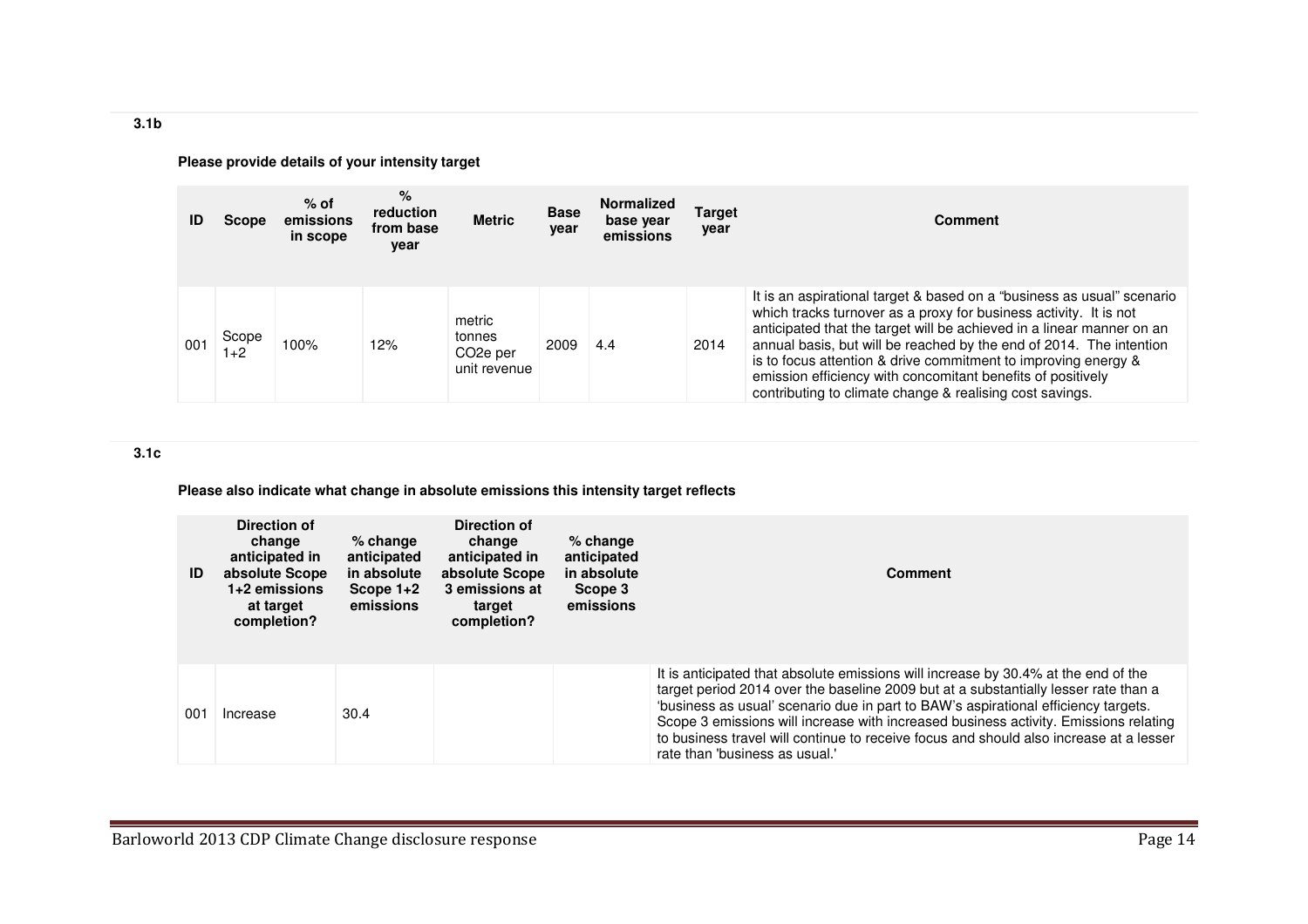**Please provide details on your progress against this target made in the reporting year**

| ID  | %<br>complete<br>(time) | % complete<br>(emissions) | Comment                                                                                                                                                                                                                                                                                                                                                                                                                                                                                                                                                                                                                                                                        |
|-----|-------------------------|---------------------------|--------------------------------------------------------------------------------------------------------------------------------------------------------------------------------------------------------------------------------------------------------------------------------------------------------------------------------------------------------------------------------------------------------------------------------------------------------------------------------------------------------------------------------------------------------------------------------------------------------------------------------------------------------------------------------|
| 001 | 60%                     | 100%                      | Aligned with BAW's energy efficiency improvements, the FY2012 emissions intensity has improved 23% off the 2009<br>baseline year indicating that the group has exceeded by 48% its aspirational target of a 12% improvement. BAW will,<br>however, continue with its initiatives to improve emission efficiency as the target remains based on intensity level at the end<br>of the FY2014. In order to achieve the aspirational target, BAW continues to implement a number of initiatives that have a<br>relatively quick payback. Consideration and prioritisation of more capital intensive projects has commenced in an effort to<br>reduce our carbon emissions further. |

**3.1e**

**Please explain (i) why not; and (ii) forecast how your emissions will change over the next five years**

# **3.2**

**Does the use of your goods and/or services directly enable GHG emissions to be avoided by a third party?**

Yes

# **3.2a**

## **Please provide details (see guidance)**

i. BAW invested R250m & USD11m in rebuild and remanufacture facilities in its Equipment operations in South Africa and Russia, respectively. This investment increases the capacity to rebuild and remanufacture machines and components. These operations extend the lifespan of equipment and result in significant emissions reductions. Less energy and materials are required to rebuild or remanufacture than to produce a new product, thus resulting in significant emissions

**3.1d**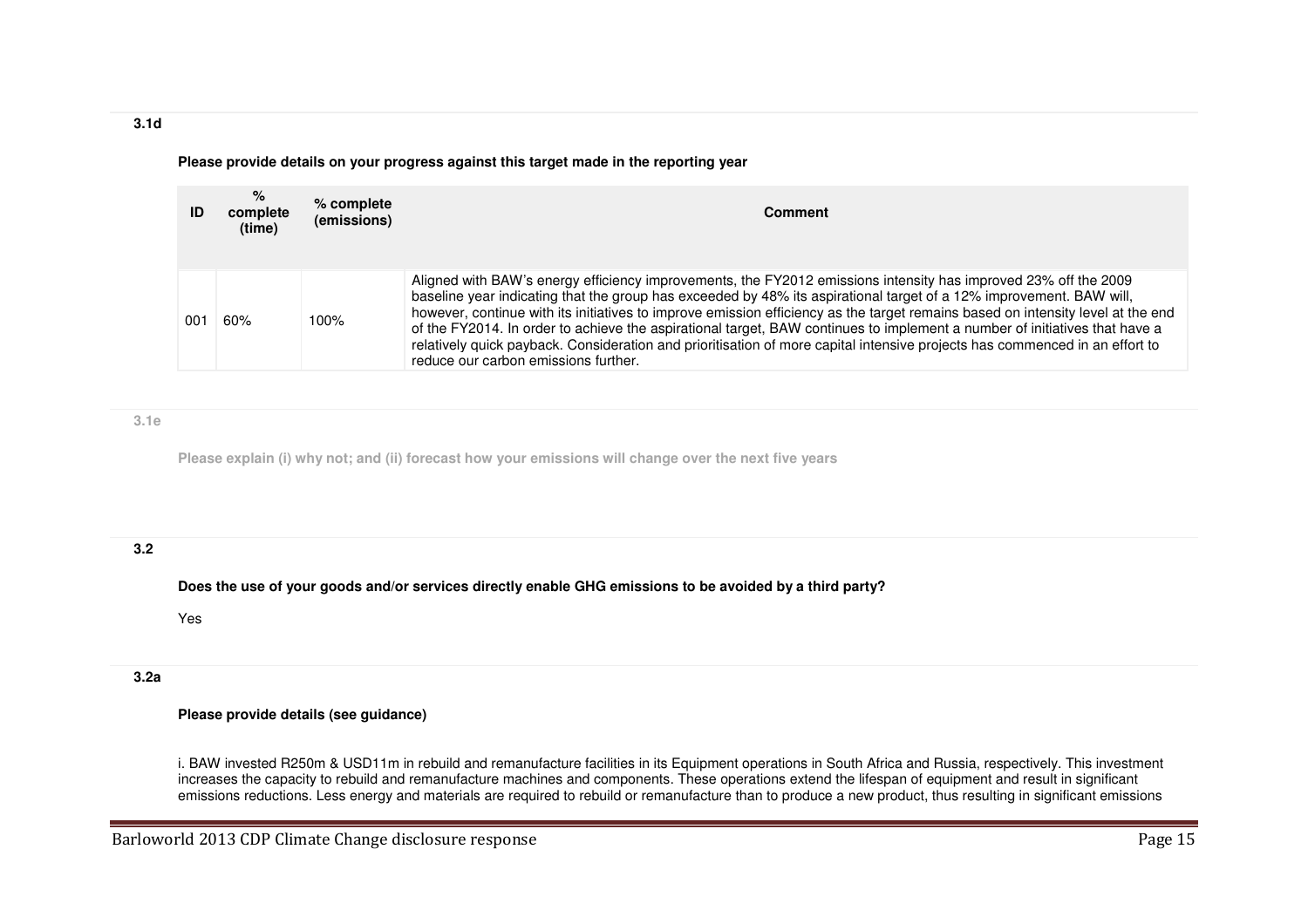reductions.

 ii. Rebuild and remanufacture of Caterpillar component and machines require some 50% to 60% less energy by reusing between 85% and 95% by weight of the materials from the original product. Some 70% of Caterpillar components are rebuilt. The Hyster remanufacturing process recovers some 50% of original components whilst rebuilt engines are 50% more efficient in terms of energy.

 iii. The emission reductions are determined as the difference between the energy consumption required to produce a new machine or component and the energy consumption required to rebuild or remanufacture the machine or component. This energy saving is then multiplied by the appropriate emission factor.

 iv. The rebuild and remanufacture process could allow BAW to access CERs. However, given the current carbon market price, the cost to monetize the emission reductions is higher than the benefit from the sale of the CERs.

 i. BAW acquired a 25% shareholding in re- which is a waste management company. re- focuses on reducing, reusing and recycling waste with the objective of reducing GHG emissions associated with waste disposal. By offering the services of re- to its customers, BAW is assisting customers reduce their GHG emissions. ii. re- provides customers with an estimate of emissions avoided through the use of their services. Generally, recycling of 1 kg of cardboard results in the avoidance of 0.38 tCO2e. Similarly, recycling plastic bags results in a reduction of 2.2 tCO2e per kg.

iii. The emission reductions are quantified by calculating the emissions avoided as a result of reuse or recycling of waste.

 iv. The purchase of a shareholding in re- allows BAW and its customers to reduce emissions associated with waste disposal. This reduction could potentially be monetized into CERs. However, given the current carbon market price, the cost to monetize the emission reductions is higher than the benefit from the sale of the CERs.

 i. BAW Equipment distributes Caterpillar earthmoving equipment. Caterpillar Inc. has developed a number of energy efficient and low emitting technologies, for example, the Cat 988H Performance Plus Wheel Loader update, the new Positive Flow Control hydraulics and the 3 additional fuel-saving modes of operation enable additional fuel savings to be realised. ii. The Cat 988H Performance Plus Wheel Loader update increases productivity by 10% for the same energy consumption. The new Positive Flow Control hydraulics has demonstrated fuel savings of up to 5%.

 iii. The saving is based on a reduction in fuel consumption multiplied by the emission factor for the fuel. The actual emissions saving is dependent on the customer's use of the Caterpillar vehicles.

iv. The equipment is used by BAW's customers. The energy efficient nature of the equipment enables the users to access CERs or ERUs.

 i. BAW Handling's principal NMHG generally offers the most energy efficient equipment (energy use per load moved) of any manufacturer. Electric trucks incorporate systems that recapture energy when braking and lowering loads. Improved product design results in less weight and improved efficiency. Hyster is investigating advanced, more efficient battery chemistries and technologies to reduce energy consumption and carbon emissions.

 ii. The Hyster Reachstackers / Big Trucks saves up to 15% in fuel (with related emissions reductions) against competitor trucks, similarly the new Fortens range LPG forklifts save up to 15% in fuel.

 iii. The saving is based on a reduction in fuel consumption multiplied by the emission factor for the fuel. The actual emission saving is dependent on the customer's use of the Hyster vehicles.

 iv. Use of such equipment enables customers to reduce their carbon footprints and provides the potential to access CERs or ERUs by engaging in the carbonmarket and monetizing their emission reductions.

 i. In BAW Automotive division, motor retail operations represent leading global vehicle manufacturers which continue to develop and introduce energy efficient and low emitting hybrid and electric vehicles. Avis included 90 Honda Jazz Hybrid vehicles in its car rental fleet in FY2012. All fleets include latest vehicle models and technology, which results in general improvement in energy efficiency and emission reductions.

ii. 33gCO2/km avoided.

 iii. The avoided emissions are determined by the difference between the emissions from a hybrid Honda Jazz and the emissions from a standard Honda Jazz. Emission standards were sourced from the Honda website.

 iv. Use of such equipment enables customers to reduce their carbon footprints and provides the potential to access CERs or ERUs by engaging in the carbon market and monetizing their emission reductions.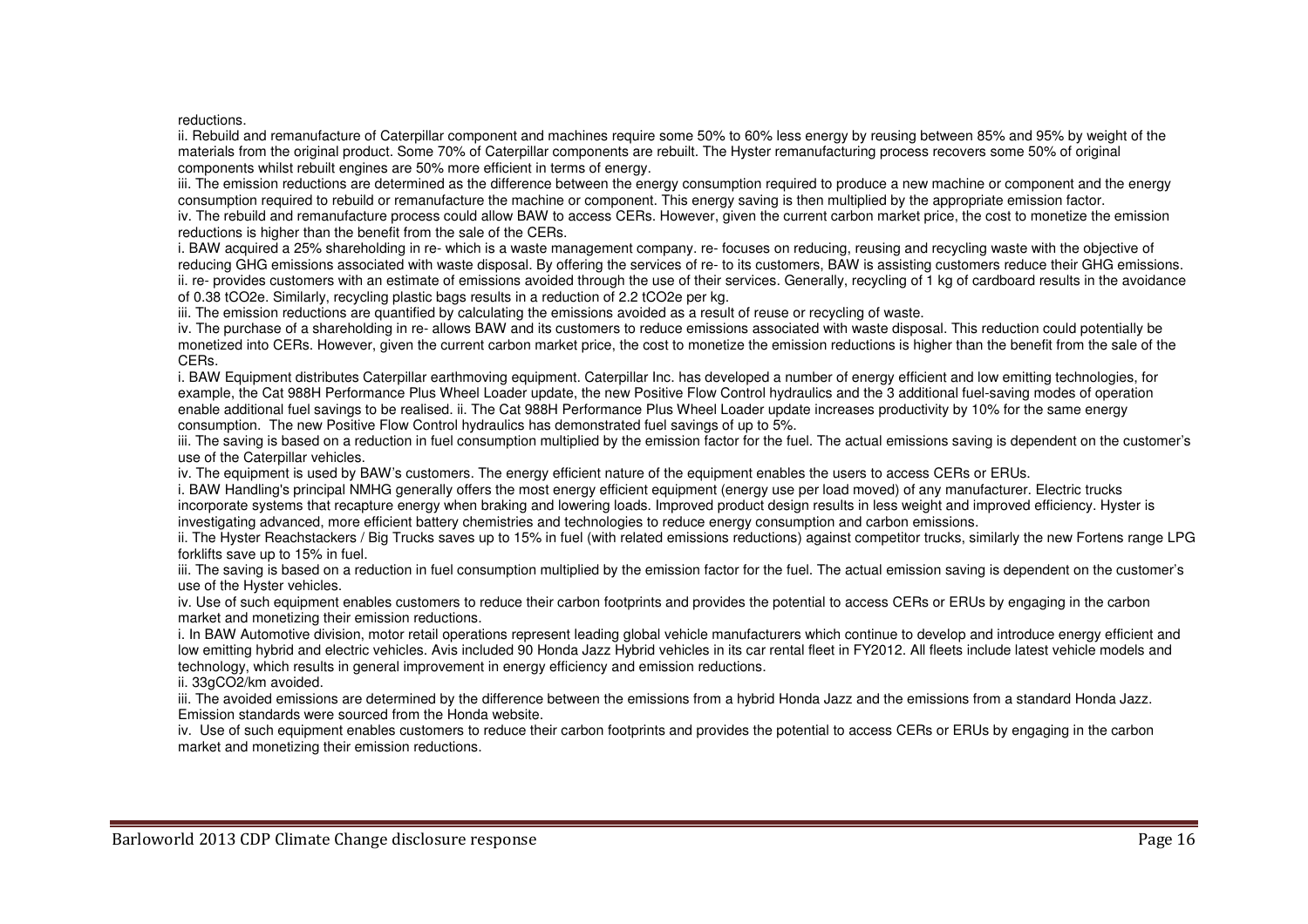## **3.3**

**Did you have emissions reduction initiatives that were active within the reporting year (this can include those in the planning and implementation phases)**

Yes

# **3.3a**

**Please identify the total number of projects at each stage of development, and for those in the implementation stages, the estimated CO2e savings**

| <b>Stage of development</b> | <b>Number of projects</b> | Total estimated annual CO2e savings in metric tonnes<br>CO <sub>2</sub> e (only for rows marked *) |
|-----------------------------|---------------------------|----------------------------------------------------------------------------------------------------|
| Under investigation         | 8                         |                                                                                                    |
| To be implemented*          | 4                         |                                                                                                    |
| Implementation commenced*   | З                         |                                                                                                    |
| Implemented*                | 26                        |                                                                                                    |
| Not to be implemented       | 0                         |                                                                                                    |

## **3.3b**

**For those initiatives implemented in the reporting year, please provide details in the table below**

| <b>Activity type</b> | <b>Description of activity</b> | <b>Estimated</b><br>annual<br>CO <sub>2e</sub><br>savings<br>(metric<br>tonnes<br>CO <sub>2e</sub> ) | Annual<br>monetary<br>savings<br>(unit<br>currency -<br>as specified<br>in $Q(0.4)$ | Investment<br>required (unit<br>currency - as<br>specified in<br>Q(0.4) | Payback<br>period |
|----------------------|--------------------------------|------------------------------------------------------------------------------------------------------|-------------------------------------------------------------------------------------|-------------------------------------------------------------------------|-------------------|
|----------------------|--------------------------------|------------------------------------------------------------------------------------------------------|-------------------------------------------------------------------------------------|-------------------------------------------------------------------------|-------------------|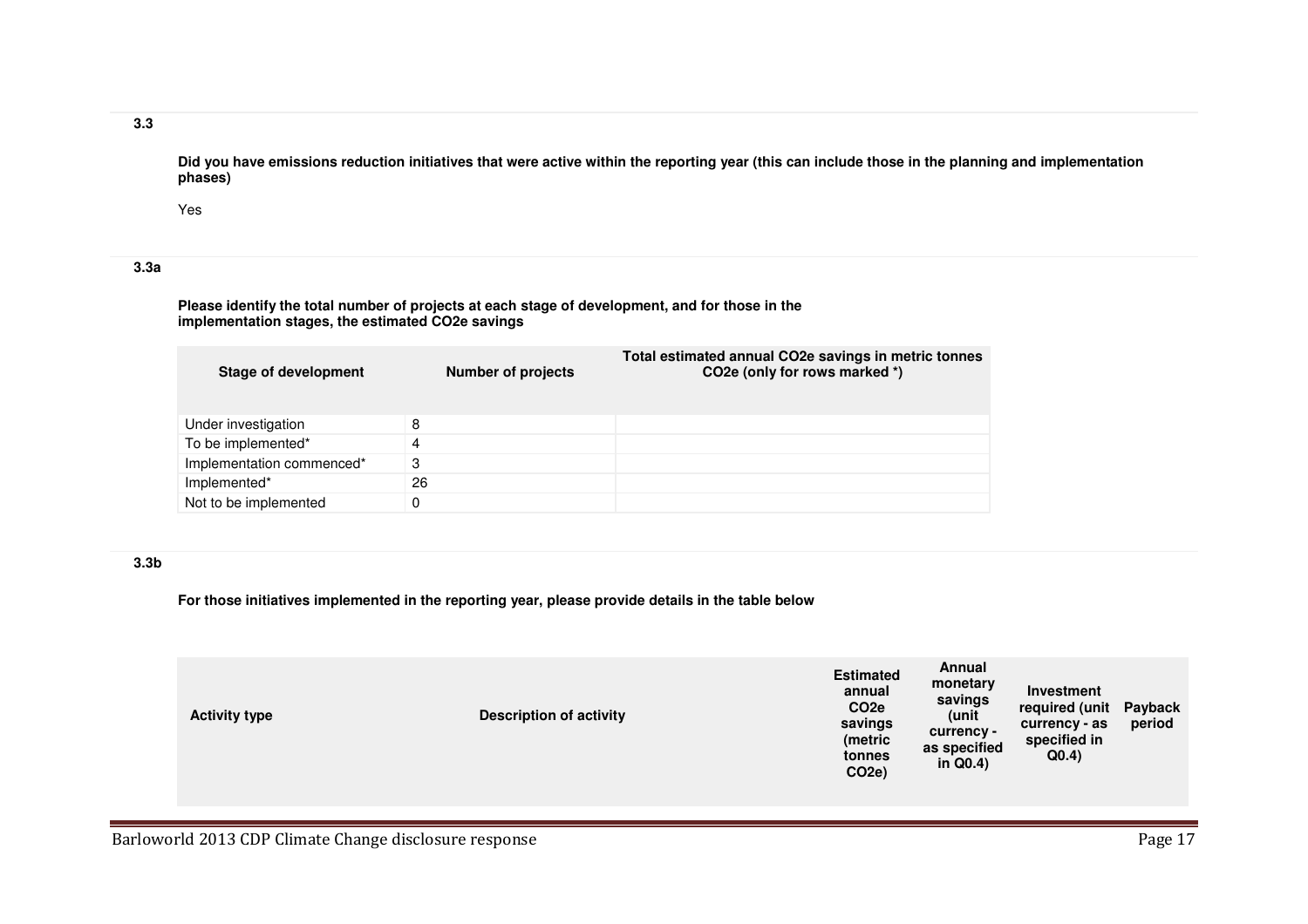| <b>Activity type</b>                                 | <b>Description of activity</b>                                                                                                                                                                                                                                                                                                                                                                                                                                                    | <b>Estimated</b><br>annual<br>CO <sub>2e</sub><br>savings<br>(metric<br>tonnes<br>CO <sub>2e</sub> ) | <b>Annual</b><br>monetary<br>savings<br>(unit<br>currency -<br>as specified<br>in Q0.4) | <b>Investment</b><br>required (unit<br>currency - as<br>specified in<br>Q(0.4) | Payback<br>period |
|------------------------------------------------------|-----------------------------------------------------------------------------------------------------------------------------------------------------------------------------------------------------------------------------------------------------------------------------------------------------------------------------------------------------------------------------------------------------------------------------------------------------------------------------------|------------------------------------------------------------------------------------------------------|-----------------------------------------------------------------------------------------|--------------------------------------------------------------------------------|-------------------|
| Energy<br>efficiency:<br><b>Building</b><br>services | Scope 2 voluntary: Installation of occupancy sensors on HVAC and lighting systems<br>at facilities in Boksburg. The expected lifetime is greater than 3 years.                                                                                                                                                                                                                                                                                                                    | 51.45                                                                                                | 54594                                                                                   | 21649                                                                          | <1 year           |
| Energy<br>efficiency:<br><b>Building</b><br>services | Scope 2 voluntary: Installation of occupancy sensors on HVAC and lighting systems<br>at facilities in Isando. The expected lifetime is greater than 3 years.                                                                                                                                                                                                                                                                                                                      | 34.10                                                                                                | 36183                                                                                   | 251110                                                                         | $1 - 3$<br>years  |
| Energy<br>efficiency:<br>Processes                   | Scope 2 voluntary: Replacement of a 75kW Compressor with a 15kW Sullair<br>ShopTek ST1500 Unit. The expected lifetime is greater than 3 years.                                                                                                                                                                                                                                                                                                                                    | 378.17                                                                                               | 255360                                                                                  | 130000                                                                         | $1-3$<br>years    |
| Energy<br>efficiency:<br><b>Building</b><br>services | Scope 2 voluntary: Automotive Toyota Stellenbosch: Solar Water Heater installed<br>for staff ablutions. Hydroboil installed for instant hot water. The expected lifetime is<br>greater than 3 years.                                                                                                                                                                                                                                                                              |                                                                                                      | 2580                                                                                    | 46000                                                                          | $1 - 3$<br>years  |
| Energy<br>efficiency:<br><b>Building</b><br>services | Scope 2 voluntary: Automotive Toyota Stellenbosch: Power factor correction<br>equipment installed. The expected lifetime is greater than 3 years.                                                                                                                                                                                                                                                                                                                                 |                                                                                                      | 158171                                                                                  | 50000                                                                          | $1 - 3$<br>years  |
| Energy<br>efficiency:<br><b>Building</b><br>services | Scope 2 voluntary: Automotive Toyota Stellenbosch: Intelligent switching system<br>installed. Night switching for dedicated showroom display & security controlled by<br>Intellibus. Energy Efficient lighting and motion sensors installed. The expected<br>lifetime is greater than 3 years.                                                                                                                                                                                    |                                                                                                      | 108941                                                                                  | 134837                                                                         | $1 - 3$<br>years  |
| Energy<br>efficiency:<br>Building fabric             | Scope 2 voluntary: Light-coloured roof sheeting for thermal reflection was installed<br>in a number of operations. Roof insulation for thermal insulation was also installed<br>to reduce HVAC energy requirements. Light external wall colours were used for<br>thermal reflection. Installation of skylights and translucent sheeting to increase<br>natural lighting and reduce electricity consumption. The expected lifetime of these<br>activities is greater than 3 years. |                                                                                                      |                                                                                         |                                                                                |                   |
| Energy<br>efficiency:<br><b>Building</b>             | Scope 2 voluntary: A number of operations have done the following: • Inverter units<br>installed on HVAC. The expected lifetime is greater than 3 years. • Installation of<br>Power Perfector to reduce electricity consumption by reducing voltage. • Installation                                                                                                                                                                                                               |                                                                                                      |                                                                                         |                                                                                |                   |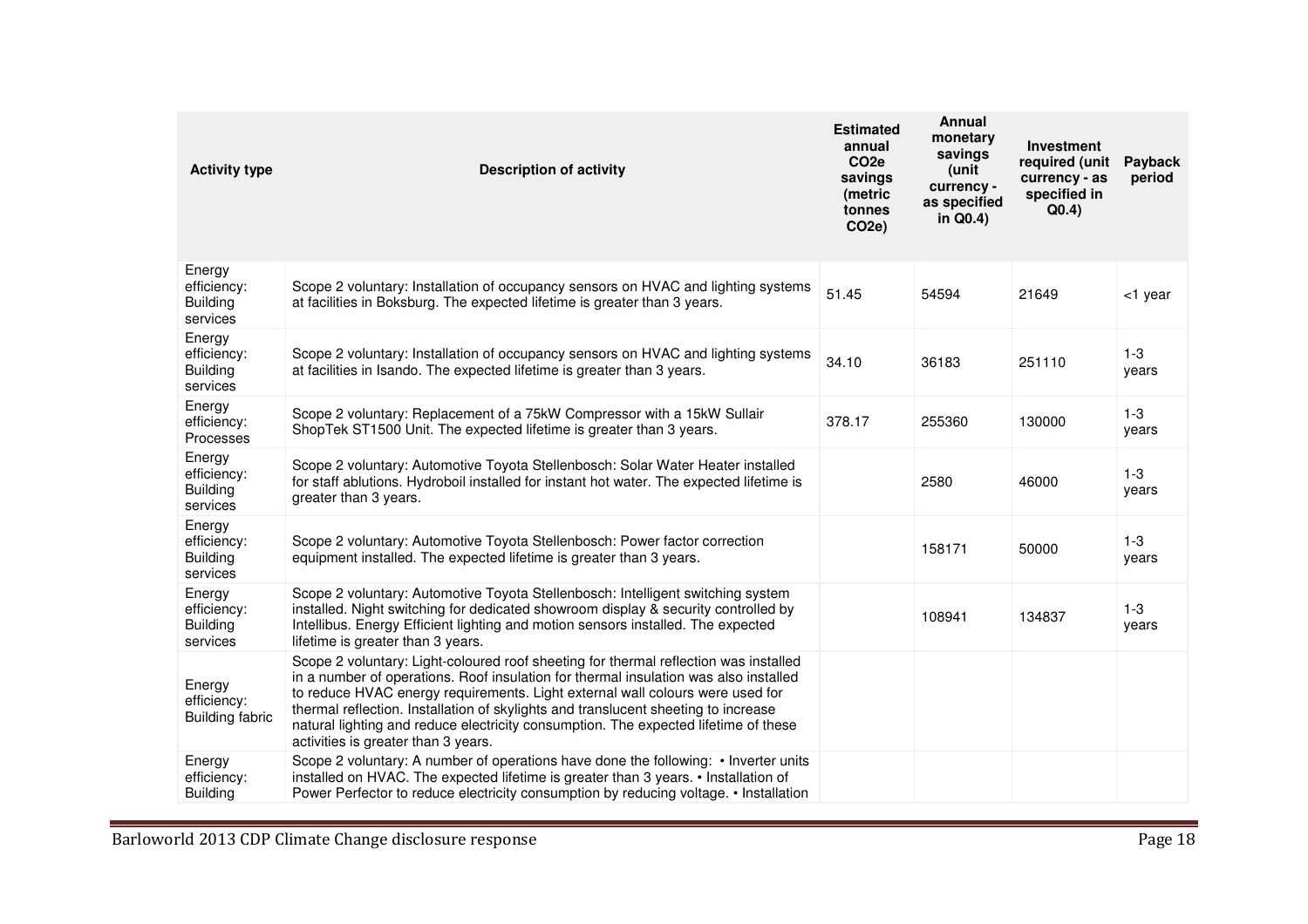| <b>Activity type</b> | Description of activity                                                                                                                                                                                                                                                                                                                                           | <b>Estimated</b><br>annual<br>CO <sub>2e</sub><br>savings<br>(metric<br>tonnes<br>CO <sub>2e</sub> ) | Annual<br>monetary<br>savings<br>unit)<br>currency -<br>as specified<br>in $Q(0.4)$ | Investment<br>required (unit<br>currency - as<br>specified in<br>Q(0.4) | Payback<br>period |
|----------------------|-------------------------------------------------------------------------------------------------------------------------------------------------------------------------------------------------------------------------------------------------------------------------------------------------------------------------------------------------------------------|------------------------------------------------------------------------------------------------------|-------------------------------------------------------------------------------------|-------------------------------------------------------------------------|-------------------|
| services             | of light sensor and energy efficient lighting. • Unused air-conditioning and lighting<br>switched off The expected lifetime of all of these activities is greater than 3 years.                                                                                                                                                                                   |                                                                                                      |                                                                                     |                                                                         |                   |
| Behavioral<br>change | Scope 2 voluntary: BAW Equipment UK: Released communications to employees to<br>re-educate them on ways and means to save energy within the company. BAW<br>uses a noticeboard specifically for Energy Saving, showing various information and<br>sharing ideas. No expected lifetime applies to the communication initiative $-$ it is an<br>ongoing initiative. |                                                                                                      |                                                                                     |                                                                         |                   |
| Other                | Scope 3 voluntary: Reduction of GHG emissions by converting product transported<br>by road to rail in Zambia. The expected lifetime is greater than 3 years.                                                                                                                                                                                                      | 1754                                                                                                 | 1498095                                                                             | $\Omega$                                                                | <1 year           |

# **3.3c**

# **What methods do you use to drive investment in emissions reduction activities?**

| <b>Method</b>                                        | <b>Comment</b>                                                                                                                                                                                                                                                                                                                                                                                                                                                                                                                                                                                                                                                                                                                                                                                                                                                                                                                                                                                                                                                                             |
|------------------------------------------------------|--------------------------------------------------------------------------------------------------------------------------------------------------------------------------------------------------------------------------------------------------------------------------------------------------------------------------------------------------------------------------------------------------------------------------------------------------------------------------------------------------------------------------------------------------------------------------------------------------------------------------------------------------------------------------------------------------------------------------------------------------------------------------------------------------------------------------------------------------------------------------------------------------------------------------------------------------------------------------------------------------------------------------------------------------------------------------------------------|
| Compliance with regulatory<br>requirements/standards | Compliance drives investment in emission reduction activities. BAW ensures full compliance with regulatory<br>requirements/standards and has established targets in support of these. Carbon pricing schemes (both introduced and<br>planned) have driven investment in emission reduction projects. BAW has introduced an aspirational target to improve<br>emissions efficiency and is actively implementing emission reduction projects to reduce the impact of a carbon price (current<br>and in the future). BAW was an early signatory to South Africa's Energy Efficiency Accord (EEA) with the South African<br>Department of Minerals and Energy, and subsequently a signatory of the South African National Business Initiative's (NBI)<br>Energy Efficiency Leadership Network's (EELN) Energy Efficiency Pledge. The company also participates in Business Unity<br>South Africa's climate change forum and has representation on the NBI's EELN Advisory Committee both of which assist to<br>keep the company informed of leading practice, policies and regulatory changes. |
| Dedicated budget for energy<br>efficiency            | Costs of energy efficiency initiatives are not at this stage generally ring-fenced but incorporated into standard budgets and on-<br>going cost base of BAW divisions. However, BAW has implemented and is considering implementing a number of energy<br>efficiency projects. In FY2012, BAW spent over R2m on energy efficiency projects.                                                                                                                                                                                                                                                                                                                                                                                                                                                                                                                                                                                                                                                                                                                                                |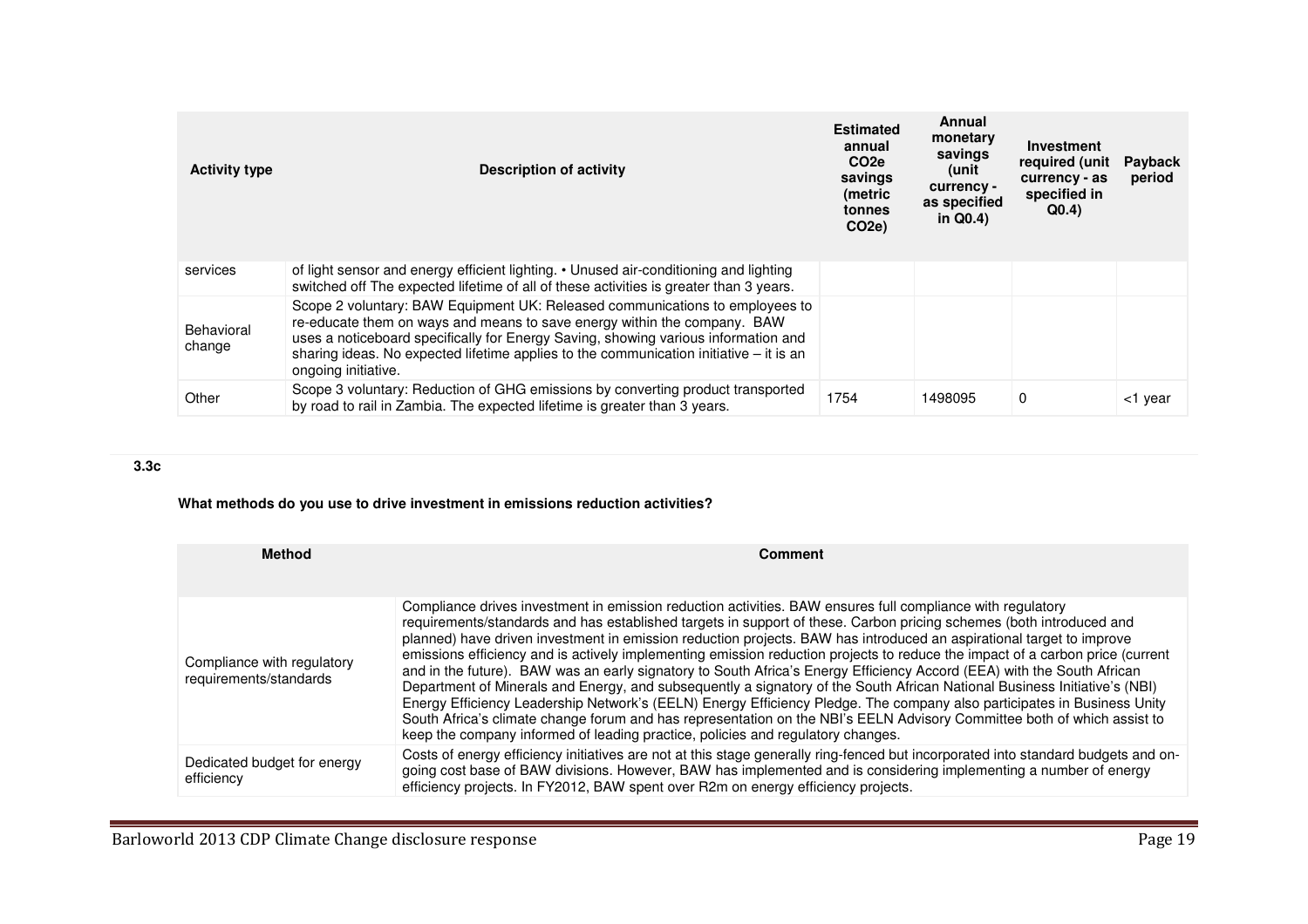| <b>Method</b>                                                | <b>Comment</b>                                                                                                                                                                                                                                                                                                                                                                                                                                                                                                                                                                                                                                                                                                                                                                                                                                                                                                                                                                                                                                                                                                                                                                                                                                      |
|--------------------------------------------------------------|-----------------------------------------------------------------------------------------------------------------------------------------------------------------------------------------------------------------------------------------------------------------------------------------------------------------------------------------------------------------------------------------------------------------------------------------------------------------------------------------------------------------------------------------------------------------------------------------------------------------------------------------------------------------------------------------------------------------------------------------------------------------------------------------------------------------------------------------------------------------------------------------------------------------------------------------------------------------------------------------------------------------------------------------------------------------------------------------------------------------------------------------------------------------------------------------------------------------------------------------------------|
| Dedicated budget for low carbon<br>product R&D               | BAW's divisions and principals are engaged in the development of new products and offerings that reduce emissions. For<br>example, the development of the CINO (Combined Inventory and Network Optimisation) tool, the CAST-CO2 software, the<br>Green Trailer, and the new Power business unit's offering which provides energy efficiency, energy demand management<br>and emissions management services to customers.                                                                                                                                                                                                                                                                                                                                                                                                                                                                                                                                                                                                                                                                                                                                                                                                                            |
| Dedicated budget for other<br>emissions reduction activities | Costs of emission reduction activities are not at this stage generally ring-fenced but incorporated into standard budgets and<br>on-going cost base of BAW divisions. Currently BAW uses the MARSO approach: Measure, Avoid, Reduce, Switch and,<br>finally, Offset. Dedicated budgets for offsetting, if and when appropriate, are likely to be a consideration. Most divisions are<br>within the MAR processes and are investigating the Switch and Offset options. BAW has implemented a number of emission<br>reduction projects during FY2012. These projects have cost over R2m.                                                                                                                                                                                                                                                                                                                                                                                                                                                                                                                                                                                                                                                              |
| Employee engagement                                          | Internal and external communication strategies have been developed. Employee engagement is used as a means to drive<br>behaviour change that will result in greater awareness and energy savings. Specific employees are appointed as<br>sustainability champions in order to communicate and liaise at division level, monitor, measure and report usage/emissions.<br>Communication on initiatives and progress, as well as pertinent relevant information is through management meetings,<br>performance ownership meetings, 'green' community of practice meetings, publications, intranet sites, screen savers, posters,<br>exhibitions and newsletters. Communications initiatives share information on energy consumption/emissions/costs by<br>branch or division and disseminate information on best practice. A key aspect of BAW's employee value proposition is<br>environmental stewardship. BAW is committed to training and upskilling. BAW has a human resources practice which is<br>constantly engaged in ensuring that it manages, retains and recruits the required skills and key talent. Sustainability is a<br>module on the BAW Leadership Development Programme (LDP) attended by prospective leaders of the organisation. |
| Financial optimization<br>calculations                       | Incorporated into feasibility studies and capital vote applications. Financial optimization drives investment in emission<br>reduction projects as it considers the capital cost of projects against the energy cost savings achieved over the project life. All<br>new property developments to incorporate sustainable "green building" principles which are based on optimal financial<br>calculations. Operations have switched to more environmentally friendly methods with improved financial returns such as<br>retrofitted lighting. As a Logistics division business offering, operational efficiency is linked to network optimisation which in<br>turn results in increased revenue.                                                                                                                                                                                                                                                                                                                                                                                                                                                                                                                                                    |
| Internal price of carbon                                     | The cost of carbon is used in the decision-making process for emission reduction activities. The proposed carbon tax in South<br>Africa, the existing carbon tax in Australia and the regulation in the UK are considered when evaluating the feasibility of<br>various emission reduction projects. The basic drivers to reduce energy consumption and carbon emissions include<br>increasing energy costs and carbon taxes.                                                                                                                                                                                                                                                                                                                                                                                                                                                                                                                                                                                                                                                                                                                                                                                                                       |
| Internal incentives/recognition<br>programs                  | Group, division, team and individual aligned key performance indicators, scorecards and awards are used to drive investment<br>in improved energy efficiency and emission reduction activities.                                                                                                                                                                                                                                                                                                                                                                                                                                                                                                                                                                                                                                                                                                                                                                                                                                                                                                                                                                                                                                                     |
| Other                                                        | Functional responsibilities are managed through a group-wide, integrated performance scorecard system which includes<br>defined climate change related objectives. BAW has set an aspirational target of a 12% efficiency improvement in carbon<br>emissions by 2014 off a 2009 baseline year. This target drives investment in energy efficiency and emission reduction<br>projects.                                                                                                                                                                                                                                                                                                                                                                                                                                                                                                                                                                                                                                                                                                                                                                                                                                                               |
| Partnering with governments on<br>technology development     | SA government is involved in the bringing about the 'green economy.' BAW partners with government where possible to<br>assist with the development of new technologies. For example, the Dedicated Transport division, within Logistics, initiated a<br>project where they collaborated with the CSIR and other partners in designing a more energy efficient and ergonomic vehicle                                                                                                                                                                                                                                                                                                                                                                                                                                                                                                                                                                                                                                                                                                                                                                                                                                                                 |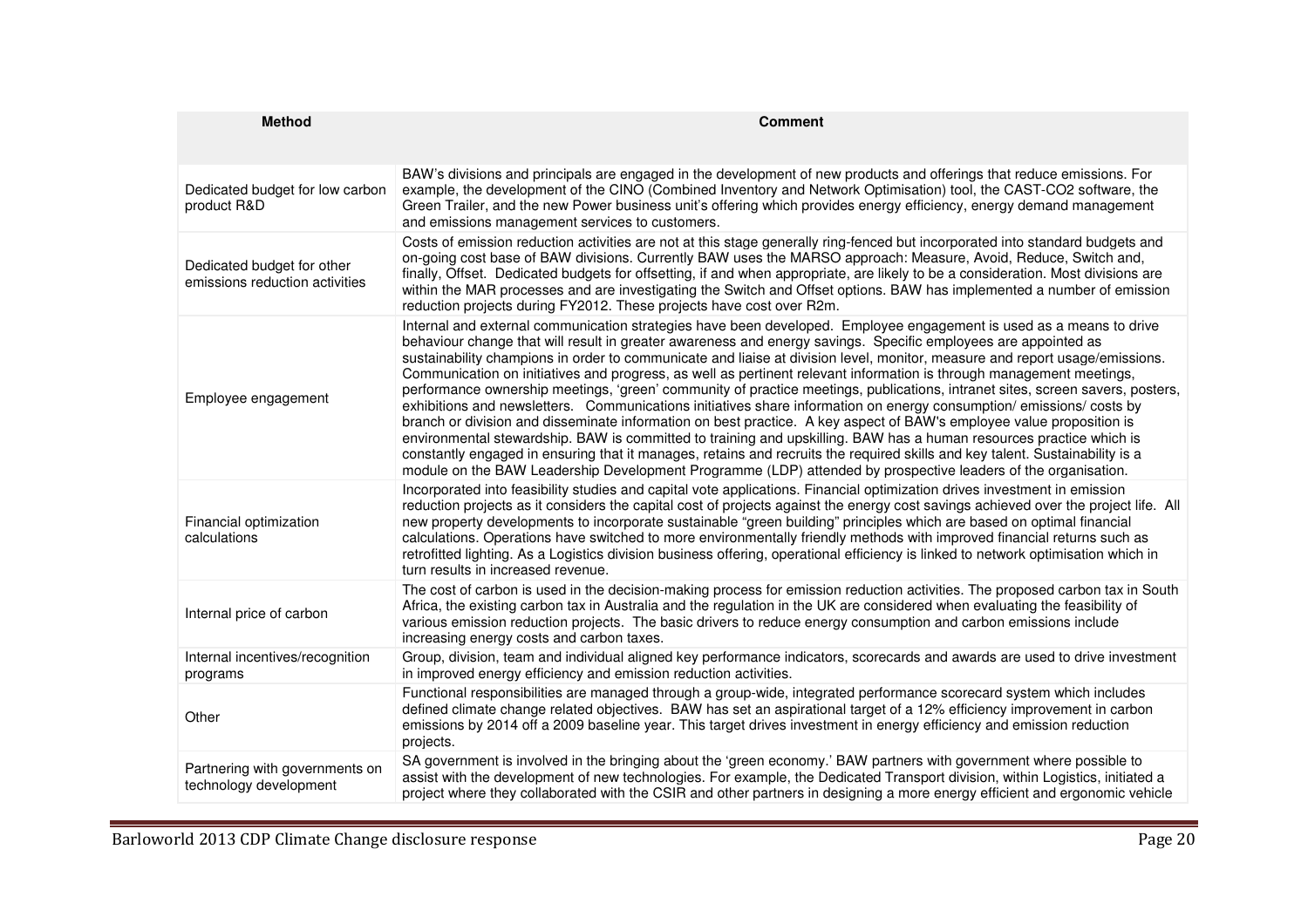| <b>Method</b>                 | <b>Comment</b>                                                                                                                                                                                                                                                                                                                                                                                                                                                                                                                                                                                                                                                                                                                                  |  |  |  |  |
|-------------------------------|-------------------------------------------------------------------------------------------------------------------------------------------------------------------------------------------------------------------------------------------------------------------------------------------------------------------------------------------------------------------------------------------------------------------------------------------------------------------------------------------------------------------------------------------------------------------------------------------------------------------------------------------------------------------------------------------------------------------------------------------------|--|--|--|--|
|                               |                                                                                                                                                                                                                                                                                                                                                                                                                                                                                                                                                                                                                                                                                                                                                 |  |  |  |  |
|                               | which can carry a higher payload and be streamlined enough in its design to reduce the fuel consumption and ultimately the<br>emissions (currently projected at 7% reduction per trip, Johannesburg to Durban). The fleet has been expanded to include an<br>additional five units in FY2012.                                                                                                                                                                                                                                                                                                                                                                                                                                                   |  |  |  |  |
| Marginal abatement cost curve | BAW does consider the least cost option in terms of reducing emissions. However, it is not only about least cost, but also<br>about operational requirements. Other factors, apart from cost, are considered in the business case when considering<br>investment in emission reduction projects. Whilst not being pursued or implemented yet, emissions trading could reduce the<br>group's or group companies' overall cost of compliance with emission constraints by taking advantage of differences in<br>marginal abatement costs across different emission sources. It could drive investment in emission reduction projects. This is<br>dependent on the recovery of the carbon market and the success of new market mechanisms created. |  |  |  |  |

## **3.3d**

**If you do not have any emissions reduction initiatives, please explain why not**

# **Page: 4. Communication**

# **4.1**

Have you published information about your company's response to climate change and GHG emissions performance for this reporting year in places<br>other than in your CDP response? If so, please attach the publication(s)

| <b>Publication</b>                               | <b>Page/Section reference</b>                                                                   | Attach the document                                                                                                                                                |
|--------------------------------------------------|-------------------------------------------------------------------------------------------------|--------------------------------------------------------------------------------------------------------------------------------------------------------------------|
| In mainstream<br>financial reports<br>(complete) | 3, 16, 21, 26-27, 34, 37, 42, 45, 46, 48, 50, 52, 55, 57, 58, 59, 60,<br>61, 86, 87, 88, 89, 90 | https://www.cdproject.net/sites/2013/29/1529/Investor CDP<br>2013/Shared Documents/Attachments/Investor-4.1-C3-<br>IdentifytAttachment/intergrated-report-2012.pdf |
| In voluntary<br>communications                   | Not in public domain: JSE profile                                                               | https://www.cdproject.net/sites/2013/29/1529/Investor CDP<br>2013/Shared Documents/Attachments/Investor-4.1-C3-                                                    |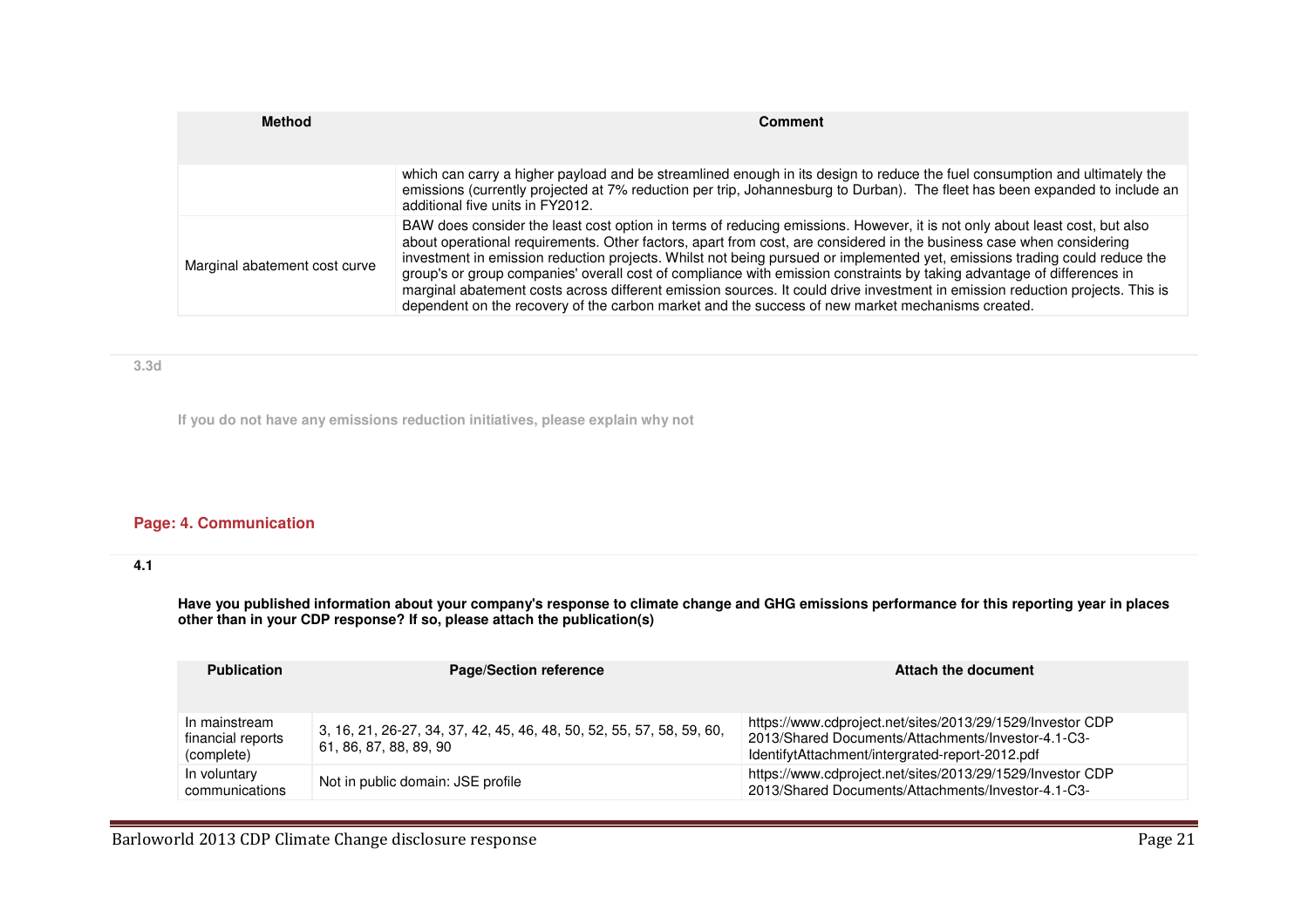| <b>Publication</b>                           | <b>Page/Section reference</b>                                                                                                 | <b>Attach the document</b>                                                                                                                                              |
|----------------------------------------------|-------------------------------------------------------------------------------------------------------------------------------|-------------------------------------------------------------------------------------------------------------------------------------------------------------------------|
|                                              |                                                                                                                               |                                                                                                                                                                         |
| (complete)                                   |                                                                                                                               | IdentifytAttachment/http<br>www.jse.co.pdf                                                                                                                              |
| In voluntary<br>communications<br>(complete) | GRI Environmental section (EN1-30) pages 1-17                                                                                 | https://www.cdproject.net/sites/2013/29/1529/Investor CDP<br>2013/Shared Documents/Attachments/Investor-4.1-C3-<br>IdentifytAttachment/Environmental.doc                |
| In voluntary<br>communications<br>(complete) | GRI Strategy and Analysis section (1.1-1.2) page 1, 2, 3, 4, 6, 8                                                             | https://www.cdproject.net/sites/2013/29/1529/Investor CDP<br>2013/Shared Documents/Attachments/Investor-4.1-C3-<br>IdentifytAttachment/Strategy and analysis.doc        |
| In voluntary<br>communications<br>(complete) | GRI Governance section (4.1-4.17) page 4, 13, 15                                                                              | https://www.cdproject.net/sites/2013/29/1529/Investor CDP<br>2013/Shared Documents/Attachments/Investor-4.1-C3-<br>IdentifytAttachment/Governance.doc                   |
| In voluntary<br>communications<br>(complete) | GRI Society section (SO1-10) page 3, 4                                                                                        | https://www.cdproject.net/sites/2013/29/1529/Investor CDP<br>2013/Shared Documents/Attachments/Investor-4.1-C3-<br>IdentifytAttachment/Society.doc                      |
| In voluntary<br>communications<br>(complete) | Not in public domain: Briefing Barloworld issue 07, Page 4                                                                    | https://www.cdproject.net/sites/2013/29/1529/Investor CDP<br>2013/Shared Documents/Attachments/Investor-4.1-C3-<br>IdentifytAttachment/Briefing Barloworld Issue 07.pdf |
| In voluntary<br>communications<br>(complete) | Not in public domain: Briefing Barloworld issue 09, Remanufacture<br>centre, Page 2                                           | https://www.cdproject.net/sites/2013/29/1529/Investor CDP<br>2013/Shared Documents/Attachments/Investor-4.1-C3-<br>IdentifytAttachment/Briefing Barloworld Issue 09.pdf |
| In voluntary<br>communications<br>(complete) | Not in public domain: Briefing Barloworld issue 10, Page 3                                                                    | https://www.cdproject.net/sites/2013/29/1529/Investor CDP<br>2013/Shared Documents/Attachments/Investor-4.1-C3-<br>IdentifytAttachment/Briefing Barloworld Issue 10.pdf |
| In voluntary<br>communications<br>(complete) | Not in public domain: Briefing Barloworld issue 12, Page 2                                                                    | https://www.cdproject.net/sites/2013/29/1529/Investor CDP<br>2013/Shared Documents/Attachments/Investor-4.1-C3-<br>IdentifytAttachment/Briefing Barloworld Issue 12.pdf |
| In voluntary<br>communications<br>(complete) | Not in public domain: Briefing Barloworld issue 17, Page 4                                                                    | https://www.cdproject.net/sites/2013/29/1529/Investor CDP<br>2013/Shared Documents/Attachments/Investor-4.1-C3-<br>IdentifytAttachment/Briefing Barloworld Issue 17.pdf |
| In voluntary<br>communications<br>(complete) | Not in public domain: Briefing Barloworld issue 18, Page 2                                                                    | https://www.cdproject.net/sites/2013/29/1529/Investor CDP<br>2013/Shared Documents/Attachments/Investor-4.1-C3-<br>IdentifytAttachment/Briefing Barloworld Issue 18.pdf |
| In voluntary<br>communications<br>(complete) | ESG Publication: Issue no. 1, page 148                                                                                        | https://www.cdproject.net/sites/2013/29/1529/Investor CDP<br>2013/Shared Documents/Attachments/Investor-4.1-C3-<br>IdentifytAttachment/ESG.pdf                          |
| In voluntary<br>communications<br>(complete) | Food and Trees website:<br>http://www.trees.co.za/announcements/barloworlds-environmental-<br>ethos-benefits-communities.html | https://www.cdproject.net/sites/2013/29/1529/Investor CDP<br>2013/Shared Documents/Attachments/Investor-4.1-C3-<br>IdentifytAttachment/http___www.trees.co.pdf          |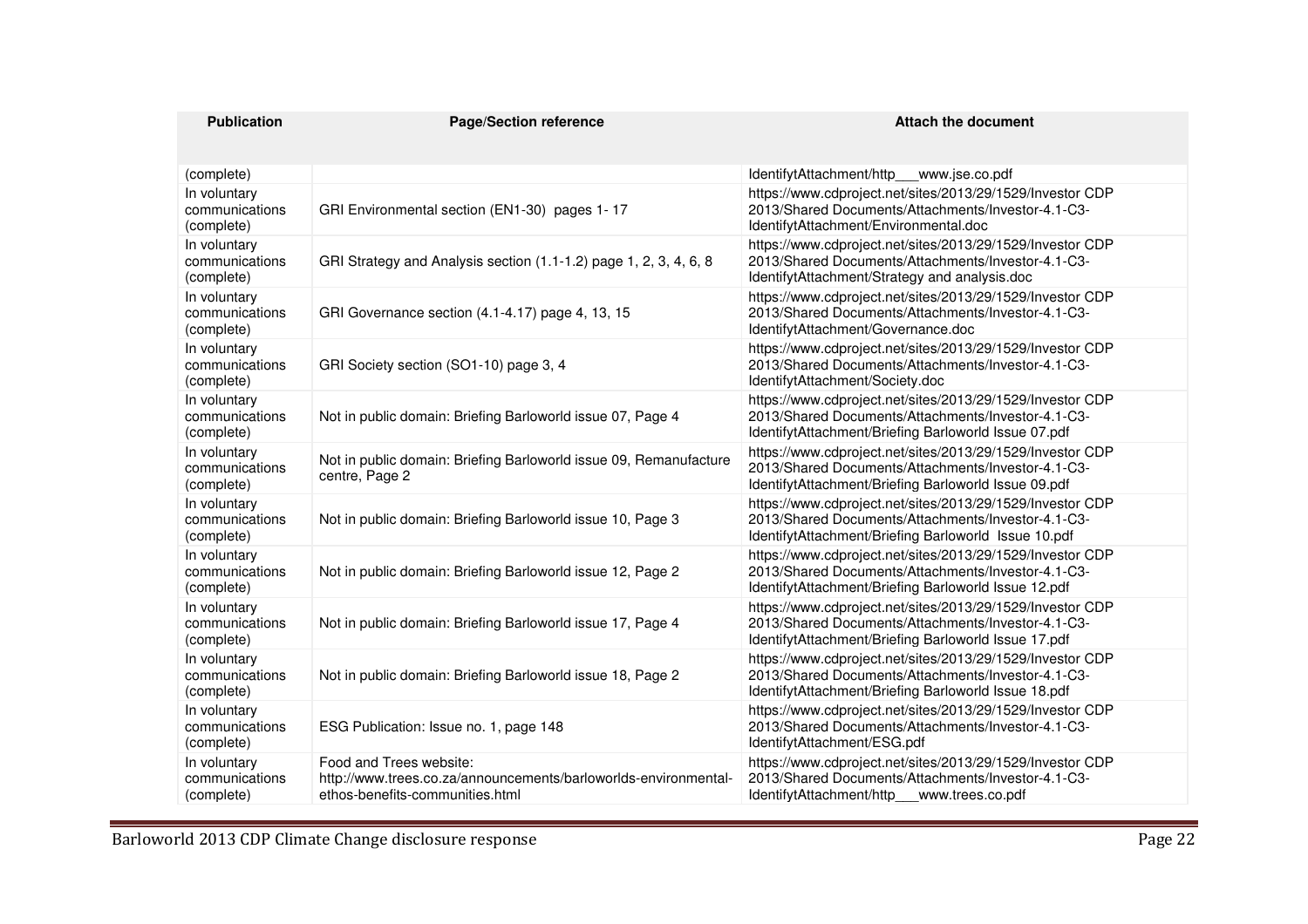| <b>Publication</b>                           | <b>Page/Section reference</b>                                                                                                                                                        | Attach the document                                                                                                                                                                          |
|----------------------------------------------|--------------------------------------------------------------------------------------------------------------------------------------------------------------------------------------|----------------------------------------------------------------------------------------------------------------------------------------------------------------------------------------------|
| In voluntary<br>communications<br>(complete) | Business Day Annual 2012: Pages 42, 64, 104, 228                                                                                                                                     | https://www.cdproject.net/sites/2013/29/1529/Investor CDP<br>2013/Shared Documents/Attachments/Investor-4.1-C3-<br>IdentifytAttachment/Business Day 2012.pdf                                 |
| In voluntary<br>communications<br>(complete) | Barloworld UNGC COP 2012: Pages 10 to 14 (Link:<br>http://www.barloworld.com/docs/policies-and-disclosures---<br>new/barloworld-ungc-cop-gri-aligned-december-<br>2012.pdf?sfvrsn=0) | https://www.cdproject.net/sites/2013/29/1529/Investor CDP<br>2013/Shared Documents/Attachments/Investor-4.1-C3-<br>IdentifytAttachment/Barloworld-UNGC-cop-gri-aligned-december-<br>2012.pdf |

# **Module: Risks and Opportunities [Investor]**

## **Page: 5. Climate Change Risks**

## **5.1**

**Have you identified any climate change risks (current or future) that have the potential to generate a substantive change in your business operations, revenue or expenditure? Tick all that apply**

Risks driven by changes in regulation Risks driven by changes in physical climate parameters Risks driven by changes in other climate-related developments

## **5.1a**

#### **Please describe your risks driven by changes in regulation**

| ID | <b>Risk driver</b> | <b>Description</b> | <b>Potential impact Timeframe</b> | Direct/<br><b>Indirect</b> | Likelihood | Magnitude<br>of impact |
|----|--------------------|--------------------|-----------------------------------|----------------------------|------------|------------------------|
|    |                    |                    |                                   |                            |            |                        |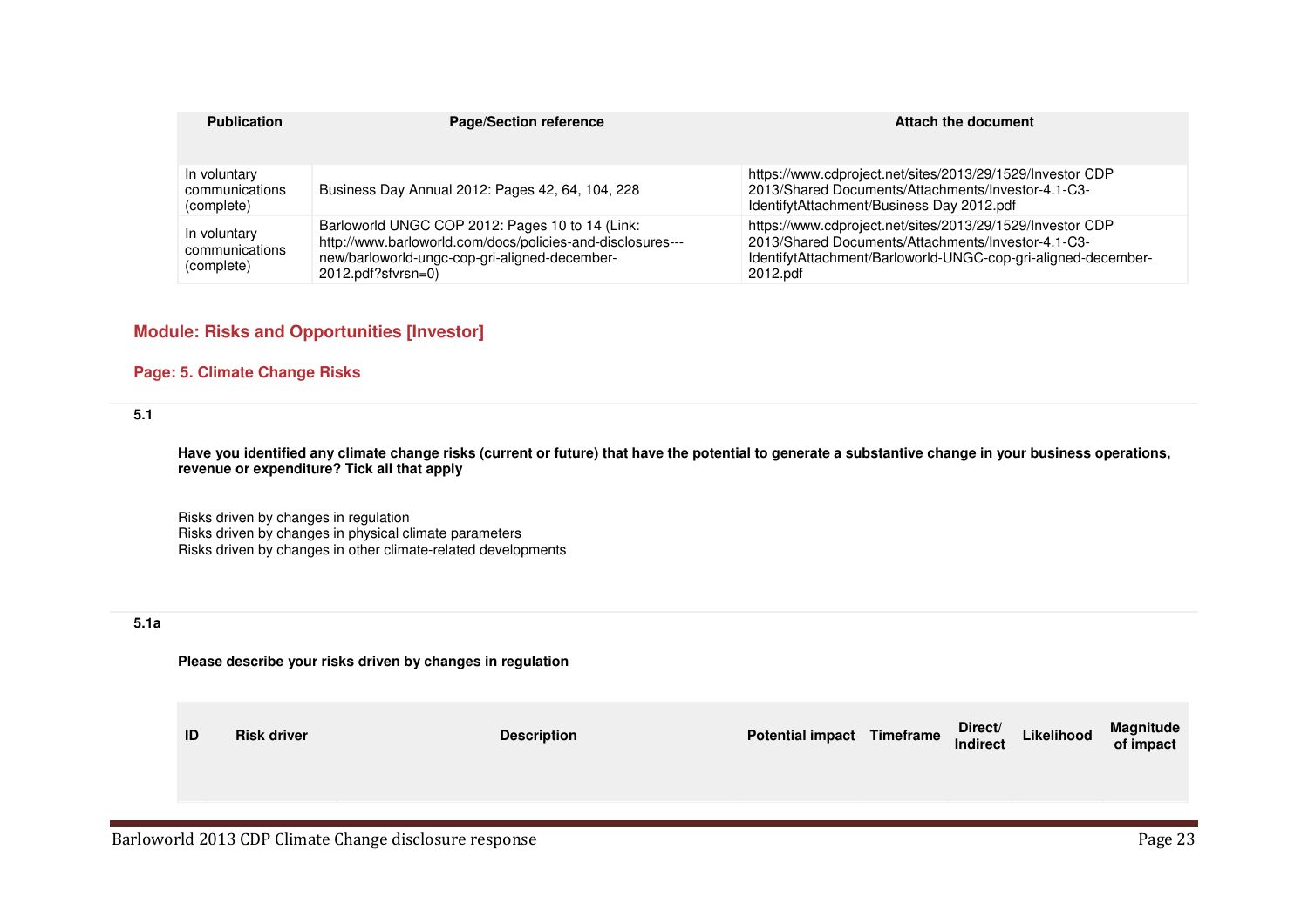| ID             | <b>Risk driver</b>                                             | <b>Description</b>                                                                                                                                                                                                                                                                                                                                                                                                                                                                                                                                                                                                                                                                                                                                                                                                                                                                                                                                                                                                                                                                                                                                                                                                                                                                                       | <b>Potential impact Timeframe</b>       |           | Direct/<br><b>Indirect</b> | Likelihood              | Magnitude<br>of impact |
|----------------|----------------------------------------------------------------|----------------------------------------------------------------------------------------------------------------------------------------------------------------------------------------------------------------------------------------------------------------------------------------------------------------------------------------------------------------------------------------------------------------------------------------------------------------------------------------------------------------------------------------------------------------------------------------------------------------------------------------------------------------------------------------------------------------------------------------------------------------------------------------------------------------------------------------------------------------------------------------------------------------------------------------------------------------------------------------------------------------------------------------------------------------------------------------------------------------------------------------------------------------------------------------------------------------------------------------------------------------------------------------------------------|-----------------------------------------|-----------|----------------------------|-------------------------|------------------------|
|                | General<br>environmental<br>regulations,<br>including planning | BAW identifies the predominate use of fossil-fuel based<br>energy in its supply chain, operations products and solutions<br>as a risk to itself and its supply chain. Essentially all BAW<br>customer solutions are fossil fuel based, thus any change in<br>the regulatory environment that impacts on the price,<br>availability or levels of consumption of fossil fuels will impact<br>pervasively on the group. Examples include the introduction of<br>carbon pricing, caps on emissions levels or the introduction of<br>air pollution limits. This could potentially reduce the<br>competitiveness of products and services and also increase<br>the cost base. This would negatively affect BAW's competitive<br>position and sustainable value creation potential. Two<br>potential impacts were identified for this risk, namely: 1.<br>Increased cost based. 2. Reduced demand for<br>goods/services. The most significant of these impacts was<br>assessed as "Reduced demand for goods/services".                                                                                                                                                                                                                                                                                          | Reduced<br>demand for<br>goods/services | 1-5 years | <b>Direct</b>              | More likely<br>than not | High                   |
| $\overline{2}$ | Carbon taxes                                                   | Globally there is a trend towards implementing carbon prices.<br>The introduction of a carbon price in the countries in which<br>BAW operates would negatively impact on operational costs.<br>In Australia, a carbon tax was introduced on 1 July 2012. The<br>carbon price is fixed at A\$23 per tCO2e in 2012-13, rising at<br>2.5% plus inflation per year for three years. This carbon tax,<br>coupled with Government's long term commitment to reduce<br>emissions by 80% by 2050 from 2000 levels, will place<br>significant cost pressure on operations in Australia and<br>customers. South Africa is planning on implementing a<br>carbon tax in January 2015. The carbon tax policy paper<br>indicates a carbon tax on scope 1 emissions of R120 per<br>tCO2e with a 10% per annum increase for 5 years. There will<br>be a tax-free threshold of 60% initially. This means that most<br>companies will only pay for 40% of their emissions. This tax<br>free threshold will be reduced over time. Not only will BAW be<br>paying directly for their carbon emissions through the carbon<br>tax, there will also be indirect cost implications through<br>increased prices of electricity and fossil fuels as well as 'pass-<br>through' costs from the supply chain. Four potential impacts | Increased<br>operational cost           | 1-5 years | Direct                     | Virtually<br>certain    | Low-<br>medium         |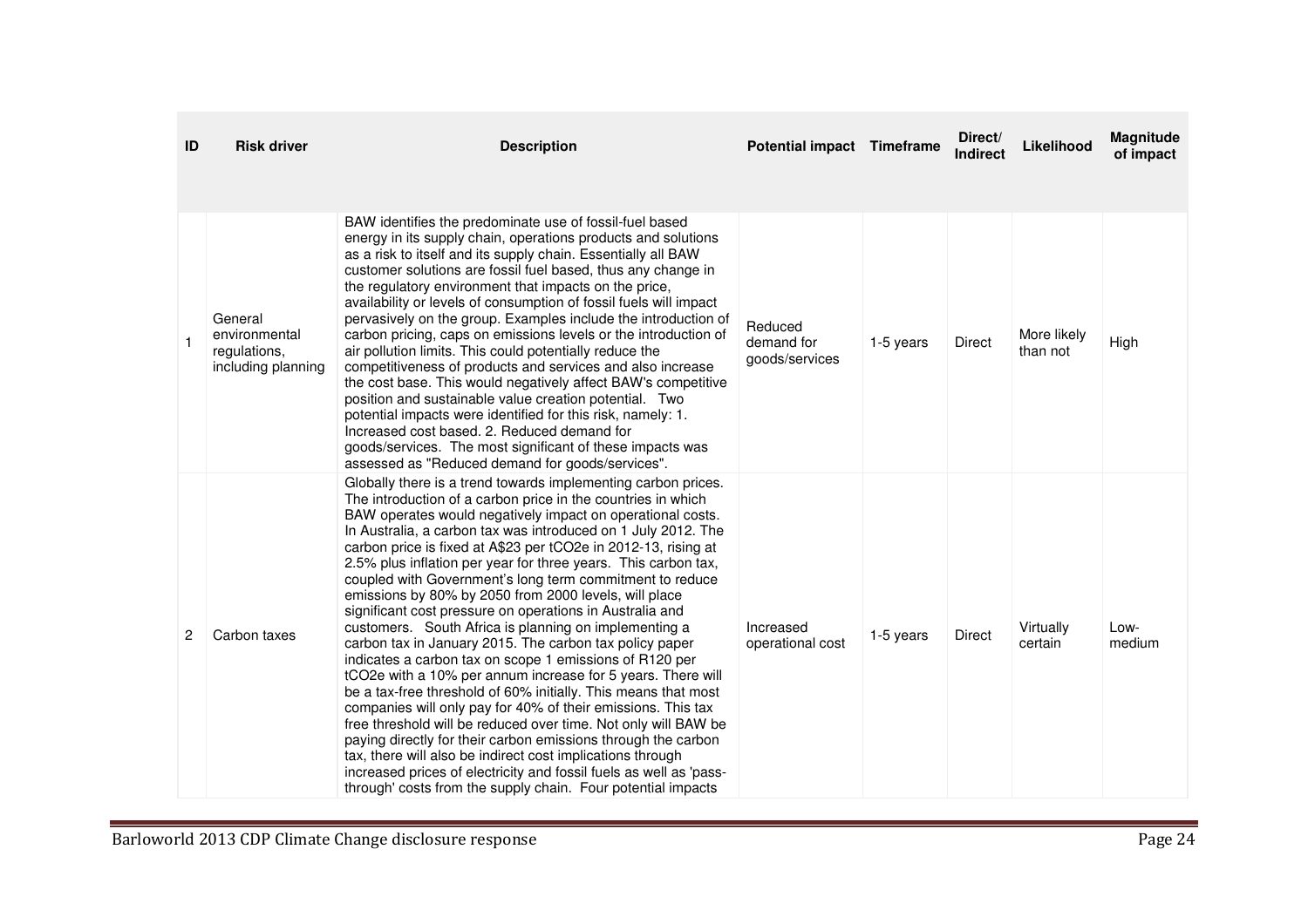|   | <b>Risk driver</b>          | <b>Description</b>                                                                                                                                                                                                                                                                                                                                                                                                                                                                                                                                                                                                                                                                                                                                                                                                                                                                                                                                                                                                                                                                                                                                                                                                                                                                                                                                                                                                                                                                                                                                                                                                                                                                                                                                                                                                                                                                                                                                                                                                                                                                                                                                                                                   | Potential impact Timeframe    |           | Direct/<br><b>Indirect</b> | Likelihood | <b>Magnitude</b><br>of impact |
|---|-----------------------------|------------------------------------------------------------------------------------------------------------------------------------------------------------------------------------------------------------------------------------------------------------------------------------------------------------------------------------------------------------------------------------------------------------------------------------------------------------------------------------------------------------------------------------------------------------------------------------------------------------------------------------------------------------------------------------------------------------------------------------------------------------------------------------------------------------------------------------------------------------------------------------------------------------------------------------------------------------------------------------------------------------------------------------------------------------------------------------------------------------------------------------------------------------------------------------------------------------------------------------------------------------------------------------------------------------------------------------------------------------------------------------------------------------------------------------------------------------------------------------------------------------------------------------------------------------------------------------------------------------------------------------------------------------------------------------------------------------------------------------------------------------------------------------------------------------------------------------------------------------------------------------------------------------------------------------------------------------------------------------------------------------------------------------------------------------------------------------------------------------------------------------------------------------------------------------------------------|-------------------------------|-----------|----------------------------|------------|-------------------------------|
| 3 | International<br>agreements | were identified for this risk, namely: 1. Increased operational<br>cost. 2. Increased capital cost. 3. Reduced demand for goods<br>/ services. 4. Inability to do business. The most significant of<br>these impacts was assessed as "Increased operational cost".<br>Under the second commitment period of the Kyoto Protocol a<br>number of countries made commitments to reduce emissions.<br>Examples include: - South Africa's voluntary commitment to a<br>significant emissions reduction target of 34% by 2020 and<br>42% by 2025, dependent on technical and financial<br>assistance. It is believed that the greater part of responsibility<br>for achieving this target will be passed on to the private sector.<br>With many of its operations in SA, this target could have a<br>significant impact on BAW. It is also possible that South Africa<br>along with other developing countries will take on mandatory<br>reduction targets in the new global agreement on climate<br>change which is anticipated to come into effect in 2020 and<br>will replace the Kyoto Protocol. These mandatory targets will<br>affect business and could impact BAW's operations and<br>increase the cost of doing business. - The European Union<br>has a target to reduce GHG emissions by 20% by 2020 off<br>1990 levels or a quantified emission limitation or reduction<br>objective of 80%. Climate change and emission reduction<br>legislation is already in place in a number of EU member<br>states such as the UK. These commitments are pushed down<br>onto businesses that operate within these respective<br>countries. - Australia's quantified emission limitation or<br>reduction objective under the Kyoto Protocol was 99.5% of<br>1990 levels by 2020. This represents a significant commitment<br>that is expected to be achieved through a carbon price. BAW's<br>Australian operations are already subject to taxes on carbon<br>emissions. Commitments made by countries under these<br>international agreements are typically pushed down onto<br>business in the form of carbon taxes or penalties. Both of<br>which can negatively affect the operational costs of BAW. An | Increased<br>operational cost | 1-5 years | Direct                     | Likely     | Low-<br>medium                |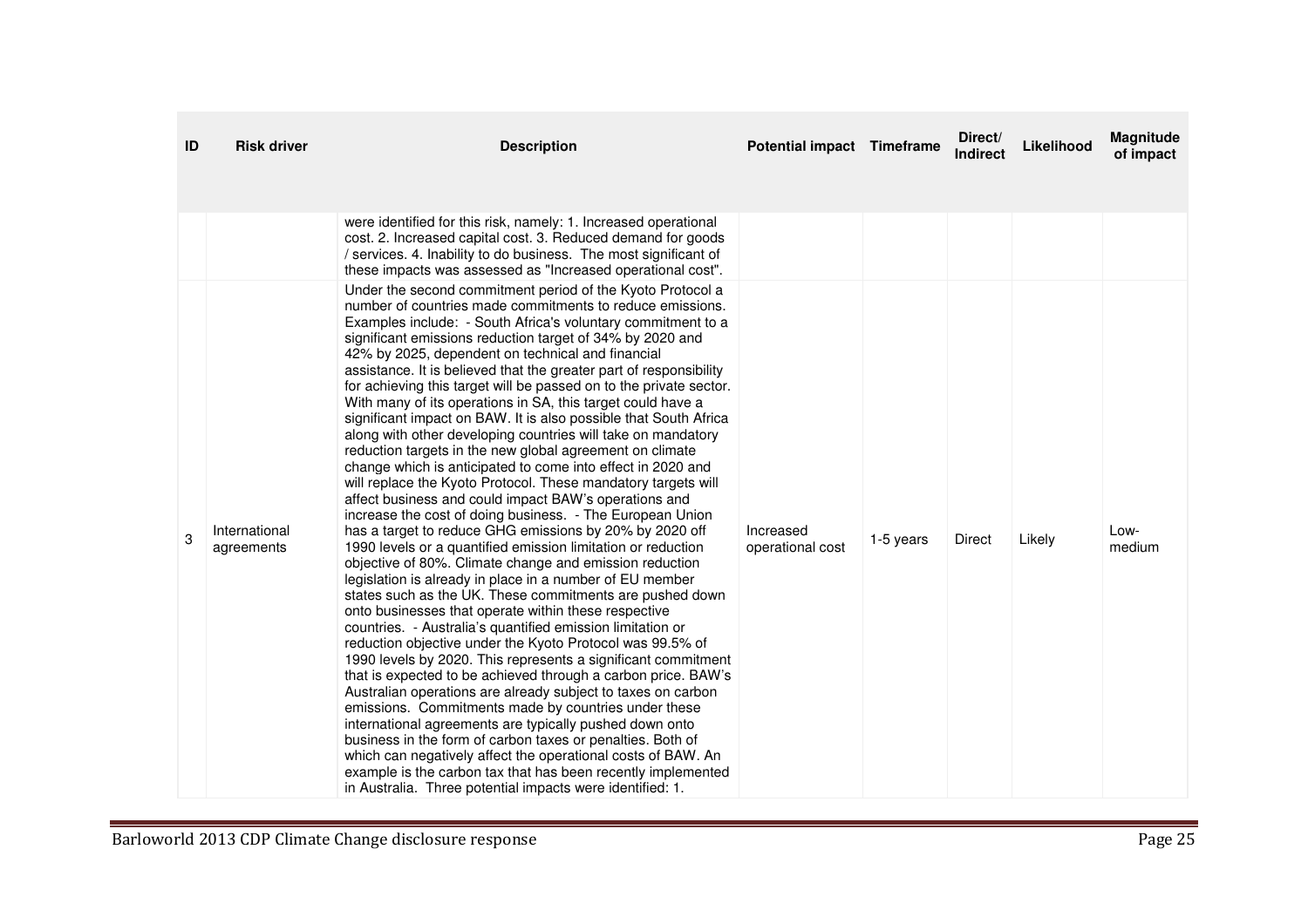| ID | <b>Risk driver</b> | <b>Description</b>                                                                                                                                                                      | Potential impact Timeframe | Direct/<br><b>Indirect</b> | Likelihood | Magnitude<br>of impact |
|----|--------------------|-----------------------------------------------------------------------------------------------------------------------------------------------------------------------------------------|----------------------------|----------------------------|------------|------------------------|
|    |                    | Increased operational cost. 2. Reduced demand for goods and<br>services. 3. Reduced stock price. The most significant of<br>these impacts was assessed as "Increased operational cost". |                            |                            |            |                        |

#### **5.1b**

**Please describe (i) the potential financial implications of the risk before taking action; (ii) the methods you are using to manage this risk and (iii) the costs associated with these actions**

BAW has identified climate change and environmental stewardship as one of the group's top risks in FY2012. This includes climate change and related physical risks due to changing weather patterns; regulatory risks associated with GHG emissions; financial risks resulting from carbon taxes; operational risks due to constraints in energy supply and the availability of natural resources, such as water. The overarching management response to risks related to climate change includes minimizing exposure through in-depth risk assessments and strategic responses and ensuring organizational resilience through aligned and integrated management activities and policies. These include:

- Implementation of non-renewable energy and GHG emissions efficiency improvement targets.

 - Association with leading principals, provision of products and solutions with reduced environmental footprint and which assist customers in achieving their sustainable development objectives. BAW has developed strong relationships with its principals and suppliers which facilitates information sharing about local market conditions and trends, including information on climate change issues, including regulatory environments and emission standards, which assists its principals in developing customer solutions that differentiate and expand their product ranges.

 - Geographic and industry diversification. BAW has operations in 27 countries which reduces the impact of geographically-related climate change risks (such as physical and regulatory risks). BAW has three major divisions (Equipment, Automotive and Logistics, Handling). Within each division, there are a number of different operations and business activities. This enables the group to reduce the impact of climate change risks related to specific business activities. The overarching management response applies to all risks. Specific risk mitigation interventions for each identified risk are detailed below: **Risk1:** 

**i.** Inherent risk value of below R250m with a residual risk value of below R60m.

 **ii.** Minimise exposure through in-depth risk assessments and strategic responses. Ensure organisational resilience through aligned and integrated management activities and policies. These include:

- Implementation of non-renewable energy and GHG (scope 1 and 2) emissions efficiency improvement targets and focus on water stewardship.

 - Association with global leading principals and brands, provision of products and solutions with reduced environmental footprint and which assists customers achieve their sustainable development objectives.

 - Geographic and industry diversification. BAW operates across 27 countries and has a diverse range of customer offerings across six identified strategic growth segments.

- Awareness, anticipation and appropriate action through participation in and representation on corporate/business groups and organisations that provide feedback

Barloworld 2013 CDP Climate Change disclosure response **Page 26**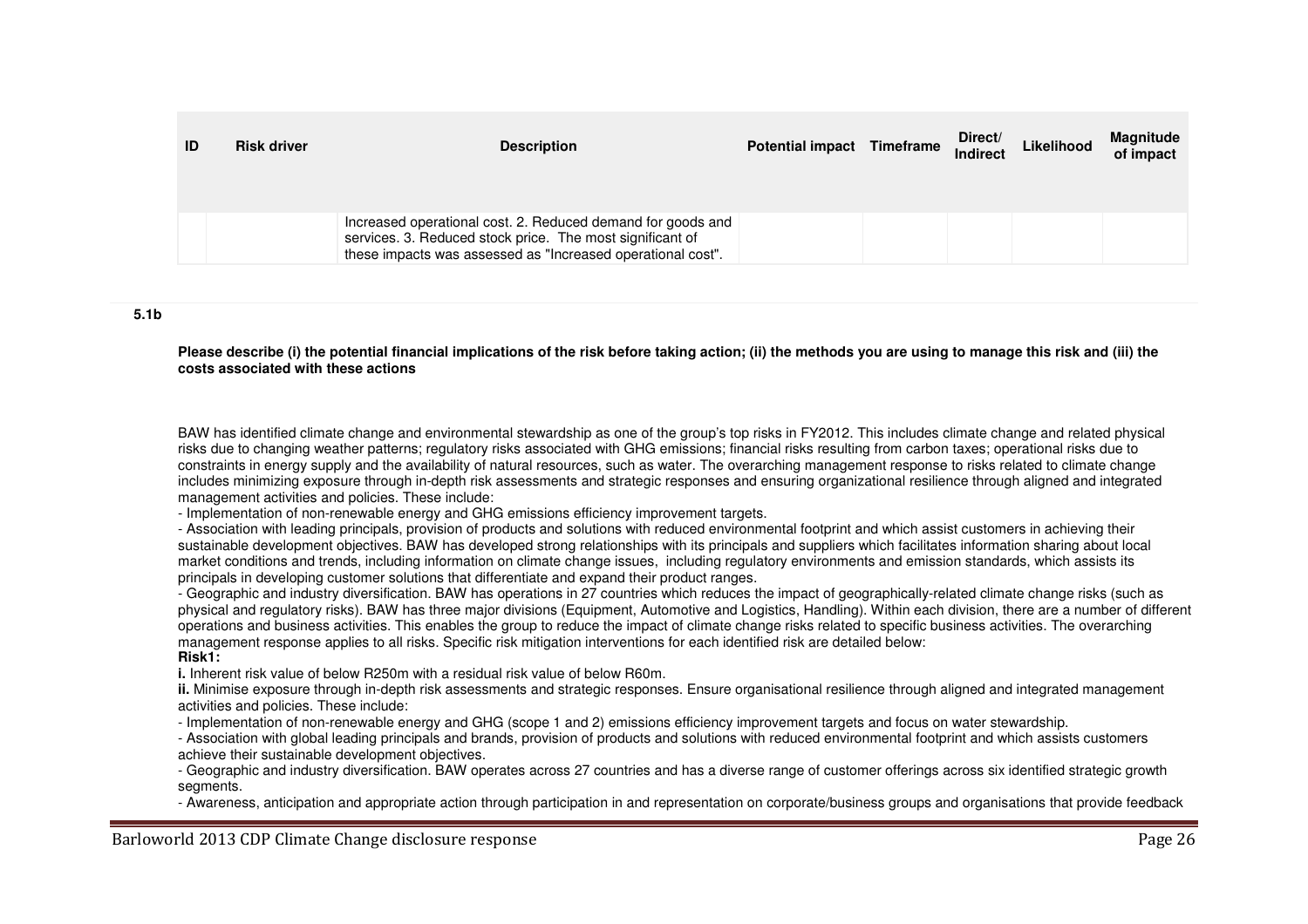on proposed legislation. Monitoring the development of regulation enables BAW to be prepared for its implementation. An example is BAW's investment into its equipment remanufacture and rebuild facilities in Russia and South Africa, addressing potential life-cycle and waste management regulations.

 **iii.** The investment costs associated with the implementation of energy and emissions reduction projects exceeded R2m for the reporting period. Membership costs for three organisations amounted to some R450000 in FY2012. Other costs associated with managing this risk are incorporated in the operational cost base of the company and its principals. These costs are either part of the relevant product and equipment offering available from principals and therefore included in the normal 'cost of sales' which were R46bn for the reporting period; or the costs are part of initiatives which are commercially sensible as they result in reduced long term operating costs.

 BAW invested R250m and USD11m in rebuild and remanufacture facilities in South Africa and Russia, respectively which aims to extend the lifespan of machinery and equipment, thus minimising waste. BAW acquired a 25% shareholding in re- which is a waste management company, which will, amongst other internal benefits, assist BAW in being prepared for any new waste regulations.

#### **Risk 2:**

 **i.** Inherent risk value of below R60m and residual risk value of below R30m. In South Africa, depending on offset opportunities, BAW could pay R4.27m in additional tax on its scope 1 emissions, using the FY2012 numbers. Should the tax-free threshold be reduced over time then BAW could pay over R10.68m in a carbon tax. BAW's Australian operations paid A\$20863 in a carbon tax since implementation in July 2012 through to September 2012. BAW will be exposed indirectly to the carbon tax through increased prices of electricity and fossil fuels. For South Africa, initial indications are that this cost will be some R3m at initial tax-free threshold levels. If the tax-free threshold is reduced over time then this would increase to over R7.5m in a carbon tax. For illustrative purposes, considering that majority of its emissions are from South Africa, if a carbon tax of R120 per tonne had to be implemented across the group, then BAW could pay over R23m for its total global scope 1 and 2 emissions.

 **ii.** The group is focused on improving emissions efficiency against a business as usual scenario as a method of minimizing the impact of a carbon tax. In 2009, the group implemented an aspirational target of a 12% efficiency improvement in non-renewable energy and GHG emissions (scope 1 and 2) by 2014 from a baseline year of 2009. The group has invested into a number of energy, and consequently emission reduction, initiatives and has embarked on carbon offset programmes. Measurement and verification is essential to understanding and managing the impact of a carbon tax. For this reason, BAW continues to have its scope 1 and 2 GHG emissions assured by their group external auditors.

 **iii.** The investment costs associated with the implementation of energy and emissions efficiency improvement projects exceeded R2m for the reporting period. Costs relating to group's current carbon offset programme were R1.17m in FY2012. In the FY2012, the cost incurred for assurance services for non-financial indicators (including energy and emissions) was estimated to be some R0.5m.

## **Risk3:**

**i.** Inherent risk value of below R45m and residual risk value of below R20m.

 **ii.** The group is focused on improving emissions efficiency against a business as usual scenario as a method of minimizing the impact of the carbon taxes and penalties that could arise from these global agreements. In 2009, the group implemented an aspirational target of a 12% efficiency improvement in non-renewable energy and GHG emissions (scope 1 and 2) by 2014 from a baseline year of 2009. The group has invested into a number of energy, and consequently emission reduction, initiatives and has embarked on carbon offset programmes. Measurement and verification is essential to monitoring progress against set targets which are introduced as a result of these agreements. For this reason BAW continues to have its scope 1 and 2 GHG emissions verified by their group external auditors. Typically targets under these international agreements are country-specific and therefore geographic diversification assists in mitigating the risk in this regard. BAW has signed the Energy Efficiency Leadership Network (EELN) Pledge with the Department of Energy in South Africa and also participates in CDP's Climate Change and Water disclosure projects.

 **iii.** The investment costs associated with the implementation of energy and emissions efficiency improvement projects exceeded R2m in the reporting period. Costs relating to group's current carbon offset programme were R1.17m in FY2012. In the FY2012, the cost incurred for assurance services for non-financial indicators (including energy and emissions) was estimated to be in excess of R0.5m.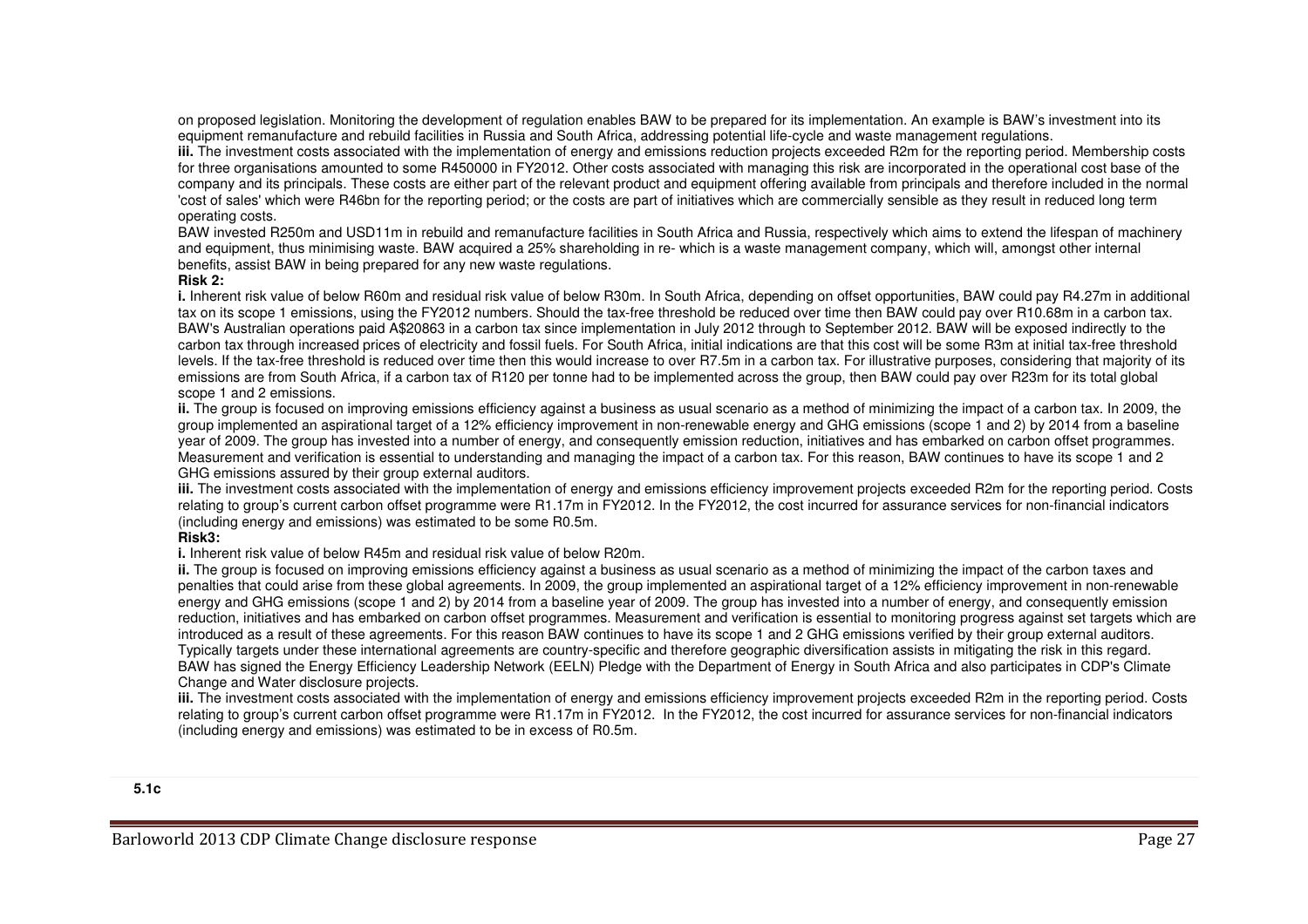# **Please describe your risks that are driven by change in physical climate parameters**

| ID | <b>Risk driver</b>                                     | <b>Description</b>                                                                                                                                                                                                                                                                                                                                                                                                                                                                                                                                                                                                                                                                                                                                                                                                                                                                                                                                                                                                                                                                                                                                                                                                                                    | <b>Potential impact Timeframe</b>       |            | Direct/<br>Indirect | Likelihood | Magnitude<br>of impact |
|----|--------------------------------------------------------|-------------------------------------------------------------------------------------------------------------------------------------------------------------------------------------------------------------------------------------------------------------------------------------------------------------------------------------------------------------------------------------------------------------------------------------------------------------------------------------------------------------------------------------------------------------------------------------------------------------------------------------------------------------------------------------------------------------------------------------------------------------------------------------------------------------------------------------------------------------------------------------------------------------------------------------------------------------------------------------------------------------------------------------------------------------------------------------------------------------------------------------------------------------------------------------------------------------------------------------------------------|-----------------------------------------|------------|---------------------|------------|------------------------|
| 4  | Change in mean<br>(average)<br>temperature             | Changes in mean temperatures could affect the working<br>environment requiring additional expenditure on temperature<br>control equipment, HVAC system and related energy<br>consumption. Changes in mean temperatures could directly<br>impact arable land patterns. This could result in reduced<br>demand for goods and services from the agriculture sector<br>which would impact on BAW. These changes could also lead to<br>shifting settlement patterns as a result of farming moving outside<br>of current production areas. The group will be negatively<br>affected if these settlements or communities move outside of<br>BAW's distribution areas. Five potential impacts were<br>identified: 1. Increased operational cost. 2. Increased capital<br>cost. 3. Reduced demand for goods / services. 4. Inability to do<br>business. 5. Wider social disadvantages. The most significant<br>of these impacts was assessed as "Reduced demand for goods/<br>services".                                                                                                                                                                                                                                                                       | Reduced<br>demand for<br>goods/services | 6-10 years | <b>Direct</b>       | Likely     | Medium-<br>high        |
| 5  | Change in<br>precipitation<br>extremes and<br>droughts | Flooding could damage company infrastructure, stock and<br>negatively affect operations including field servicing, operation of<br>plant, equipment and vehicles. Drought would also negatively<br>affect operations through water shortages, water price increases<br>and operational inconvenience. Both flooding and droughts may<br>require expenditure on infrastructure to overcome related<br>difficulties. If severe, they may ultimately require changes to<br>existing business model or relocation. Flooding and droughts<br>could increase insurance premiums which would increase the<br>cost base of company. Floods and droughts can have a<br>significant impact on the agricultural industry resulting in crop<br>damage and shifting arable land areas. This could result in a<br>reduction in demand for BAW's agricultural products. Similarly,<br>these would also impact the group's supply chains and<br>customers negatively affecting demand and supply. Four<br>potential impacts were identified: 1. Increased operational cost.<br>2. Increased capital cost. 3. Reduced demand for goods /<br>services. 4. Inability to do business. The most significant of<br>these impacts was assessed as "Reduced demand for goods/ | Reduced<br>demand for<br>goods/services | Current    | Direct              | Likely     | Medium                 |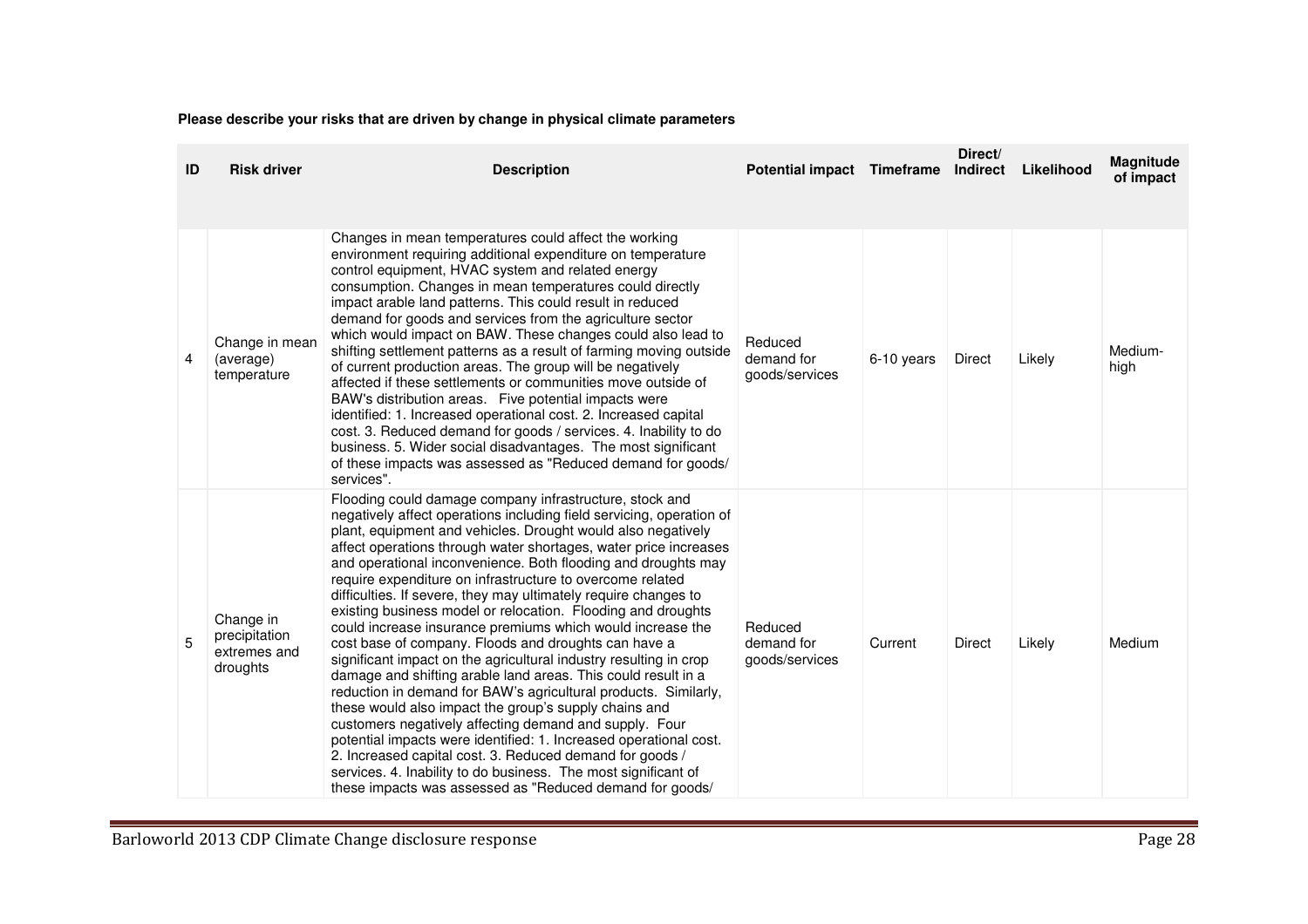| ID             | <b>Risk driver</b>                           | <b>Description</b>                                                                                                                                                                                                                                                                                                                                                                                                                                                                                                                                                                                                                                                                                                                                                                                                                                                                                                                                                                                                                                                                                                                                                                                   | Potential impact Timeframe              |           | Direct/<br>Indirect | Likelihood | Magnitude<br>of impact |
|----------------|----------------------------------------------|------------------------------------------------------------------------------------------------------------------------------------------------------------------------------------------------------------------------------------------------------------------------------------------------------------------------------------------------------------------------------------------------------------------------------------------------------------------------------------------------------------------------------------------------------------------------------------------------------------------------------------------------------------------------------------------------------------------------------------------------------------------------------------------------------------------------------------------------------------------------------------------------------------------------------------------------------------------------------------------------------------------------------------------------------------------------------------------------------------------------------------------------------------------------------------------------------|-----------------------------------------|-----------|---------------------|------------|------------------------|
|                |                                              |                                                                                                                                                                                                                                                                                                                                                                                                                                                                                                                                                                                                                                                                                                                                                                                                                                                                                                                                                                                                                                                                                                                                                                                                      |                                         |           |                     |            |                        |
| 6              | Uncertainty of<br>physical risks             | services".<br>Uncertainty surrounding physical risks creates uncertainty in the<br>business environment. This results in a cautious approach and<br>the inability to firmly commit to business decisions already taken<br>or business decisions to be taken on issues such as competitive<br>products, services and customer offerings, sectors in which to<br>operate, business models and optimal locations. This cautious<br>approach is adopted not only by BAW but by its principals and<br>customers as well resulting in an inability of medium to long term<br>decision making, e.g. strategic direction, selection of product<br>ranges, strategic partnerships, etc. The uncertainty as to the<br>timing and extent of extreme weather events could also result in<br>increased insurance premiums. The diversified nature and<br>location of BAW's operations requires that the group monitors<br>physical risks and implements mitigation measures across a<br>number of geographies, resulting in increased costs. Four<br>potential impacts were identified: 1. Increased operational cost.<br>2. Increased capital cost. 3. Reduced capital availability. 4.                          | Reduced<br>demand for<br>goods/services | Current   | Direct              | Unlikely   | Medium-<br>high        |
| $\overline{7}$ | Change in mean<br>(average)<br>precipitation | Reduced demand for goods / services. The most significant of<br>these impacts was assessed as "Reduced demand for<br>goods/services".<br>Water is required for washing and cleaning of equipment, plant<br>and motor vehicles. Changes in mean (average) precipitation<br>levels could result in shortages and consequential prices<br>increases of water which could increase operational costs.<br>Investment in water storage and treatment infrastructure to<br>alleviate the impact of water shortages. Water shortages will<br>impact on BAW's ability to clean vehicles and equipment which<br>may impact on customer satisfaction and result in reduced<br>demand. Changes in mean precipitation levels and resulting<br>floods or droughts could impact on BAW's customers, including<br>mining operations, impacting on the demand for goods/services.<br>Increased precipitation may negatively affect safety levels and<br>increase vehicle collisions which could increase insurance<br>premiums. Four potential impacts were identified: 1. Increased<br>operational cost. 2. Increased capital cost. 3. Reduced demand<br>for goods / services. 4. Inability to do business. The most | Increased<br>operational cost           | 1-5 years | Direct              | Likely     | Low-<br>medium         |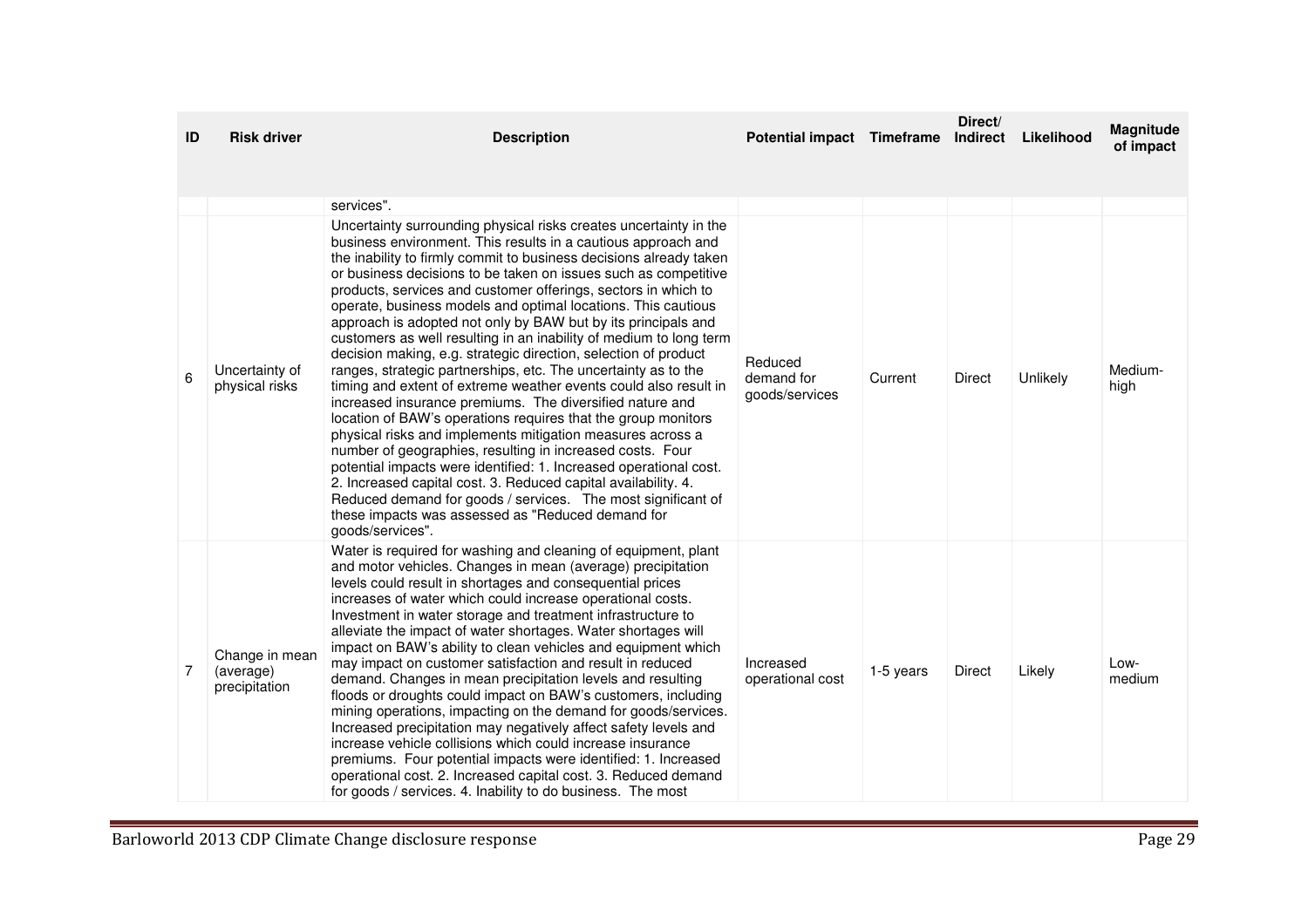| ID | <b>Risk driver</b>                                   | <b>Description</b>                                                                                                                                                                                                                                                                                                                                                                                                                                                                                                                                                                                                                                                                                                                                                                                                                                                                                                                                                                                                                                                                                                                                                          | Potential impact Timeframe    |         | Direct/<br>Indirect | Likelihood              | Magnitude<br>of impact |
|----|------------------------------------------------------|-----------------------------------------------------------------------------------------------------------------------------------------------------------------------------------------------------------------------------------------------------------------------------------------------------------------------------------------------------------------------------------------------------------------------------------------------------------------------------------------------------------------------------------------------------------------------------------------------------------------------------------------------------------------------------------------------------------------------------------------------------------------------------------------------------------------------------------------------------------------------------------------------------------------------------------------------------------------------------------------------------------------------------------------------------------------------------------------------------------------------------------------------------------------------------|-------------------------------|---------|---------------------|-------------------------|------------------------|
|    |                                                      | significant of these impacts was assessed as "Increased<br>operational cost".                                                                                                                                                                                                                                                                                                                                                                                                                                                                                                                                                                                                                                                                                                                                                                                                                                                                                                                                                                                                                                                                                               |                               |         |                     |                         |                        |
| 8  | Snow and ice                                         | Severe snow and ice as a result of climate change could result<br>in unsafe working environments and ultimately stop operations.<br>Temperatures below safe operating ranges for plant, equipment<br>and vehicles could halt operations. Severe snow and ice could<br>result in increased expenditure on energy and equipment<br>required for heating and defrosting. Customers would be<br>similarly affected. These would also impact BAW's supply<br>chains negatively affecting supply with concomitant restraints on<br>BAW's ability to provide its integrated customer solutions.<br>Frequent snow and ice may negatively affect safety levels and<br>increase vehicle collisions which could increase insurance<br>premiums. A specific example is the BAW Russian operations<br>where fuel lines need to be replaced to prevent freezing which<br>could result in operations being stopped. Four potential impacts<br>were identified: 1. Increased operational cost. 2. Increased<br>capital cost. 3. Reduced demand for goods / services. 4. Inability<br>to do business. The most significant of these impacts was<br>assessed as "Increased operational cost". | Increased<br>operational cost | Current | Direct              | More likely<br>than not | Low-<br>medium         |
| 9  | Tropical<br>cyclones<br>(hurricanes and<br>typhoons) | Cyclones and other extreme weather events would cause<br>physical damage to facilities, result in unsafe working<br>environments and ultimately stop operations. Customers would<br>be similarly affected. BAW's supply chains could also be<br>impacted; negatively affecting supply with concomitant restraints<br>on the group's ability to provide its integrated customer<br>solutions. Weather events can have a direct and indirect cost<br>for the group. For example, a hailstorm can damage<br>infrastructure and vehicles resulting in expenditure on repairs. A<br>hailstorm would also damage vehicles not owned by Avis and<br>require Avis to provide vehicles to customers of insurance<br>companies who have a rental option on their policies. This could<br>result in revenue loss as Avis has rental agreements with<br>insurers which have lower than market rates. Four potential<br>impacts were identified: 1. Increased operational cost. 2.<br>Increased capital cost. 3. Reduced demand for goods / services.<br>4. Inability to do business. The most significant of these impacts                                                              | Inability to do<br>business   | Current | Direct              | Likely                  | Low                    |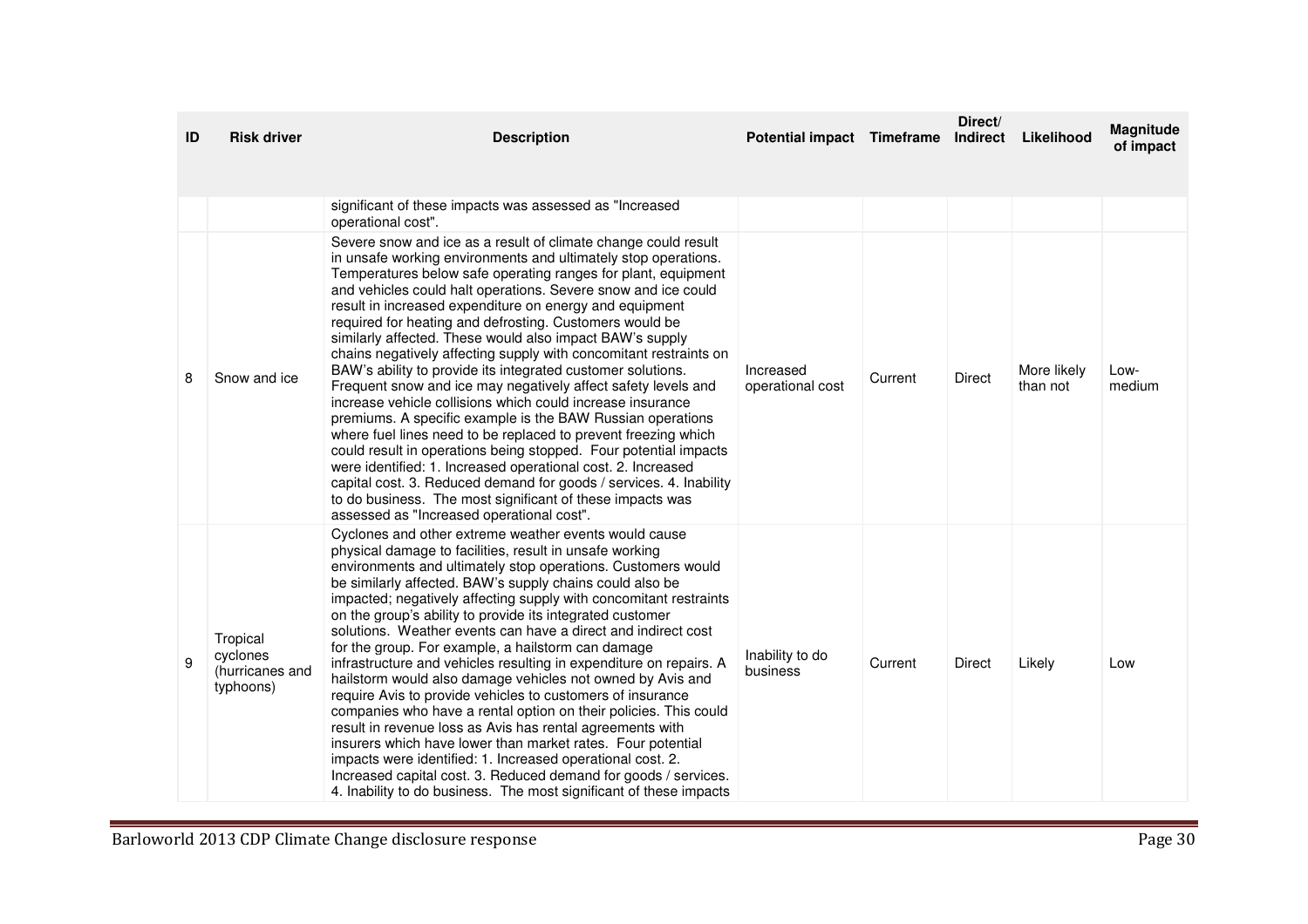| ID | <b>Risk driver</b>                   | <b>Description</b>                                                                                                                                                                                                                                                                                                                                                                                                                                                                                                                                                                                                                                                                       | <b>Potential impact</b>                 | Timeframe | Direct/<br>Indirect | Likelihood | <b>Magnitude</b><br>of impact |
|----|--------------------------------------|------------------------------------------------------------------------------------------------------------------------------------------------------------------------------------------------------------------------------------------------------------------------------------------------------------------------------------------------------------------------------------------------------------------------------------------------------------------------------------------------------------------------------------------------------------------------------------------------------------------------------------------------------------------------------------------|-----------------------------------------|-----------|---------------------|------------|-------------------------------|
|    |                                      | was assessed as "Inability to do business".                                                                                                                                                                                                                                                                                                                                                                                                                                                                                                                                                                                                                                              |                                         |           |                     |            |                               |
| 10 | Change in<br>temperature<br>extremes | Changes in temperature extremes impacts on working<br>conditions and has safety implications for BAW employees. It<br>could require investment in new HVAC (capital expense) and<br>temperature control equipment to ensure that the employees are<br>able to work in a comfortable and safe environment. This risk<br>will also give rise to more frequent use and maintenance of<br>existing HVAC equipment, resulting in increased operational<br>costs. Three potential impacts were identified: 1. Increased<br>operational cost. 2. Increased capital cost. 3. Inability to do<br>business. The most significant of these impacts was assessed<br>as "Increased operational cost". | Increased<br>operational cost           | 1-5 years | Direct              | Likely     | Low                           |
| 11 | Sea level rise                       | Sea level rise could damage harbour infrastructure and disrupt<br>low-lying areas and industries, with negative consequences on<br>BAW's supply chains as significant amount of plant and<br>equipment are transported by sea. Optimal and efficient routes<br>may be affected impacting on BAW competitive advantage.<br>Two potential impacts were identified: 1. Reduced demand for<br>goods / services. 2. Inability to do business. The most significant<br>of these impacts was assessed as "Reduced demand for goods/<br>services".                                                                                                                                               | Reduced<br>demand for<br>goods/services | >10 years | Direct              | Likely     | Low                           |

## **5.1d**

#### **Please describe (i) the potential financial implications of the risk before taking action; (ii) the methods you are using to manage this risk; and (iii) the costs associated with these actions**

As mentioned, there are overarching methods of managing risks presented by climate change. In terms of physical risks presented by climate change, BAW uses diversification and engagement with world class principals as risks management methods. BAW operates in 27 countries around the world. This geographical diversification minimizes the physical risks associated with climate change as these risks tend to be contained to specific regions or to differ by region. Engagement with leading international brands and ongoing engagement with these organisations, provides BAW with confidence in the fact that its suppliers are aware of and are managing the physical risks presented by climate change. Specific risk management detail is provided: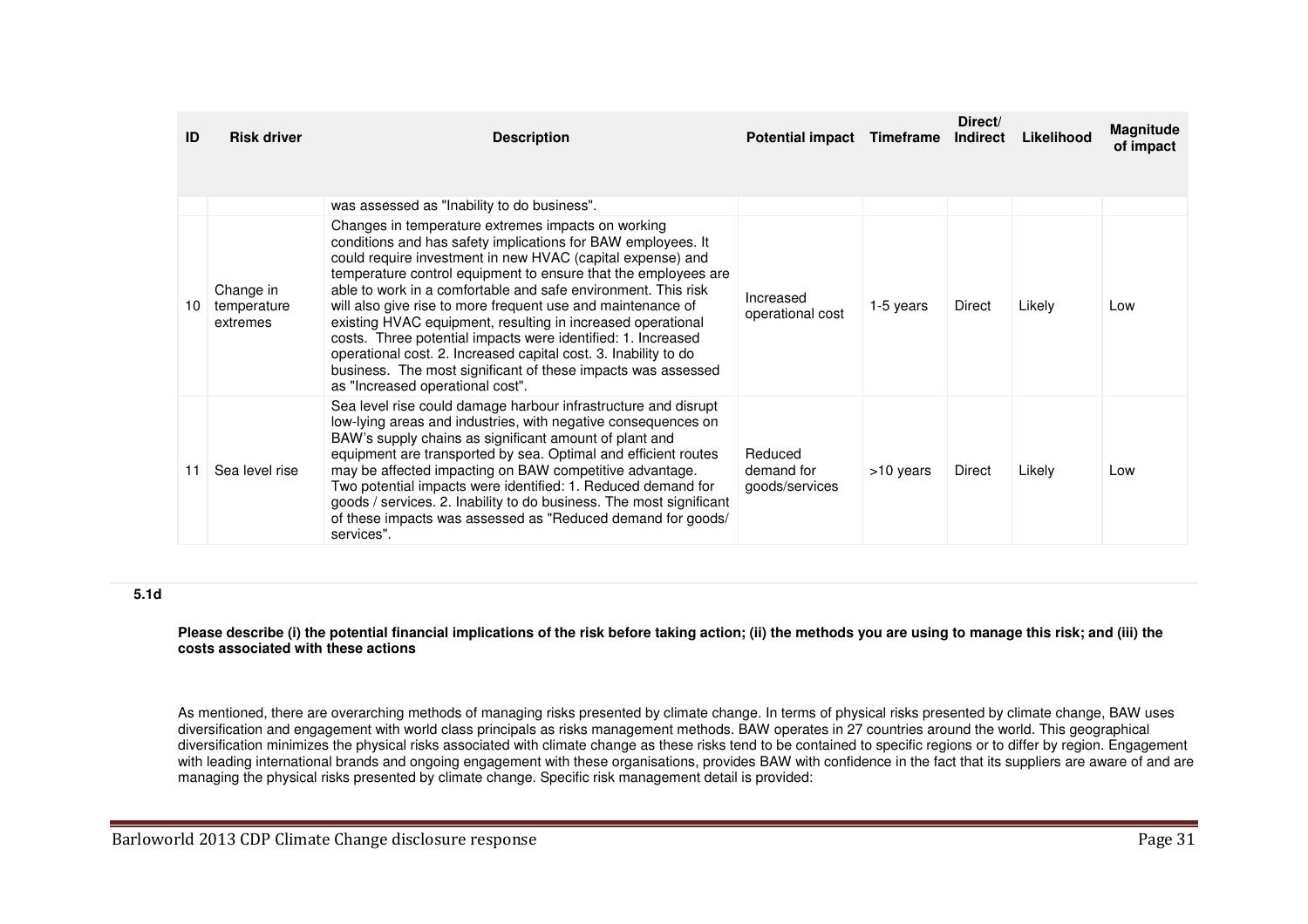**R4:i.** Inherent risk value below R180m and a residual risk value below R45m. **ii.** BAW manages the risks of increased costs associated with the need for additional air-conditioning by installing and maintaining energy efficient and adequate HVAC units in its operations. Close relationships with leading world class principals and the geographical and industry diversification of the group reduces the impact of changing agricultural and settlement patterns as changes in mean temperature are typically contained to specific region/s and impacts specific operations over different timescales. Close relationships with principals and customers enable BAW to understand the needs of customers and the risks to which they are currently or are likely to be exposed and to respond accordingly. The impact is further mitigated by on-going monitoring and a robust strategic planning process. **iii.** These costs are incorporated into the ongoing operational activities and cost base of the group. As an example, BAW has spent over R150000 on HVAC units in the reporting year. This cost was incorporated into the ongoing operating costs of the group. **R5:i.** Inherent risk value below R100 mill and a residual risk value below R20m. A division within BAW has valued the risk associated with floods and droughts at R1m as a consequence of decreased demand for products in the agricultural sector. ii. BAW insures for any physical and consequential damages. All BAW facilities maintain business plans that incorporate emergency response actions and business continuity. The geographic diversification of BAW and its supply chains minimises this risk as flooding and droughts are typically confined to specific regions at any given time. Industry diversification is also another method of managing the risk. BAW operates across a number of industry segments which spreads the risk and reduces the impact associated with floods and droughts on the group. iii. Significant insurance cover is provided at group level which extends to physical damage and consequential damages. The costs of this insurance was approximately R30m.

 **R6:i.** Inherent risk value below R60m and a residual risk value below R30m. **ii.** BAW insures for any physical and consequential damages. All BAW facilities maintain business plans that incorporate emergency response actions and business continuity. Close relationships with leading world class principals and the diversified nature of the group also reduce the impact of the risk. Ongoing engagement with customers allows BAW to understand customer concerns in an uncertain environment. **iii.** Significant insurance cover is provided at group level which extends to physical damage and consequential damages. The cost of this insurance was approximately R30m. Costs associated with mitigation controls are not ring-fenced but incorporated into ongoing activities, revenue and cost bases of BAW companies.

 **R7:i.** Inherent risk value below R45m and a residual risk value below R10m. **ii.** BAW insures for any physical and consequential damages. Apart from insuring for any physical damages resulting from changes in precipitation, the group continues to implement water reduction initiatives to curb the impact of water shortages and potential price increases. In FY2012, BAW recycled 15% of the water used in the group, up from 10.6% in FY2011. BAW maintains close relationships with customers and principals. This allows BAW to understand customers' exposure and requirements as well as to collaborate with principals to adapt products to address customers' needs. **iii.** BAW insurances includes physical damage associated with changes in mean (average) precipitation levels, for example floods and droughts. The cost of this insurance was approximately R30m. BAW has invested significantly in water recycling and rainwater harvesting systems. For example, one Motor Retail dealership has implemented rainwater harvesting at a cost of R455030 to reduce water withdrawal from the municipal water supply. **R8:i.** Inherent risk value below R30m and a residual risk value below R10m. **ii.** BAW insures for any physical and consequential damages. All BAW facilities maintain business plans that incorporate emergency response actions and business continuity. Close relationships with leading world class principals and the geographical and industry diversification of the group reduces the impact of the risk as snow and ice are typically contained to specific region/s and impacts only on specific operations. **iii.** Significant insurance cover is provided at group level which extends to physical damage and consequential damages. The cost of this insurance was approximately R30m. An example is the replacement of fuel lines in equipment in Russian operations to prevent freezing at a cost of some USD1000 per machine.

 **R9:i.** Inherent risk value below R25m and a residual risk value below R5m. A division within BAW has valued the risk associated with floods and droughts at R1m, as a consequence of decreased demand for products in the agricultural sector. Hail is an example of an extreme weather event. Hail damage from one specific hailstorm in South Africa resulted in some R5m in repair costs for the rental fleet. **ii.** BAW insures for any physical and consequential damages. All BAW facilities maintain business plans that incorporate emergency response actions and business continuity. Close relationships with leading world class principals and the geographical and industry diversification of the group reduces the impact of the risk as it is typically contained to specific region/s and impacts specific operations. **iii.**Significant insurance cover is provided at group level which extends to physical damage and consequential damages. The cost of this insurance was approximately R30m.

 **R10:i.** Inherent risk value below R25m and a residual risk value below R5m. **ii.** BAW manages the risks of increased costs associated with the need for additional air-conditioning by installing and maintaining energy efficient and adequate HVAC units in its operations. In terms of mitigating the impact of this risk on the health and safety of its employees, health and safety committees are established across the group. Management consults with the committees with a view to initiate,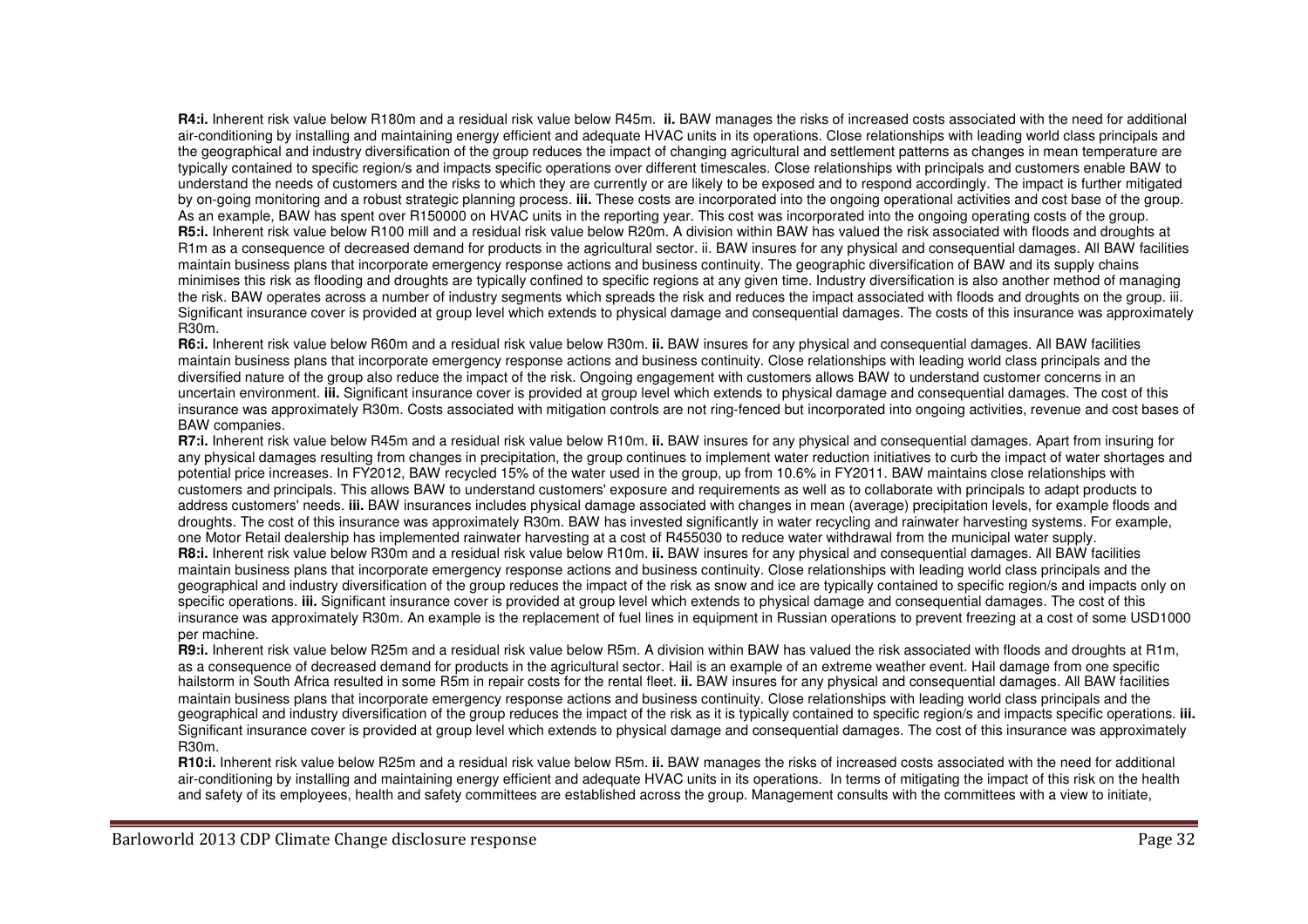develop, promote, maintain and review measures to ensure the health and safety of all employees and visitors. BAW has employee wellness programmes which provide ongoing health services to employees to ensure that employees' health needs are met. **iii.** These costs are incorporated into the ongoing cost base of the group. An example is the cost for HVAC units. BAW has spent over R150000 on HVAC units in the reporting year. This expenditure formed part of the ongoing operational costs of the business. BAW has spent R406232 and R121693 on employee wellness programmes for South Africa and the rest of Africa, respectively. The expenditure on wellness programmes is also part of the ongoing operating costs of the business and are not ring-fenced in terms of climate change. **R11:i.** Inherent risk value below R25m and a residual risk value below R5m. **ii.** The geographic diversification of BAW and its supply chains minimises this risk as it is typically confined to specific regions. BAW operates in 27 countries. Damage to harbour infrastructure usually results from a combination of sea level rise and extreme weather events which generally only occur in one specific region at a given time. **iii.** No additional costs. These costs are incorporated into the ongoing operational activities and cost base of the group.

#### **5.1e**

| ID | <b>Risk driver</b>                | <b>Description</b>                                                                                                                                                                                                                                                                                                                                                                                                                                                                                                                                                                                         | <b>Potential impact</b>                 | <b>Timeframe</b> | Direct/<br><b>Indirect</b> | Likelihood                | <b>Magnitude</b><br>of impact |
|----|-----------------------------------|------------------------------------------------------------------------------------------------------------------------------------------------------------------------------------------------------------------------------------------------------------------------------------------------------------------------------------------------------------------------------------------------------------------------------------------------------------------------------------------------------------------------------------------------------------------------------------------------------------|-----------------------------------------|------------------|----------------------------|---------------------------|-------------------------------|
| 12 | Changing<br>consumer<br>behaviour | Shifts in consumer preference to locally sourced products with a<br>reduced carbon footprint may affect group's logistics business,<br>as well as other products supplied by group. In addition, there<br>are competitive risks from suppliers who may enter the market<br>with technologies, products and services with greater energy<br>and emission efficiencies or lower impacts on the environment.                                                                                                                                                                                                  | Reduced demand<br>for<br>goods/services | 1-5 years        | Direct                     | Likely                    | High                          |
| 13 | Other drivers                     | Given growing public awareness on issues such as climate<br>change, environmental stewardship activities need to be an<br>important aspect of employee value proposition in order to<br>attract and retain talent. Insufficient attention to this aspect<br>results in the inability to attract and retain the required talent<br>which could result in a lack of skills and, therefore, the inability<br>to do business. Two potential impacts were identified: 1.<br>Increased operational costs. 2. Inability to do business. The key<br>impact identified for this risk is "Inability to do business". | Inability to do<br>business             | Current          | Direct                     | Likely                    | Medium-<br>high               |
| 14 | Other drivers                     | There may be risks associated with shareholder or public<br>activism arising from climate change issues resulting in financial<br>and reputational risks for companies that might inadvertently fall<br>foul of regulations or public opinion. Reputational damage<br>could negatively affect commercial standing and activity of<br>group as well as its ability to attract and retain key talent.                                                                                                                                                                                                        | Reduced demand<br>for<br>goods/services | Current          | Direct                     | About as<br>likely as not | Medium-<br>high               |

#### **Please describe your risks that are driven by changes in other climate-related developments**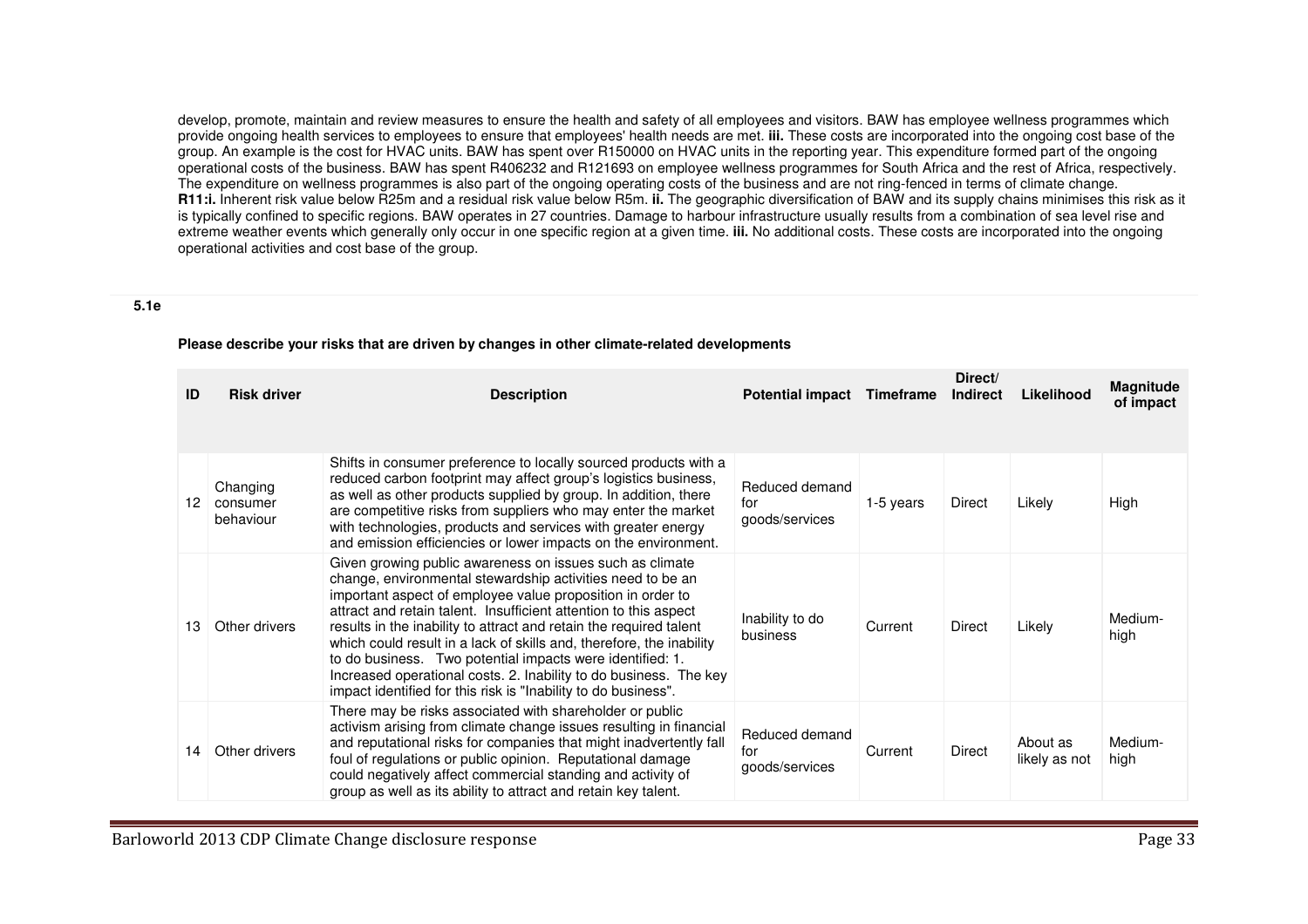| ID | <b>Risk driver</b>                          | <b>Description</b>                                                                                                                                                                                                                                                                                                                                                                                                                                                                                                                                                                                                                                                                                                                                                                                                    | Potential impact Timeframe              |           | Direct/<br><b>Indirect</b> | Likelihood              | <b>Magnitude</b><br>of impact |
|----|---------------------------------------------|-----------------------------------------------------------------------------------------------------------------------------------------------------------------------------------------------------------------------------------------------------------------------------------------------------------------------------------------------------------------------------------------------------------------------------------------------------------------------------------------------------------------------------------------------------------------------------------------------------------------------------------------------------------------------------------------------------------------------------------------------------------------------------------------------------------------------|-----------------------------------------|-----------|----------------------------|-------------------------|-------------------------------|
|    |                                             | Reputational damage could result in a reduced demand for<br>goods and services. Three potential impacts were identified: 1.<br>Reduced demand for goods / services. 2. Reduced stock price<br>valuation. 3. Inability to do business. The most significant of<br>these impacts was assessed as "Reduced demand for goods/<br>services".                                                                                                                                                                                                                                                                                                                                                                                                                                                                               |                                         |           |                            |                         |                               |
| 15 | Fluctuating<br>socio-economic<br>conditions | A loss of business confidence may result due to climate change<br>events as financial and social consequences add to inflationary<br>pressures and detrimentally affect morale, standards of living,<br>etc. This would affect demand for BAW's products and services.<br>Changes in human settlement patterns, as well as in financial<br>and insurance markets, could take place as a result of climate<br>change and this would impact on long term strategic decisions<br>such as business models and locations and how capital and<br>human resources are allocated, accessed and managed. Two<br>potential impacts were identified: 1. Reduced demand for goods<br>/ services. 2. Wider social disadvantages. The most significant<br>of these impacts was assessed as "Reduced demand for goods/<br>services". | Reduced demand<br>for<br>goods/services | 1-5 years | Direct                     | Unlikely                | High                          |
| 16 | Other drivers                               | Climate change could increase the spread of disease which<br>could have a negative impact on the health of employees. This<br>could pose a risk to the organisation and would need to be<br>managed through health and safety structures and functions,<br>e.g. impacts on employee wellness and assistance programmes<br>will need to be considered and addressed. Additional staff costs<br>will also be incurred if the health impacts result in prolonged<br>leave of absence. Two potential impacts were identified: 1.<br>Increased operational cost. 2. Wider social disadvantages. The<br>most significant of these impacts was assessed as "Increased<br>operational cost".                                                                                                                                  | Increased<br>operational cost           | 1-5 years | Direct                     | More likely<br>than not | Medium                        |
| 17 | Increasing<br>humanitarian<br>demands       | Taxes to fund humanitarian needs and CSI/socio-economic<br>development spend could increase as a result of climate<br>change impacts on vulnerable communities. Companies are<br>increasingly being viewed as co-responsible with elected<br>governments for remedying socio-economic problems. Two<br>potential impacts were identified: 1. Increased operational cost.<br>2. Wider social disadvantages. The most significant of these                                                                                                                                                                                                                                                                                                                                                                              | Increased<br>operational cost           | 1-5 years | Direct                     | More likely<br>than not | Low-<br>medium                |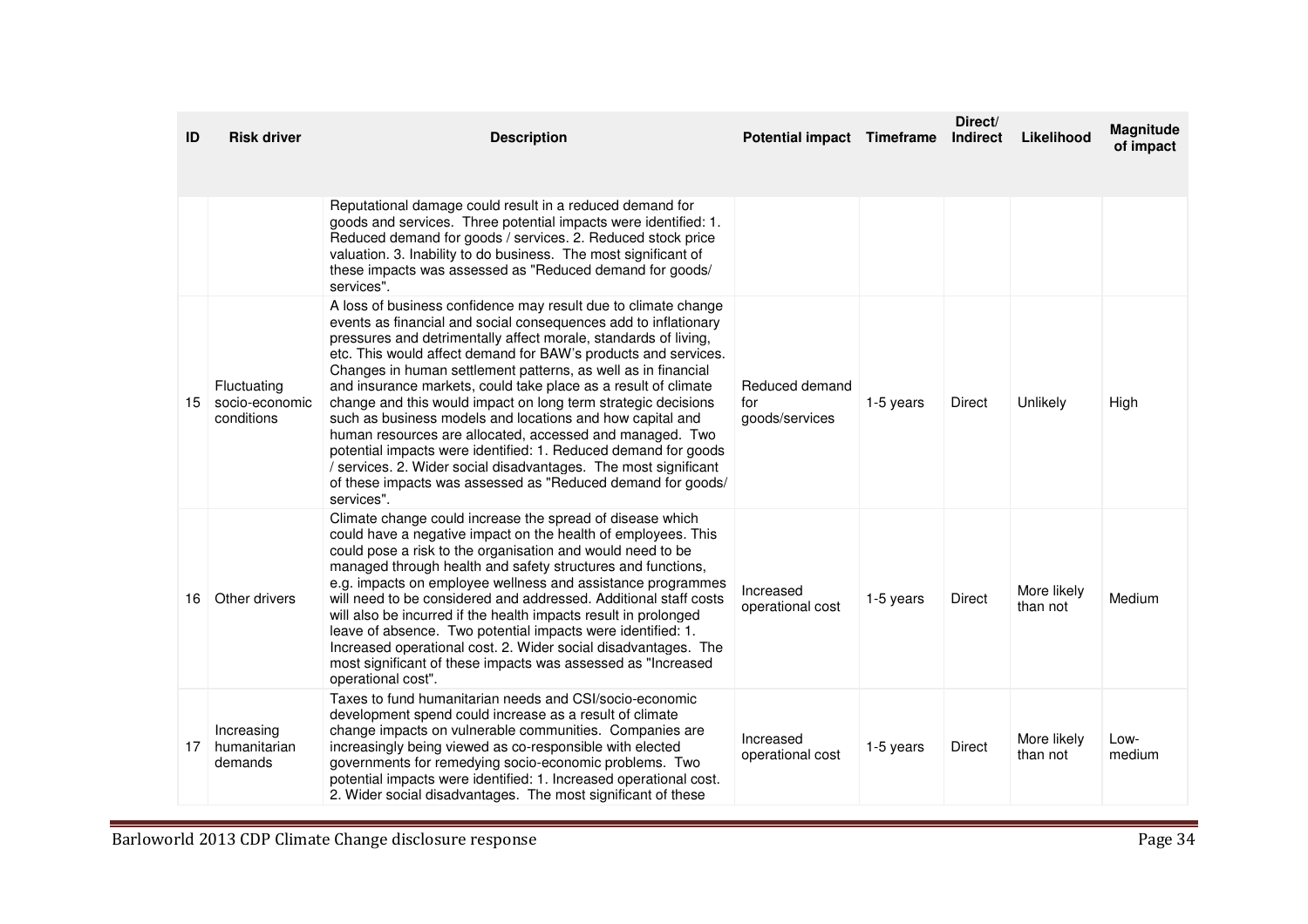| ID | <b>Risk driver</b> | <b>Description</b>                                    | Potential impact Timeframe Indirect | Direct/ | Likelihood | Magnitude<br>of impact |
|----|--------------------|-------------------------------------------------------|-------------------------------------|---------|------------|------------------------|
|    |                    | impacts was assessed as "Increased operational cost". |                                     |         |            |                        |
|    |                    |                                                       |                                     |         |            |                        |

**5.1f** 

**Please describe (i) the potential financial implications of the risk before taking action; (ii) the methods you are using to manage this risk; (iii) the costs associated with these actions**

**Risk 12:i.** Inherent risk value below R350m and a residual risk value below R35m. **ii.** BAW is widely diversified across products and customers and offers a range of products including a number of low emission technologies. BAW's principals are committed to developing new technologies that meet emission requirements, adapting existing technologies to meet these requirements and assisting customers in reducing their carbon footprints. BAW has also developed a new offering in the form of BAW Power which assists customers in managing risks posed by energy security and cost. BAW assists customers in reducing their emissions by introducing hybrid vehicles in the Avis rental fleet. Avis included 90 Honda Jazz Hybrids in FY2012. **iii.** No additional costs. Costs associated with providing a wide product range and developing new products are incorporated into the ongoing operational activities and cost base of the group. In some cases, the costs associated with developing new products may be covered in the group's 'cost of sales' which was some R46bn for the reporting period. For example, BAW included 90 Honda Jazz Hybrids in its Avis car rental fleet in FY2012, valued at some R23m. These costs are part of the ongoing costs of the car rental business. **Risk 13:i.** Inherent risk value of below R300m and a residual risk value of below R30m. **ii.** A key aspect of BAW's employee value proposition is environmental stewardship. BAW is committed to training and upskilling. BAW has a human resources practice which is constantly engaged in ensuring that it manages, retains and recruits the required skills and key talent. In addition, BAW has processes in place to ensure the effective management of risks and opportunities presented by climate change. BAW publishes GHG emissions and actions to reduce the impact of climate change on the organization. Group employees are encouraged to be part of climate change initiatives through inclusion of climate change aspects in employee scorecards. Consistent and ongoing interaction with stakeholders assists BAW in ensuring that it is meeting expectations and that stakeholders are aware of what BAW is doing to manage the risks presented by climate change. **iii.** These costs are incorporated in the ongoing salary and recruitment costs as well as training spend. Total training spend in FY2012 was R156.6m. This includes investment in training staff on climate change.

 **Risk 14:i.** Inherent risk value of below R180m and a residual risk value of R20m. **ii.** BAW engages with stakeholders on an ongoing basis in order to manage its reputation and to ensure that it is meeting stakeholder expectations. BAW has implemented reporting systems for climate change data. This data is assured by the group external auditors to provide confidence in the numbers for stakeholders. BAW reports its GHG emissions and management of climate change risks and opportunities to stakeholders. BAW is involved in advertising in the area of sustainability in order to inform stakeholders of its efforts in terms of climate change. BAW represents world class principals that strive to minimise the climate change impacts of their products and services. For example, Caterpillar Inc.'s aspirational 2020 internal and customer goals include a 20% reduction in customer greenhouse gases (GHG's), a 20% increase in customer energy efficiency and a 20% increase in customer materials efficiency by 2020. Staying ahead of developments in the market and representing international leading brands allows BAW to uphold its reputation as a responsible corporate citizen. Additionally, BAW responds to the CDP's Climate Change and Water disclosure questionnaire on an annual basis, which emphasises it commitment to responding responsibly to climate change and to transparent reporting to its stakeholders. **iii.** No additional costs. These costs are incorporated into the ongoing operational activities and cost base of the group. For example, in the FY2012, the cost incurred for assurance and sustainability advertising was estimated to be in excess of some R1m.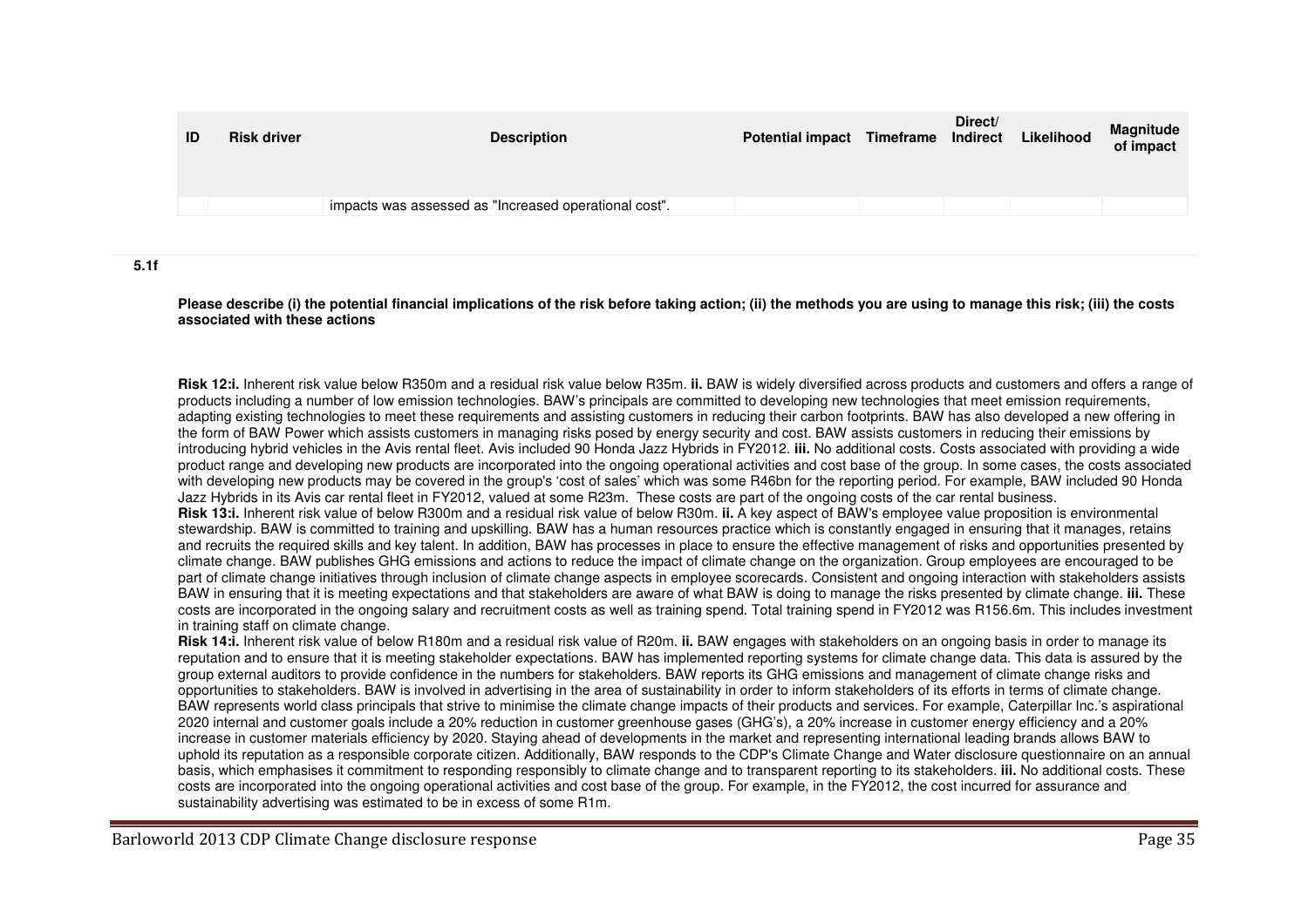**Risk 15:i.** Inherent risk value of below R120m and a residual risk value of below R30m. **ii.** BAW is in constant contact with customers in order to understand the pressures customers are experiencing and to assist in alleviating these pressures and providing solutions that meet customers' needs. Strategic planning processes and scenario planning processes are in place with BAW which also assist in managing this risk. Furthermore, this risk is managed by:

 -Geographic and industry diversification of BAW. BAW operates across 27 countries and has a diverse range of customer offerings across six identified strategic growth segments.

-Inflationary pressures can be carefully monitored and managed as appropriate.

-Monitor customers' ability to spend and access credit.

-Reduce working capital.

-Limit capital expenditure and improve cashflow.

-Secure adequate committed borrowing facilities

**iii.** No additional costs. These costs are incorporated into the ongoing operational activities and cost base of the group.

 **Risk 16:i.** Inherent risk value of below R60m and a residual risk value of below R5m. **ii.** BAW is actively involved in managing the health and safety of its staff. BAW believes that it is every employee's right to work in a healthy and safe environment. To this end, health and safety committees are established across the group. A number of employee wellness and support programmes are in place, including medical aid schemes and assistance programmes. These programmes will assist in mitigating and managing the health impacts of climate change on BAW's staff. BAW Equipment has on-site clinics in South Africa and Spain. These provide primary health care and occupational health services to employees, including confidential and anonymous counselling and assistance on any issue that could affect productivity and wellbeing. Other divisions have appropriate resources. The logistics business has an employee 'wellness line' in place for its South African employees and their families. The corporate office in South Africa has wellness days when employees can undergo a number of health-related assessments and tests, and receive advice. In Equipment southern Africa, five occupational health personnel provide counselling on various communicable diseases. An occupational health section on their intranet is available to all employees. The employee wellness programmes include access to various counsellors and related professionals on a national basis. BAW engages regularly with employees to determine if there are any concerns that need to be addressed. This allows BAW to put in place systems and processes to ensure that staff needs are met. **iii.** These costs are incorporated into the ongoing operational activities and cost base of the group. For example, in FY2012, BAW spent R406232 and R121693 on employee wellness programmes for South Africa and rest of Africa, respectively.

 **Risk 17:i.** Inherent risk value of below R30m and a residual risk value of below R15m. **ii.** The group strives to be responsive to the interests and concerns of its local communities. This approach is underpinned by a value-based management philosophy which commits the group to creating sustainable value for all of its stakeholders, including playing a meaningful role in society through active corporate citizenship. Development partnerships are established and investments made in interventions which address the foremost problems in society. Donations are made at various divisional and business unit levels, often linked to their communities, industry, products or workplaces. BAW is involved in a number of CSI initiatives and the link between these initiatives and climate change is expected to become increasingly clear over time. BAW is already engaged in tree planting through Food and Trees for Africa which has a positive impact on reducing emissions and, at the same time, supporting communities. **iii.** The group allocates a minimum of 1% of its net profits after tax to CSI. In FY2012, BAW spent R17m on CSI. This is expected to increase as a result of climate change impacts on vulnerable communities. Whilst CSI spend is quantifiable, the key controls explained above do not result in any additional costs nor are these costs ring-fenced as it is part of the ongoing operational costs.

#### **5.1g**

**Please explain why you do not consider your company to be exposed to risks driven by changes in regulation that have the potential to generate a substantive change in your business operations, revenue or expenditure**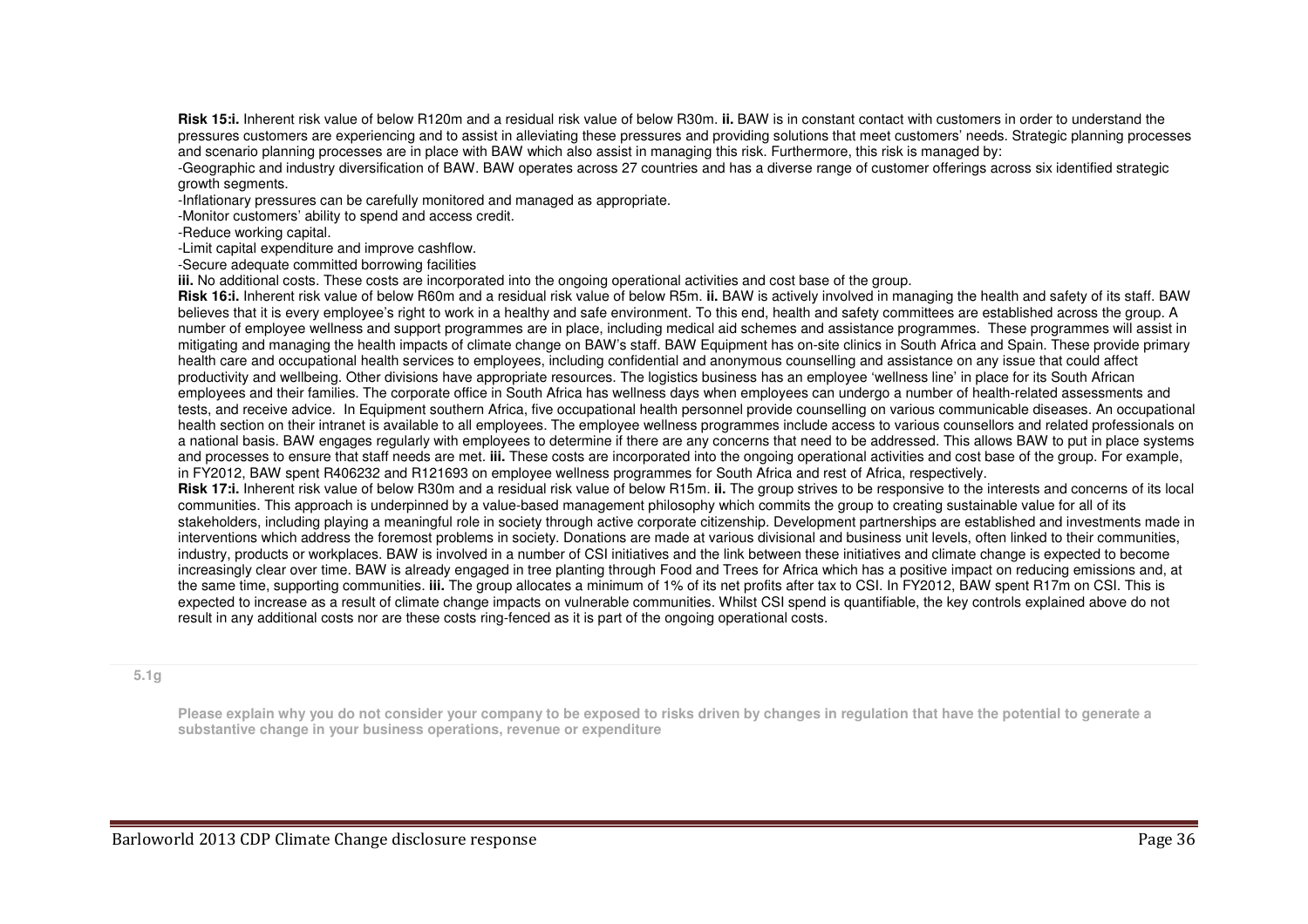#### **5.1h**

**Please explain why you do not consider your company to be exposed to risks driven by physical climate parameters that have the potential to generate a substantive change in your business operations, revenue or expenditure**

## **5.1i**

**Please explain why you do not consider your company to be exposed to risks driven by changes in other climate-related developments that have the potential to generate a substantive change in your business operations, revenue or expenditure**

## **Page: 6. Climate Change Opportunities**

## **6.1**

**Have you identified any climate change opportunities (current or future) that have the potential to generate a substantive change in your business operations, revenue or expenditure? Tick all that apply**

Opportunities driven by changes in regulation Opportunities driven by changes in physical climate parameters Opportunities driven by changes in other climate-related developments

## **6.1a**

#### **Please describe your opportunities that are driven by changes in regulation**

| ID | <b>Opportunity</b><br>driver | <b>Description</b> | <b>Potential impact</b> |  | Timeframe Direct/Indirect Likelihood |  | Magnitude<br>of impact |
|----|------------------------------|--------------------|-------------------------|--|--------------------------------------|--|------------------------|
|----|------------------------------|--------------------|-------------------------|--|--------------------------------------|--|------------------------|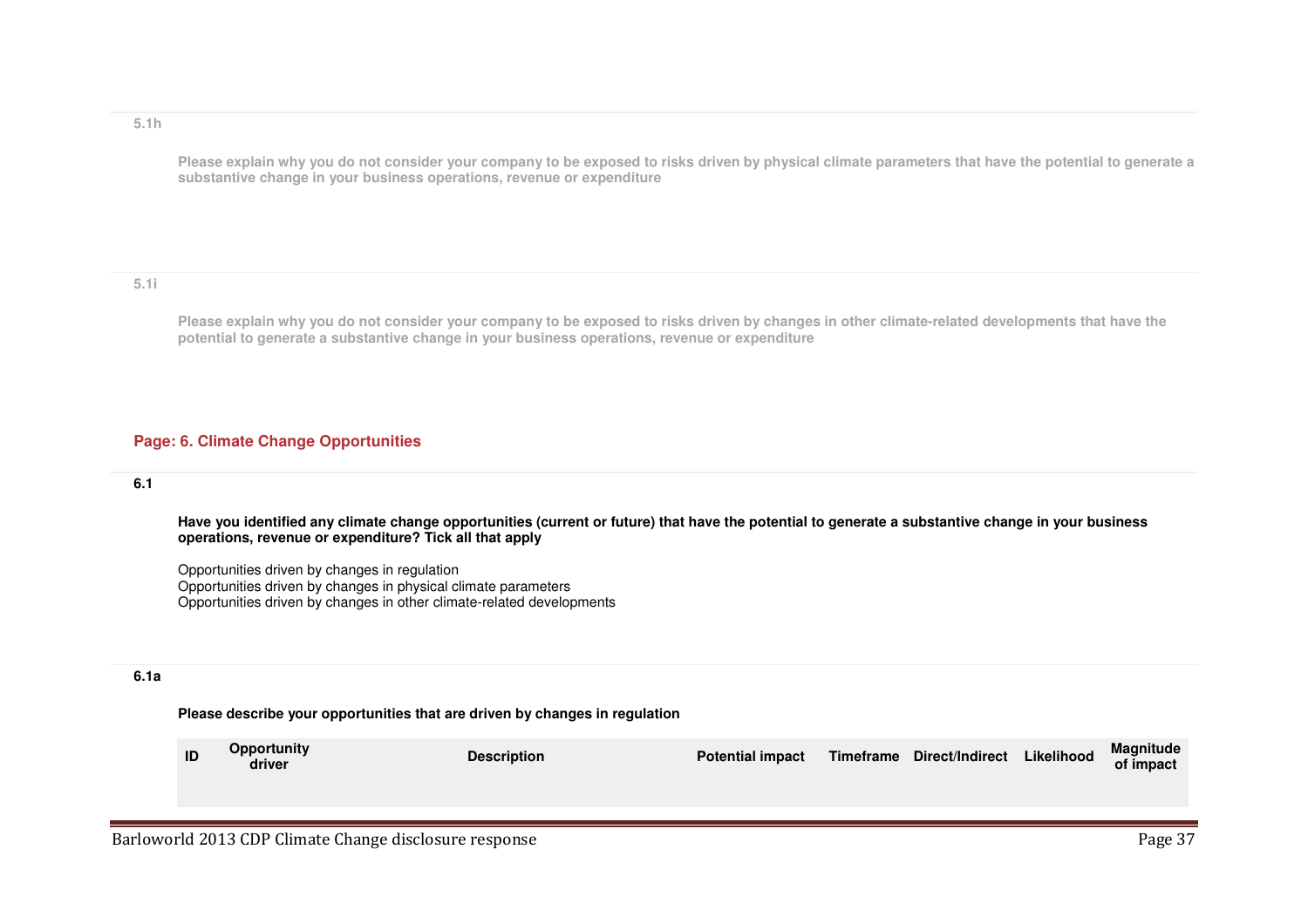| ID           | <b>Opportunity</b><br>driver                                   | <b>Description</b>                                                                                                                                                                                                                                                                                                                                                                                                                                                                                                                                                                                                                                                                                                                                                                                                                                                                                                                                                                                       | <b>Potential impact</b>                               |           | Timeframe Direct/Indirect | Likelihood              | Magnitude<br>of impact |
|--------------|----------------------------------------------------------------|----------------------------------------------------------------------------------------------------------------------------------------------------------------------------------------------------------------------------------------------------------------------------------------------------------------------------------------------------------------------------------------------------------------------------------------------------------------------------------------------------------------------------------------------------------------------------------------------------------------------------------------------------------------------------------------------------------------------------------------------------------------------------------------------------------------------------------------------------------------------------------------------------------------------------------------------------------------------------------------------------------|-------------------------------------------------------|-----------|---------------------------|-------------------------|------------------------|
| $\mathbf{1}$ | General<br>environmental<br>regulations,<br>including planning | BAW has the opportunity to differentiate from<br>competitors by implementing internal initiatives which<br>reduce emissions and by adapting existing and<br>developing new solutions which assist customers to<br>reduce their emissions. Potential exists for<br>establishment of new business units offering<br>supplementary or complementary products, services<br>Three potential impacts were<br>and solutions.<br>identified for this opportunity: 1. Reduced operational<br>cost. 2. Increased demand for existing goods /<br>services. 3. New products/ business services. The<br>most significant of these impacts was assessed as<br>"Increased demand for existing goods / services".                                                                                                                                                                                                                                                                                                        | Increased demand<br>for existing<br>products/services | 1-5 years | Direct                    | More likely<br>than not | High                   |
| 2            | Product efficiency<br>regulations and<br>standards             | Customers are increasingly requesting products and<br>solutions which assist them in achieving their energy<br>and emission reduction targets. Supported by its<br>principals, BAW is committed to providing leading<br>products and solutions that enable customers to meet<br>their sustainable development objectives. The<br>increased need for low emitting and energy efficient<br>products could result in increased demand for BAW's<br>products. Two potential impacts were identified for<br>this opportunity: 1. Increased demand for existing<br>goods / services 2. New products/ business services<br>The most significant of these impacts was assessed<br>as "Increased demand for existing goods / services".<br>Three potential drivers were identified for this<br>opportunity, namely; 1. Air pollution limits. 2. Product<br>efficiency regulations and standards. 3. Fuel/ Energy<br>taxes and regulations. These drivers give rise to the<br>similar opportunities and responses. | Increased demand<br>for existing<br>products/services | Current   | Direct                    | More likely<br>than not | High                   |
| 3            | Voluntary<br>agreements                                        | Efforts to meet group's commitments in terms of<br>Energy Efficiency Leadership Network Pledge have<br>given BAW companies a head start in embedding<br>energy efficiency and climate change in policy,<br>strategies and operations. As a result, the group is<br>better informed on climate change issues and is well<br>positioned to engage on existing and emerging                                                                                                                                                                                                                                                                                                                                                                                                                                                                                                                                                                                                                                 | Reduced<br>operational costs                          | Current   | Direct                    | Virtually<br>certain    | Medium                 |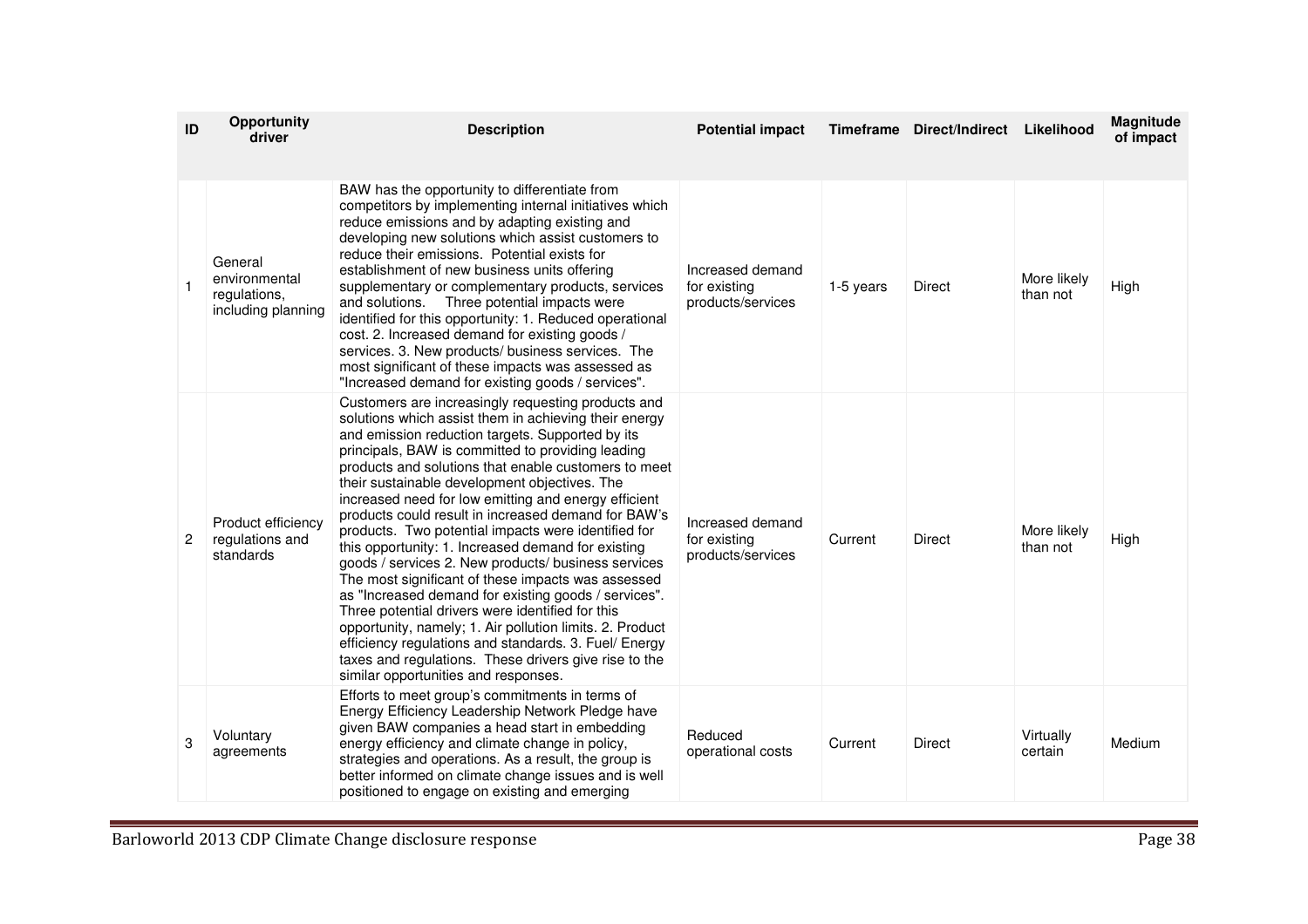| ID | Opportunity<br>driver | <b>Description</b>                                                                                                                                                                                                                                                         | <b>Potential impact</b> | Timeframe Direct/Indirect | Likelihood | <b>Magnitude</b><br>of impact |
|----|-----------------------|----------------------------------------------------------------------------------------------------------------------------------------------------------------------------------------------------------------------------------------------------------------------------|-------------------------|---------------------------|------------|-------------------------------|
|    |                       | climate-change regulations. Two potential impacts<br>were identified for this opportunity: 1. Increased<br>demand for existing goods / services. 2. Reduced<br>operational costs. The most significant of these<br>impacts was assessed as "Reduced operational<br>costs". |                         |                           |            |                               |

#### **6.1b**

**Please describe (i) the potential financial implications of the opportunity; (ii) the methods you are using to manage this opportunity and(iii) the costsassociated with these actions**

#### **Opp 1:**

**i.** Estimated opportunity up to R120m.

 **ii.** Opportunities are identified through BAW's strategic planning and stakeholder engagement processes. Through association with global leading principals and brands, BAW is able to provide products and solutions with reduced environmental footprint and which assists customers achieve their sustainable development objectives. The group also develops leading integrated customer solutions and offerings including supply chain optimisation and energy efficiency. Examples include: BAW Handling's principal, NMHG, whose brands include Hyster, commitment to sustainable development. All its American and European manufacturing facilities have achieved ISO 14001 certification. NMHG is the largest volume producer of zero emissions electric trucks in North America and offers lift trucks which operate on cleaner burning alternative fuels such as LPG, CNG and clean diesel. BAW Logistics has developed a 'green trailer' (Truck and trailer) and CAST-CO2 products which respectively increase fuel and emission efficiency, optimise supply chains and minimise carbon emissions.

 **iii.** The costs associated with developing the opportunities form part of the ongoing costs of the business or are part of the product offering and form part of the normal 'cost of sales' which was R46 billion in the reporting period. For example, 'Green trailers' (Truck and trailer) were designed with improved aerodynamics at a cost of R588000. This cost was incorporated into the operating costs of the business.

#### **Opp 2:**

**i.** Estimated opportunity up to R120m.

 **ii.** BAW is constantly evaluating the market and liaising with customers to understand their needs. Driven by the need to meet customer requirements, Avis included 90 Honda Jazz Hybrids in its car rental fleet. In this way, Avis is assisting customers to reduce emissions. BAW engages with principals to develop new products and adapt existing offerings to be more efficient. For example, the new Cat® 349E hydraulic excavator delivers more engine and hydraulic horsepower than its predecessor, and averages five percent improved fuel efficiency in typical applications. The 349E operates on either ultra-low-sulfur diesel fuel (ULSD), or a blend of ULSD and 20% biodiesel, and meets stringent U.S. Environmental Protection Agency Tier 4 Interim emissions standards. Caterpillar's acquisition of MWM Holding GmbH (MWM), a leading global supplier of sustainable, natural gas and alternative-fuel engines significantly expands customer options for sustainable power generation solutions. The ability to supply natural gas engines and turbines to complement the traditional diesel engines results in one of the broadest engine offerings in the industry. Caterpillar Inc.'s aspirational 2020 internal and customer goals include a 20% reduction in customer greenhouse gases (GHG's), a 20% increase in customer energy efficiency and a 20% increase in customer materials efficiency by 2020. BAW established a new business unit focused on providing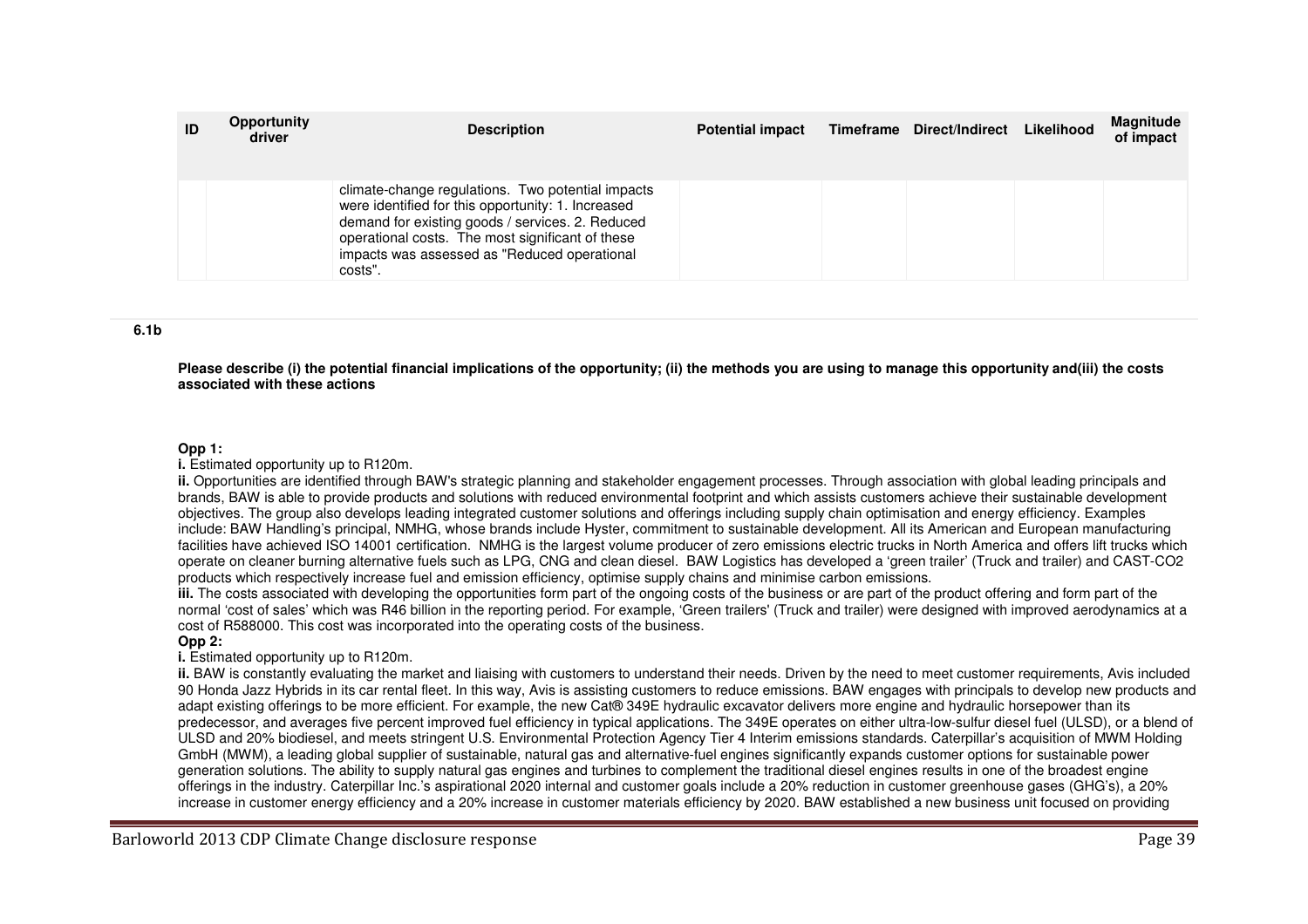customers with solutions to their energy security and energy efficiency challenges. BAW acquired a 25% shareholding in re- which is a waste management company. re- focuses on reducing, reusing and recycling waste with the objective of reducing GHG emissions associated with waste disposal. By offering the services of re- to its customers, BAW is assisting customers reduce their GHG emissions. BAW's Logistics business, collaborated with the CSIR and other partners in designing a more energy efficient and ergonomic vehicle which can carry a higher payload and be streamlined enough in its design to reduce the fuel consumption and ultimately the emissions (currently projected at 7% reduction per trip, Johannesburg to Durban). The fleet has been expanded to include an additional five units in FY2012. BAW Logistics has also developed CAST-CO2; a product which optimises supply chains and minimise carbon emissions. BAW's investment into its equipment remanufacture and rebuild facilities in Russia and South Africa, addressing potential life-cycle and waste management regulations. In caterpillar operations, these processes require some 50% - 60% less energy by reusing between 85% and 95% by weight of materials from the original product. Some 70% of Caterpillar components are rebuilt. The Hyster remanufacture process recovers some 50% of original components while rebuiltengines are some 50% and 67% more efficient in terms of energy and labour respectively. Approximately 90% of a scrapped lift-truck can be reclaimed. **iii.** The costs associated with developing the opportunities form part of the ongoing costs of the business or are part of the product offering and form part of the group's 'cost of sales' which was R46 billion in the reporting period.

#### For example:

 1. BAW included 90 new Honda Jazz Hybrids, in its Avis car rental fleet, valued at some R23m. In this specific example, the cost of the new vehicles forms part of the ongoing costs of the car rental business.

 2. The 'Green trailers' (Truck and trailer) were designed with improved aerodynamics at a cost of R588000. This cost was incorporated into the operating costs of the business.

 3. BAW invested R250m and USD11m in rebuild and remanufacture facilities in South Africa and Russia, respectively which aims to extend the lifespan of machinery and equipment, thus minimising waste and carbon emissions.

#### **Opp 3:**

**i.** Estimated opportunity up to R25m.

 **ii.** Being an early signatory to Energy Efficiency Leadership Network Pledge and generally an early adaptor of standards and legislation, the group has a head-start on monitoring, measuring and reporting its energy and emissions. In this way, BAW will be prepared for any mandatory reporting and the introduction of carbon taxes. This could result in a competitive advantage for the group. BAW has implemented and will continue to implement energy and emissions reduction activities. This will reduce the group's operational costs and provide a competitive advantage..

**iii.** BAW spent over R2m in FY2012 on the implementation of energy, and consequential emissions, reduction activities.

## **6.1c**

#### **Please describe the opportunities that are driven by changes in physical climate parameters**

| ID | Opportunity<br>driver                        | <b>Description</b>                                                                                                                                                                                                                                                                                                                                                          | <b>Potential impact</b>  | <b>Timeframe</b> | Direct/<br><b>Indirect</b> | Likelihood | <b>Magnitude</b><br>of impact |
|----|----------------------------------------------|-----------------------------------------------------------------------------------------------------------------------------------------------------------------------------------------------------------------------------------------------------------------------------------------------------------------------------------------------------------------------------|--------------------------|------------------|----------------------------|------------|-------------------------------|
|    | Change in mean<br>(average)<br>precipitation | Decreases in available water and water shortages as a<br>result of climate change presents an opportunity for the<br>group as its water recycling and water efficiency measures<br>already in place will increase its resilience and reduce its<br>operational costs relative to its competitors. Two potential<br>impacts were identified for this opportunity: 1. Reduced | Reduced capital<br>costs | 1-5 years        | Direct                     | Likely     | Low-<br>medium                |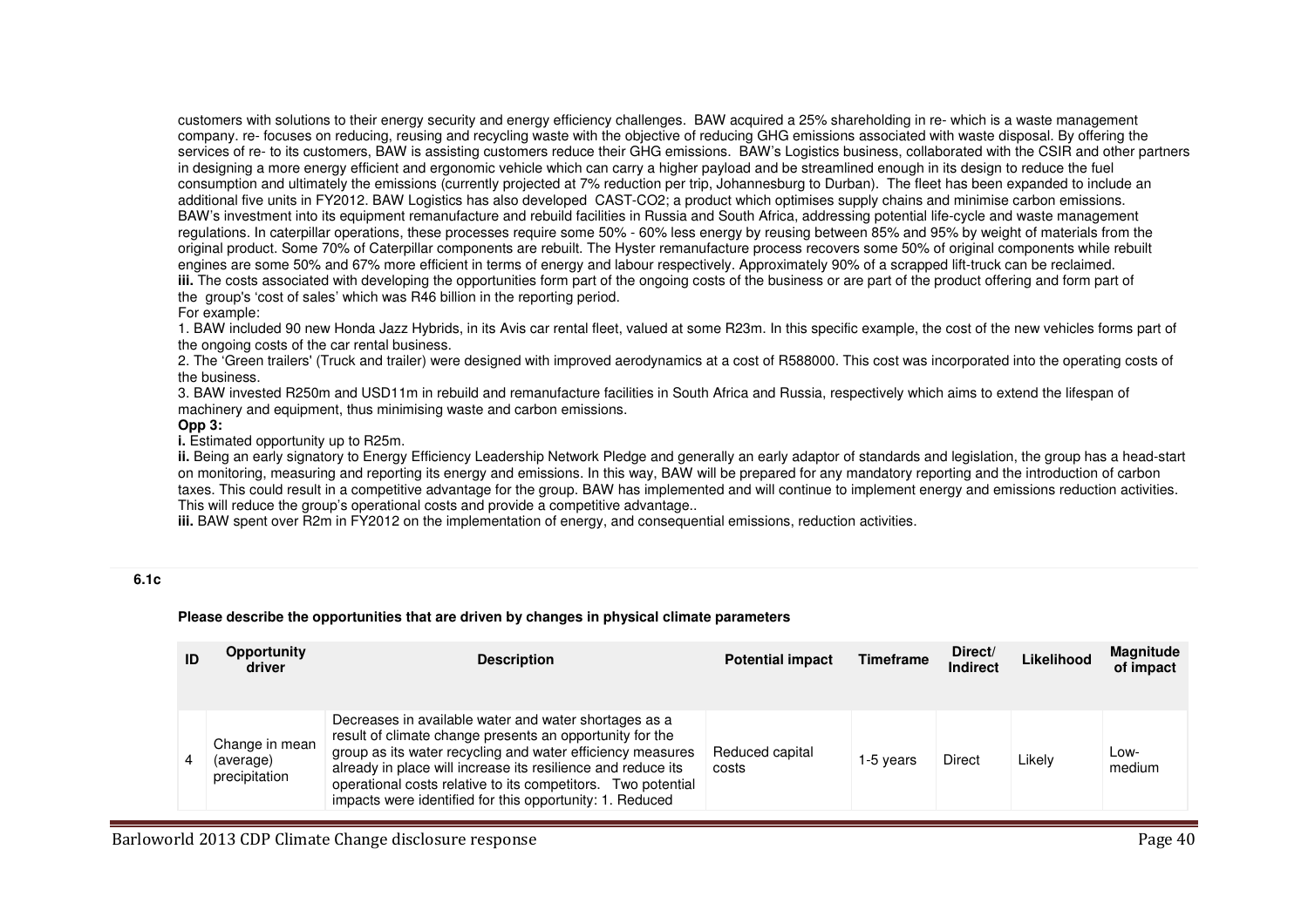| ID | Opportunity<br>driver                                  | <b>Description</b>                                                                                                                                                                                                                                                                                                                                                                                                                                                                                              | <b>Potential impact</b>                               | <b>Timeframe</b> | Direct/<br><b>Indirect</b>    | Likelihood                | Magnitude<br>of impact |
|----|--------------------------------------------------------|-----------------------------------------------------------------------------------------------------------------------------------------------------------------------------------------------------------------------------------------------------------------------------------------------------------------------------------------------------------------------------------------------------------------------------------------------------------------------------------------------------------------|-------------------------------------------------------|------------------|-------------------------------|---------------------------|------------------------|
|    |                                                        | operational cost 2. Increased demand for existing goods /<br>services The most significant of these impacts was<br>assessed as "Reduced operational cost". Two opportunity<br>drivers were identified: 1. Change in mean (average)<br>precipitation 2. Change in precipitation pattern These<br>drivers give rise to the similar opportunities and responses.                                                                                                                                                   |                                                       |                  |                               |                           |                        |
| 5  | Change in mean<br>(average)<br>temperature             | Shifts in weather and temperature patterns and related<br>effects of these on local ecologies might open up new<br>tourism destinations, increased arable land and result in<br>the establishment of new settlements which may open up<br>new territories and markets for the group's products and<br>services.                                                                                                                                                                                                 | Increased demand<br>for existing<br>products/services | 6-10 years       | <b>Direct</b>                 | Likely                    | Medium-<br>high        |
| 6  | Change in<br>precipitation<br>extremes and<br>droughts | Flooding could damage infrastructure and droughts could<br>negatively affect communities requiring relocation or<br>development of infrastructure to mitigate effects. These<br>would create a demand for group's equipment and other<br>offerings including BAW's Logistics offering.                                                                                                                                                                                                                          | Increased demand<br>for existing<br>products/services | Current          | <b>Direct</b>                 | Likely                    | Medium-<br>high        |
| 7  | Snow and ice                                           | Extreme snow and ice events may result in increased<br>demand for BAW's products and services for power<br>generation, repair and replacement of damaged<br>infrastructure, plant and equipment, servicing, clearing and<br>removal. This may positively affect demand for BAW's<br>products and services as the group is well-positioned to<br>provide the required solutions which include vehicles, plant<br>and equipment.                                                                                  | Increased demand<br>for existing<br>products/services | Current          | <b>Direct</b>                 | About as<br>likely as not | Medium                 |
| 8  | Other physical<br>climate<br>opportunities             | Damaged infrastructure resulting from extreme weather<br>events such as cyclones will need to be repaired.<br>Damaged plant, equipment and vehicles will need to be<br>replaced. Logistics solutions will be required to facilitate<br>these aspects. In addition, uncertainty surrounding<br>physical risks may create a demand for precautionary<br>expenditure on infrastructure, standby plant and equipment<br>for power generation. This could increase the demand for<br>the group's customer offerings. | Increased demand<br>for existing<br>products/services | 1-5 years        | <b>Direct</b>                 | Likely                    | Low-<br>medium         |
| 9  | Other physical<br>climate<br>opportunities             | Sea level rise combined with extreme weather events may<br>result in damage to infrastructure, requiring rebuild and<br>repair activity. This may positively affect demand for BAW's<br>products and services as the group is well-positioned to                                                                                                                                                                                                                                                                | Increased demand<br>for existing<br>products/services | >10 years        | Indirect<br>(Supply<br>chain) | Likely                    | Low                    |

Barloworld 2013 CDP Climate Change disclosure response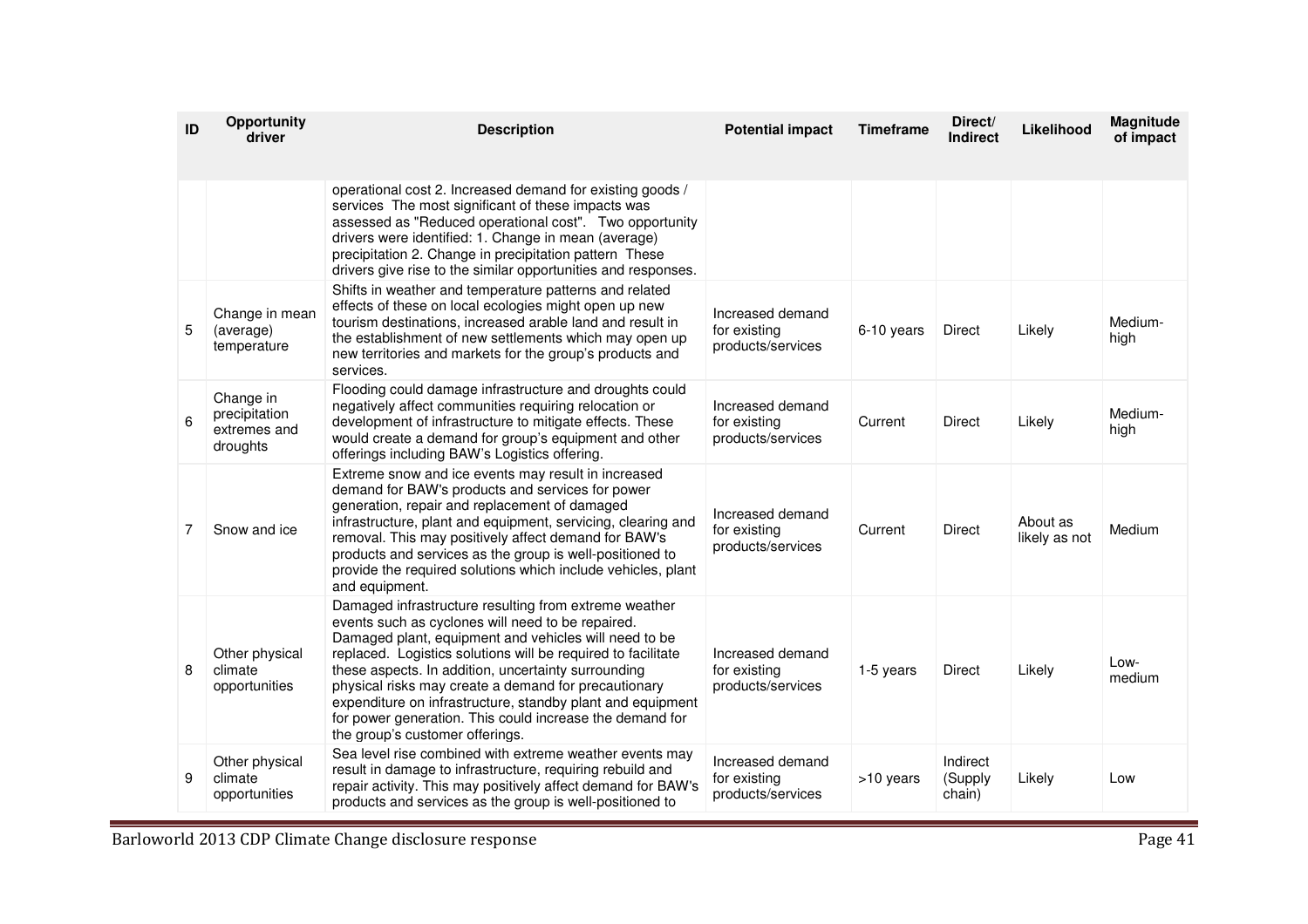| ID | Opportunity<br>driver | <b>Description</b>                                                             | <b>Potential impact</b> | Timeframe | Direct/<br>Indirect | Likelihood | <b>Magnitude</b><br>of impact |
|----|-----------------------|--------------------------------------------------------------------------------|-------------------------|-----------|---------------------|------------|-------------------------------|
|    |                       | provide the required solutions which include vehicles, plant<br>and equipment. |                         |           |                     |            |                               |

**6.1d** 

**Please describe (i) the potential financial implications of the opportunity; (ii) the methods you are using to manage this opportunity and (iii) the costs associated with these actions**

#### **Opp 4:**

 **i.** Estimated opportunity up to R10m. The financial implications of the opportunity are associated with the cost savings as a result of recycling and rainwater harvesting initiatives. For example, Toyota Stellenbosch saved some R50800 from the implementation of rainwater harvesting facilities.

 **ii.** BAW continues to implement initiatives to conserve water and improve water use efficiency at its operations. Water monitoring systems are in place at most major sites to allow monitoring of consumption trends, identification of anomalies and mitigation against excessive and/or unnecessary use. BAW is committed to more efficient water consumption through reduced use, increased recycling and water-harvesting initiatives. BAW installed rain water harvesting, water treatment to allow for re-use and water saving equipment and appliances at its Toyota dealership in Stellenbosch, South Africa. The investment required was R455030 and cost saving thus far is R50080. Rainwater harvesting allows for water to be captured and used on-site and reduces the impact of water shortages or supply interruptions. BAW has also installed water storage tanks at its Head Office in South Africa to secure supply. In FY2012, BAW recycled 15% (up from 10.6% in FY2011) of the water used in the group. BAW continues to look for areas of improvement in terms of managing water.

 **iii.** The costs are associated with investment in recycling and rainwater harvesting facilities. For example, Toyota Stellenbosch implemented rainwater harvesting at a cost of R455030.

#### **Opp 5, 6, 7, 8 and 9**

Opportunities 5, 6, 7, 8 and 9 are dealt with collectively as the methods used to manage these opportunities and the associated costs are similar.

**i.** The financial implications of these opportunities are different and as follows:

**Opp 5:** Estimated opportunity up to R20m.

**Opp 6:** Estimated opportunity up to R45m.

**Opp 7:** Estimated opportunity up to R30m.

**Opp 8:** Estimated opportunity up to R150m

**Opp 9:** Estimated opportunity up to R10m.

 **ii.** Identification and realisation of the above opportunities driven by changes in physical climate parameters are embedded in ongoing management activities of the group which includes decentralised local attention, as well as group consolidation and review.

iii. It is usually difficult to quantify costs directly relating to addressing climate change issues as they are not ring-fenced but incorporated into ongoing activities and cost base of BAW companies. Generally these include: costs associated with the identification, assessment and operationalising of new opportunities; additional investment in vehicles, plant and equipment, investment in appropriate water recycling initiatives, and in sourcing and/or up-skilling human resources. These together with costs incurred in developing and offering products and services that address climate change, environmental footprint, energy and emission efficiencies are regarded as part of operational cost base.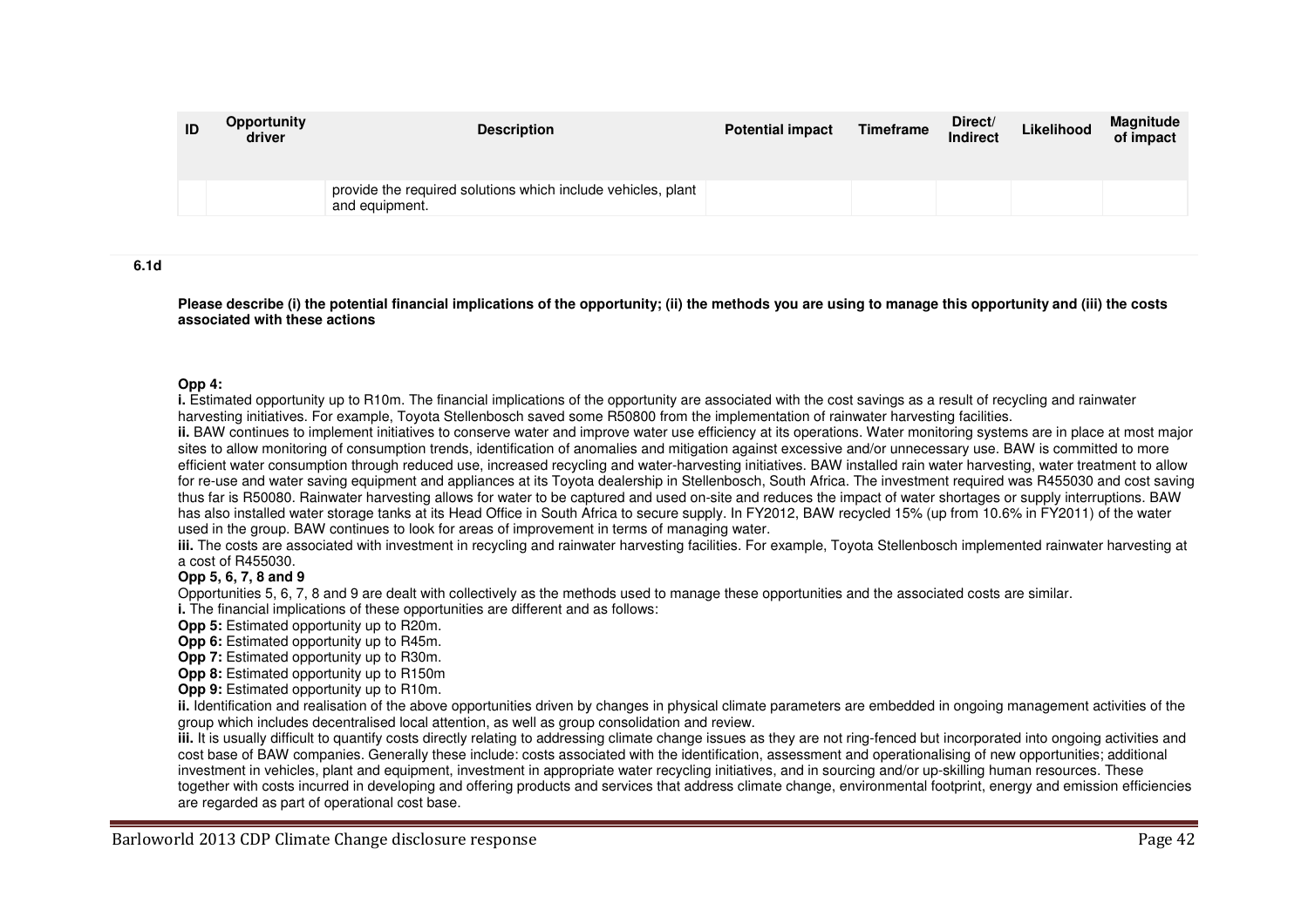| ID | Opportunity<br>driver             | <b>Description</b>                                                                                                                                                                                                                                                                                                                                                                                                                                                                                                                                                                                                                                                                              | <b>Potential impact</b>                               | <b>Timeframe</b> | Direct/<br><b>Indirect</b> | Likelihood              | <b>Magnitude</b><br>of impact |
|----|-----------------------------------|-------------------------------------------------------------------------------------------------------------------------------------------------------------------------------------------------------------------------------------------------------------------------------------------------------------------------------------------------------------------------------------------------------------------------------------------------------------------------------------------------------------------------------------------------------------------------------------------------------------------------------------------------------------------------------------------------|-------------------------------------------------------|------------------|----------------------------|-------------------------|-------------------------------|
| 10 | Changing<br>consumer<br>behaviour | Climate change has the potential to change consumer<br>preferences. Shifts in consumer preferences leading to<br>increased demand for more energy (and emission) efficient<br>products and services. BAW has the opportunity to capitalise<br>on this by continuing to supply required products to the<br>market and by developing new products that meet customers'<br>needs.                                                                                                                                                                                                                                                                                                                  | Increased demand<br>for existing<br>products/services | 1-5 years        | Direct                     | Likely                  | High                          |
| 11 | Reputation                        | BAW has the opportunity to gain more market share as a<br>result of protecting their reputation by managing climate<br>change risks and opportunities effectively. This is further<br>supported by a skills base and products/services which satisfy<br>significant customers in all regions that require the same high<br>standards in their products, levels of service and<br>environmental commitments. It is also supported by its<br>willingness to behave in an ethical and responsible manner to<br>ensure that risks are fairly and equitably managed, in an era<br>where the general trend may be for parties to attempt to avoid<br>or pass-on risks associated with climate change. | Increased demand<br>for existing<br>products/services | Current          | <b>Direct</b>              | More likely<br>than not | Medium-<br>high               |
| 12 | Other drivers                     | BAW has the opportunity to be part of disseminating best<br>practice in terms of managing climate change risks and<br>opportunities. There are opportunities to expedite information<br>sharing and activities regarding climate change with other<br>companies, non-governmental organisations and government<br>agencies through relevant and appropriate forums.                                                                                                                                                                                                                                                                                                                             | Wider social benefits                                 | Current          | Direct                     | Likely                  | Low                           |

## **Please describe the opportunities that are driven by changes in other climate-related developments**

## **6.1f**

**6.1e** 

**Please describe (i) the potential financial implications of the opportunity; (ii) the methods you are using to manage this opportunity; (iii) the costs associated with these actions**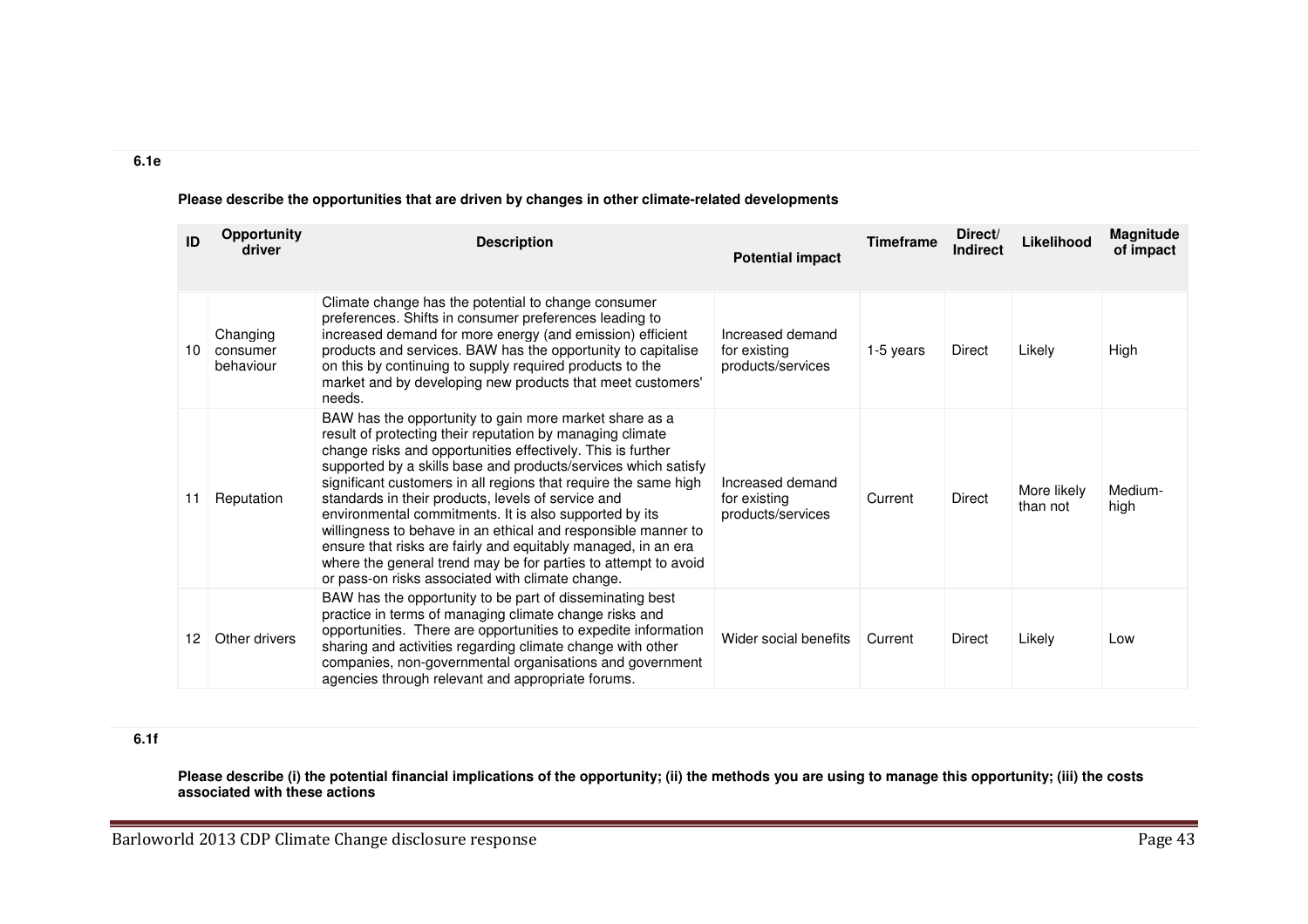#### **Opp 10:i.** Estimated opportunity up to R180m.

 **ii.** BAW is constantly evaluating the market and liaising with customers to understand their needs. The group engages with principals who have developed a number of energy efficient products. BAW established a new business unit focused on providing customers with solutions to their energy security and energy efficiency challenges. BAW acquired a 25% shareholding in re- which is a waste management company. re- focuses on reducing, reusing and recycling waste with the objective of reducing GHG emissions associated with waste disposal. By offering the services of re- to its customers, BAW is assisting customers reduce GHG emissions. BAW has also included 90 new Honda Jazz Hybrid vehicles in its Avis car rental fleet. This investment assists customers in reducing emissions. **iii.** The costs associated with developing the opportunities form part of the ongoing costs of the business or are part of the product offering and form part of the normal 'cost of sales' which was R46 billion in the reporting period. For example, BAW included 90 Honda Jazz Hybrid vehicles in its Avis car rental fleet, valued at some R23m. In this specific example, the cost of the new vehicles forms part of the ongoing costs of the car rental business.

#### **Opp 11**

#### **i.** Estimated opportunity up to R100m.

 **ii.** BAW engages with stakeholders on an ongoing basis in order to manage its reputation and to ensure that it is meeting stakeholder expectations. BAW has implemented reporting systems for climate change data. This data is assured by the group external auditors to provide confidence in the numbers for stakeholders. BAW reports its GHG emissions and management of climate change risks and opportunities to stakeholders. BAW is involved in advertising in the area of sustainability in order to inform stakeholders of its efforts in terms of climate change. BAW represents world class principals that strive to minimise the climate change impacts of their products and services. For example, Caterpillar Inc.'s aspirational 2020 internal and customer goals include a 20% reduction in customer greenhouse gases (GHG's), a 20% increase in customer energy efficiency and a 20% increase in customer materials efficiency by 2020. Staying ahead of developments in the market and representing international leading brands allows BAW to uphold its reputation as a responsible corporate citizen. Additionally, BAW responds to the CDP's Climate Change and Water disclosure questionnaire on an annual basis, which emphasises it commitment to responding responsibly to climate change and to transparent reporting to its stakeholders.

 **iii.** No additional costs. These costs are incorporated into the ongoing operational activities and cost base of the group. For example, in the FY2012, the cost incurred for assurance and sustainability advertising was estimated to be in excess of some R1m.

#### **Opp 12**

 **i.** The opportunity does not have a direct financial value. By sharing best practice, BAW is able to assist other companies and organisations on their journey to manage climate change and reduce emissions. The value is tied up with the learnings that other companies take from BAW's experiences.

 **ii.** BAW is involved in a number of trade associations through which it is able to share best practice. One such committee is the Energy Efficiency Leadership Network Advisory Committee. Through this committee, BAW is able to share their experience regarding energy efficiency projects. Another such organization is the National Business Initiative. BAW is a founding partner to this voluntary, non-mandated business coalition which facilitates the role of business in society through national, strategic policy interventions, projects with a catalytic development impact and strengthening institutions.

 **iii.** Membership fees are paid for belonging to various trade associations. For example, BAW spent in excess of some R450000 in the reporting period on membership fees in respect of three institutions.

#### **6.1g**

**Please explain why you do not consider your company to be exposed to opportunities driven by changes in regulation that have the potential to generate a substantive change in your business operations, revenue or expenditure**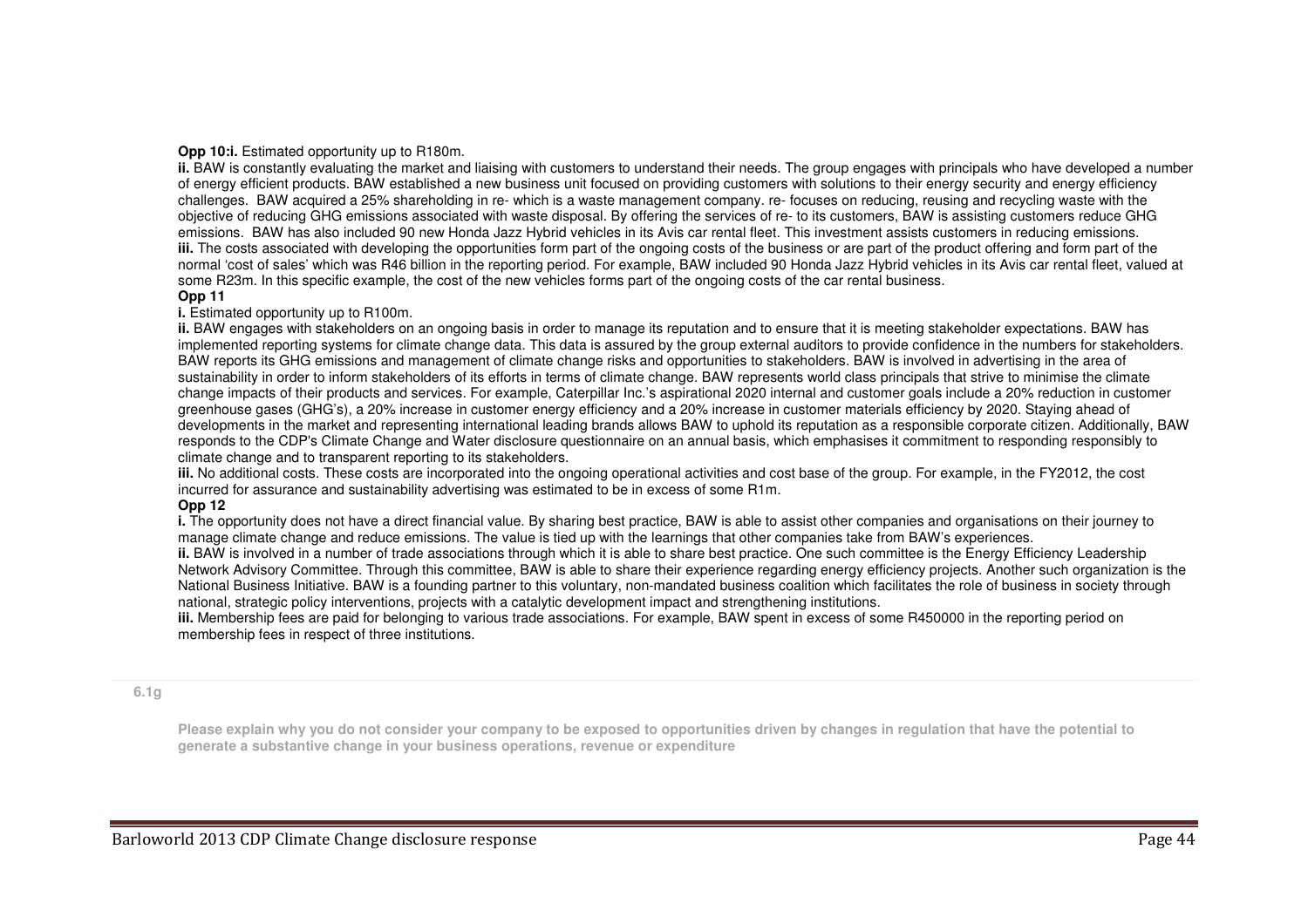#### **6.1h**

**Please explain why you do not consider your company to be exposed to opportunities driven by physical climate parameters that have the potential to generate a substantive change in your business operations, revenue or expenditure**

## **6.1i**

**Please explain why you do not consider your company to be exposed to opportunities driven by changes in other climate-related developments that have the potential to generate a substantive change in your business operations, revenue or expenditure**

# **Module: GHG Emissions Accounting, Energy and Fuel Use, and Trading [Investor]**

## **Page: 7. Emissions Methodology**

## **7.1**

**Please provide your base year and base year emissions (Scopes 1 and 2)**

| <b>Base year</b>                     | Scope 1 Base year<br>emissions (metric tonnes<br>CO <sub>2</sub> e | Scope 2 Base<br>yearemissions (metric<br>tonnes CO2e) |
|--------------------------------------|--------------------------------------------------------------------|-------------------------------------------------------|
| Wed 01 Oct 2008 - Wed 30<br>Sep 2009 | 107905                                                             | 91148                                                 |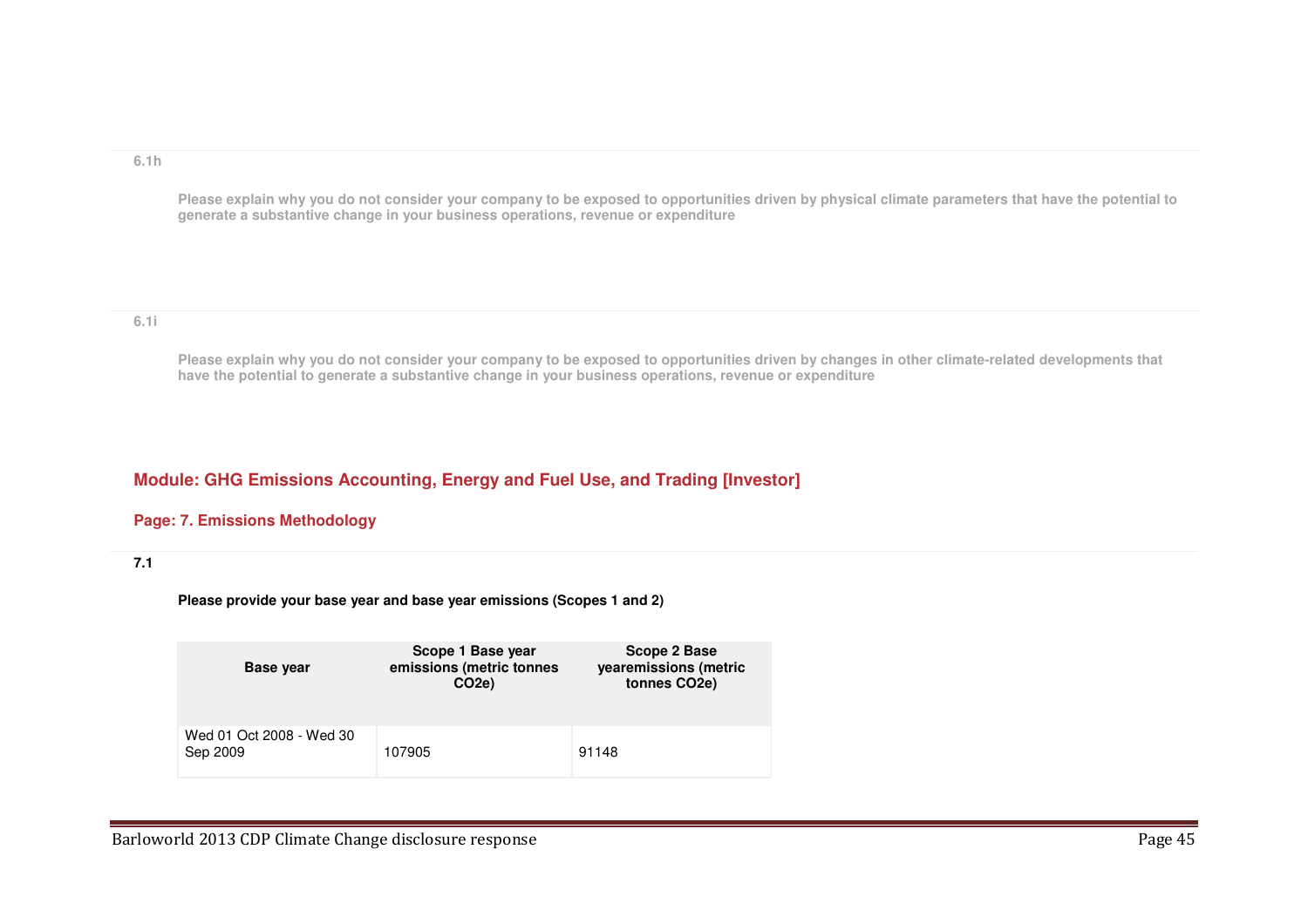**Please give the name of the standard, protocol or methodology you have used to collect activity data and calculate Scope 1 and Scope 2 emissions** 

**Please select the published methodologies that you use**

The Greenhouse Gas Protocol: A Corporate Accounting and Reporting Standard (Revised Edition)

# **7.2a**

**If you have selected 'Other', please provide details below**

# **7.3**

**Please give the source for the global warming potentials you have used**

**Gas Reference** CO2 IPCC Fourth Assessment Report (AR4 - 100 year)

## **7.4**

**Please give the emissions factors you have applied and their origin; alternatively, please attach an Excel spreadsheet with this data**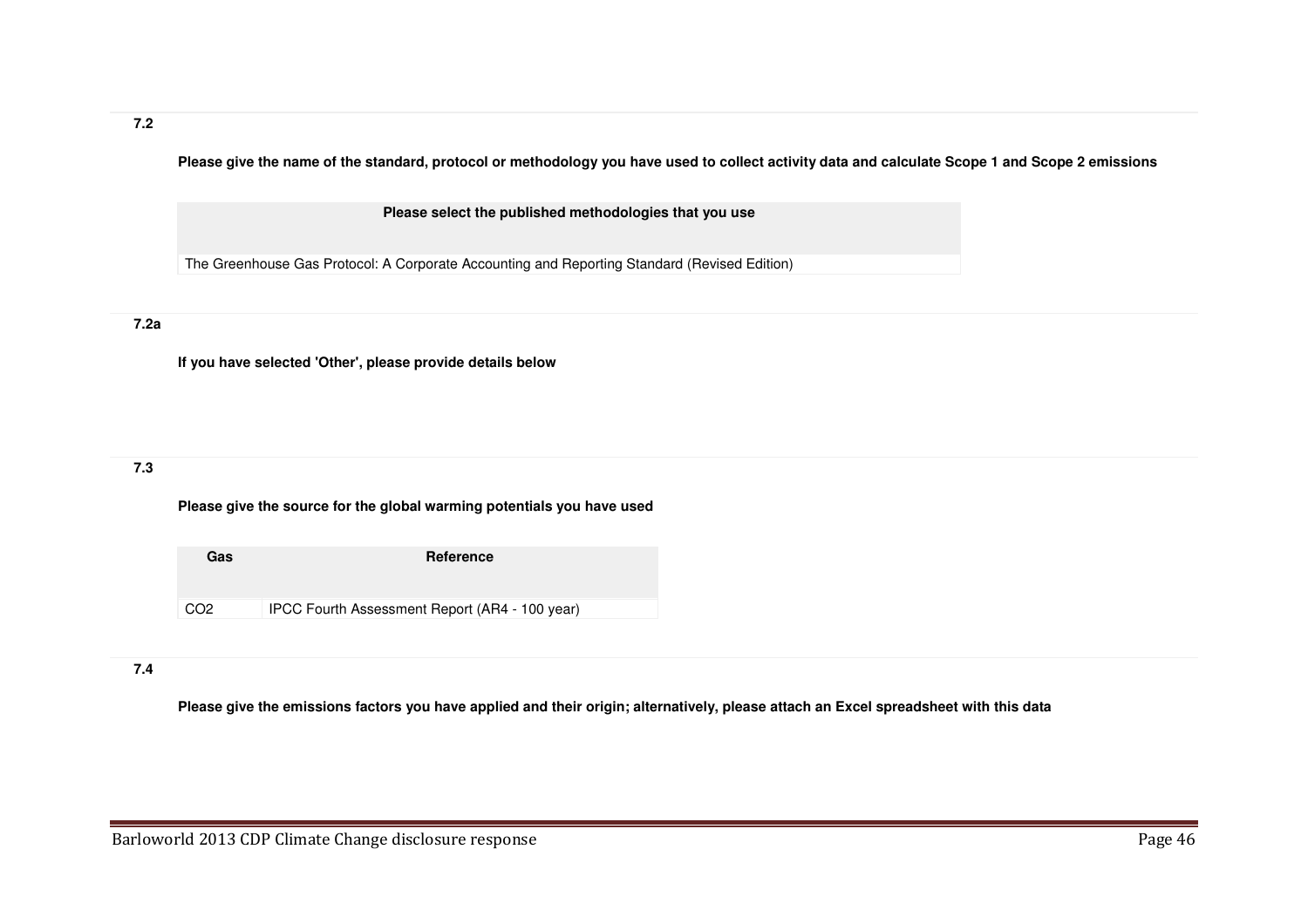| <b>Fuel/Material/Energy</b>      | <b>Emission</b><br><b>Factor</b> | <b>Unit</b>                                             | Reference                                                                                                                                                                                                                                                                                                     |
|----------------------------------|----------------------------------|---------------------------------------------------------|---------------------------------------------------------------------------------------------------------------------------------------------------------------------------------------------------------------------------------------------------------------------------------------------------------------|
|                                  |                                  |                                                         |                                                                                                                                                                                                                                                                                                               |
| Diesel/Gas oil                   | 0.07477                          | metric<br>tonnes<br>CO <sub>2</sub> e per<br>GJ         | Southern Africa Rest of Africa (DEFRA/DECC/GHG 2010), Rest of Africa (DEFRA/DECC/GHG 2010),<br>United Kingdom (DEFRA/DECC/GHG 2010), Europe (DEFRA/DECC/GHG 2010), Australia (Australia<br>Dept of Climate), North America (eia.doe.gov/cneat/electricity/epa), Middle East & Africa<br>(DEFRA/DECC/GHG 2010) |
| Motor gasoline                   | 0.07069                          | metric<br>tonnes<br>CO <sub>2</sub> e per<br>GJ         | Southern Africa Rest of Africa (DEFRA/DECC/GHG 2010), Rest of Africa (DEFRA/DECC/GHG 2010),<br>United Kingdom (DEFRA/DECC/GHG 2010), Europe (DEFRA/DECC/GHG 2010), Australia (Australia<br>Dept of Climate), North America (eia.doe.gov/cneat/electricity/epa), Middle East & Africa<br>(DEFRA/DECC/GHG 2010) |
| Residual fuel oil                | 0.06858                          | metric<br>tonnes<br>CO <sub>2</sub> e per<br>GJ         | Southern Africa Rest of Africa (DEFRA/DECC/GHG 2010), Rest of Africa (DEFRA/DECC/GHG 2010),<br>United Kingdom (DEFRA/DECC/GHG 2010), Europe (DEFRA/DECC/GHG 2010), Australia (Australia<br>Dept of Climate), North America (eia.doe.gov/cneat/electricity/epa), Middle East & Africa<br>(DEFRA/DECC/GHG 2010) |
| Liquefied petroleum gas<br>(LPG) | 0.06396                          | metric<br>tonnes<br>CO <sub>2</sub> e per<br>GJ         | Southern Africa Rest of Africa (DEFRA/DECC/GHG 2010), Rest of Africa (DEFRA/DECC/GHG 2010),<br>United Kingdom (DEFRA/DECC/GHG 2010), Europe (DEFRA/DECC/GHG 2010), Australia (Australia<br>Dept of Climate), North America (eia.doe.gov/cneat/electricity/epa), Middle East & Africa<br>(DEFRA/DECC/GHG 2010) |
| Natural gas                      | 0.05710                          | metric<br>tonnes<br>CO <sub>2</sub> e per<br>GJ         | Southern Africa Rest of Africa (DEFRA/DECC/GHG 2010), Rest of Africa (DEFRA/DECC/GHG 2010),<br>United Kingdom (DEFRA/DECC/GHG 2010), Europe (DEFRA/DECC/GHG 2010), Australia (Australia<br>Dept of Climate), North America (eia.doe.gov/cneat/electricity/epa), Middle East & Africa<br>(DEFRA/DECC/GHG 2010) |
| Electricity                      | 1.03665                          | metric<br>tonnes<br>CO <sub>2</sub> e per<br>MWh        | Southern Africa (Eskom (2010 AR))                                                                                                                                                                                                                                                                             |
| Electricity                      | 0.738                            | metric<br>tonnes<br>CO <sub>2</sub> e per<br>MWh        | Rest of Africa (DEFRA/DECC/GHG 2010)                                                                                                                                                                                                                                                                          |
| Electricity                      | 0.54284                          | metric<br>tonnes<br>CO <sub>2</sub> e per<br><b>MWh</b> | United Kingdom (DEFRA/DECC/GHG 2010)                                                                                                                                                                                                                                                                          |
| Electricity                      | 0.487                            | metric<br>tonnes<br>CO <sub>2</sub> e per<br><b>MWh</b> | Europe (DEFRA/DECC/GHG 2010)                                                                                                                                                                                                                                                                                  |
| Electricity                      | 0.92                             | metric                                                  | Australia (Australia Dept of Climate)                                                                                                                                                                                                                                                                         |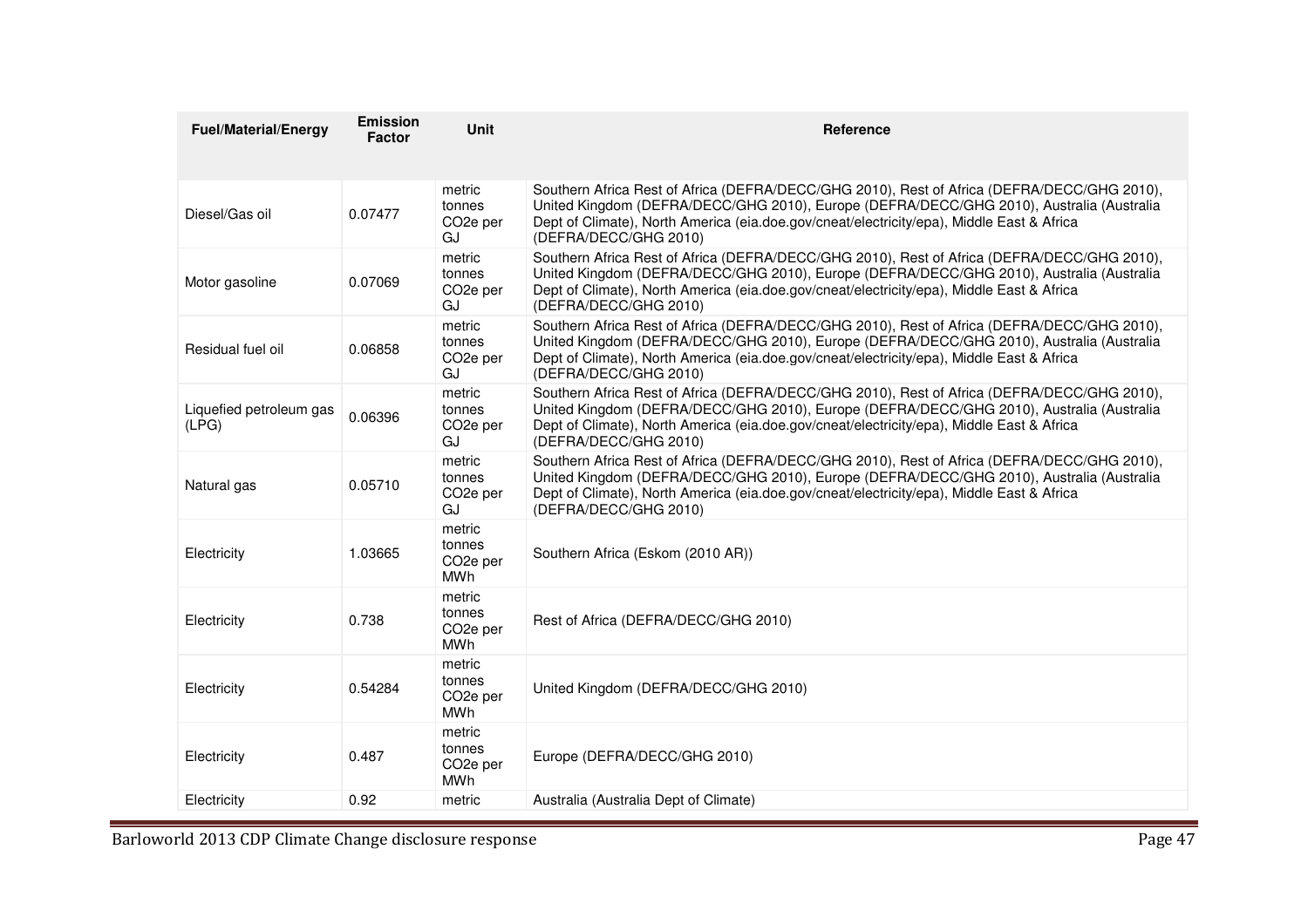| <b>Fuel/Material/Energy</b> | <b>Emission</b><br><b>Factor</b> | <b>Unit</b>                                      | Reference                                         |
|-----------------------------|----------------------------------|--------------------------------------------------|---------------------------------------------------|
|                             |                                  | tonnes<br>CO <sub>2</sub> e per<br>MWh           |                                                   |
| Electricity                 | 0.57831                          | metric<br>tonnes<br>CO <sub>2</sub> e per<br>MWh | North America (eia.doe.gov/cneat/electricity/epa) |
| Electricity                 | 0.9143                           | metric<br>tonnes<br>CO <sub>2</sub> e per<br>MWh | Middle East & Africa (DEFRA/DECC/GHG 2010)        |

#### **Further Information**

Please refer to attachment for full factors. The factors above are rounded to 2 decimal points as per formatting requirements. Also worth noting is that all consumption per the various categories of energy sources, with the exception of electricity, are first converted into Gigajoules using the energy conversion factors (as attached), then multiplied by the relevant carbon emissions factor. Electricity (MWh) consumption is multiplied directly by the respective regional carbon emissions factor to give the carbon emissions (tCO2e)

#### **Attachments**

https://www.cdproject.net/sites/2013/29/1529/Investor CDP 2013/Shared Documents/Attachments/InvestorCDP2013/7.EmissionsMethodology/barloworld-2012-ghgconversion-factors.pdf

## **Page: 8. Emissions Data - (1 Oct 2011 - 30 Sep 2012)**

#### **8.1**

**Please select the boundary you are using for your Scope 1 and 2 greenhouse gas inventory**

Financial control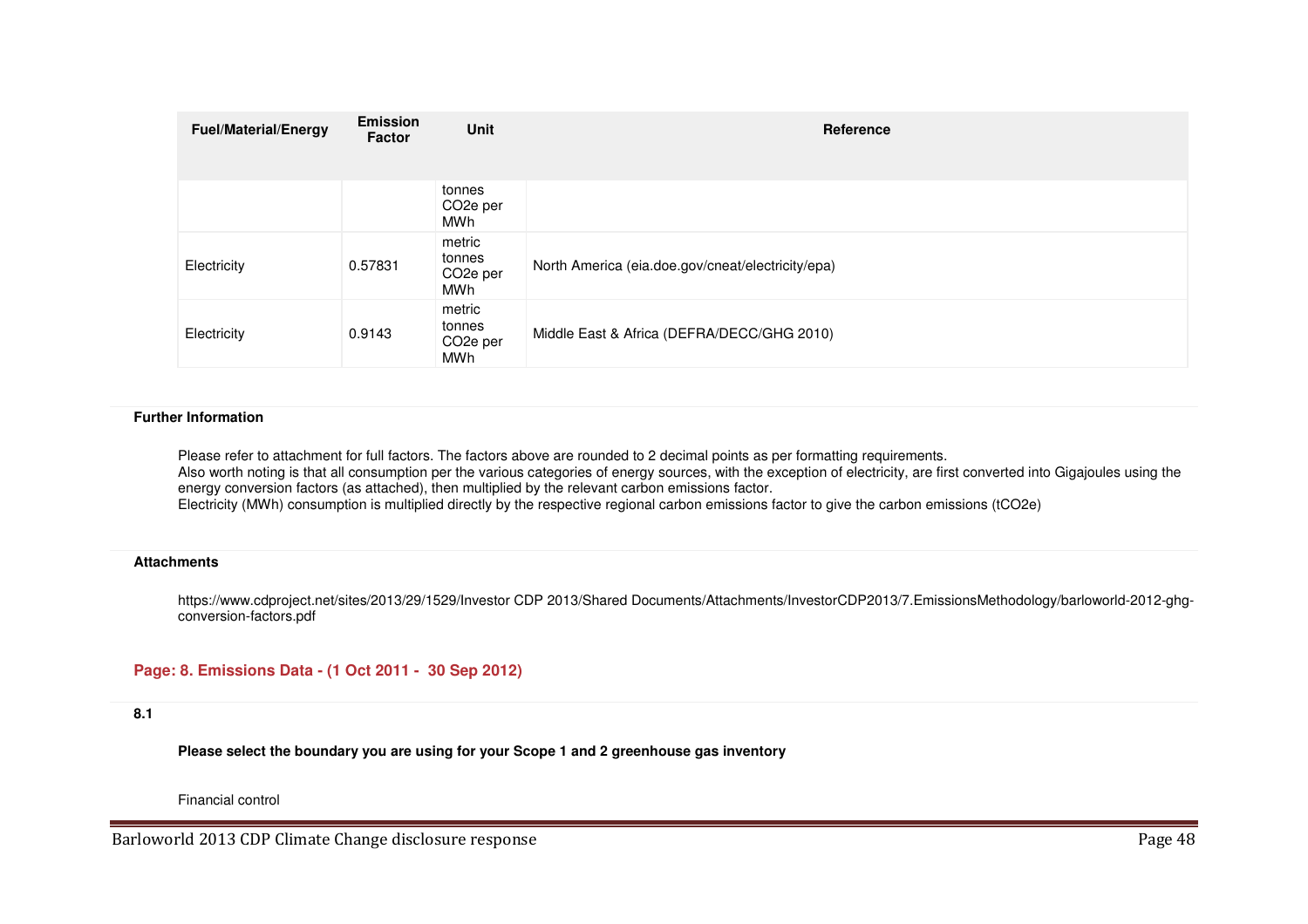## **8.2**

**Please provide your gross global Scope 1 emissions figures in metric tonnes CO2e**

118335

## **8.3**

**Please provide your gross global Scope 2 emissions figures in metric tonnes CO2e**

#### 79154

# **8.4**

**Are there are any sources (e.g. facilities, specific GHGs, activities, geographies, etc.) of Scope 1 and Scope 2 emissions which are not included in your disclosure?**

No

## **8.4a**

**Please complete the table**

| Source | Scope | Explain why the source is excluded |
|--------|-------|------------------------------------|
|        |       |                                    |

# **8.5**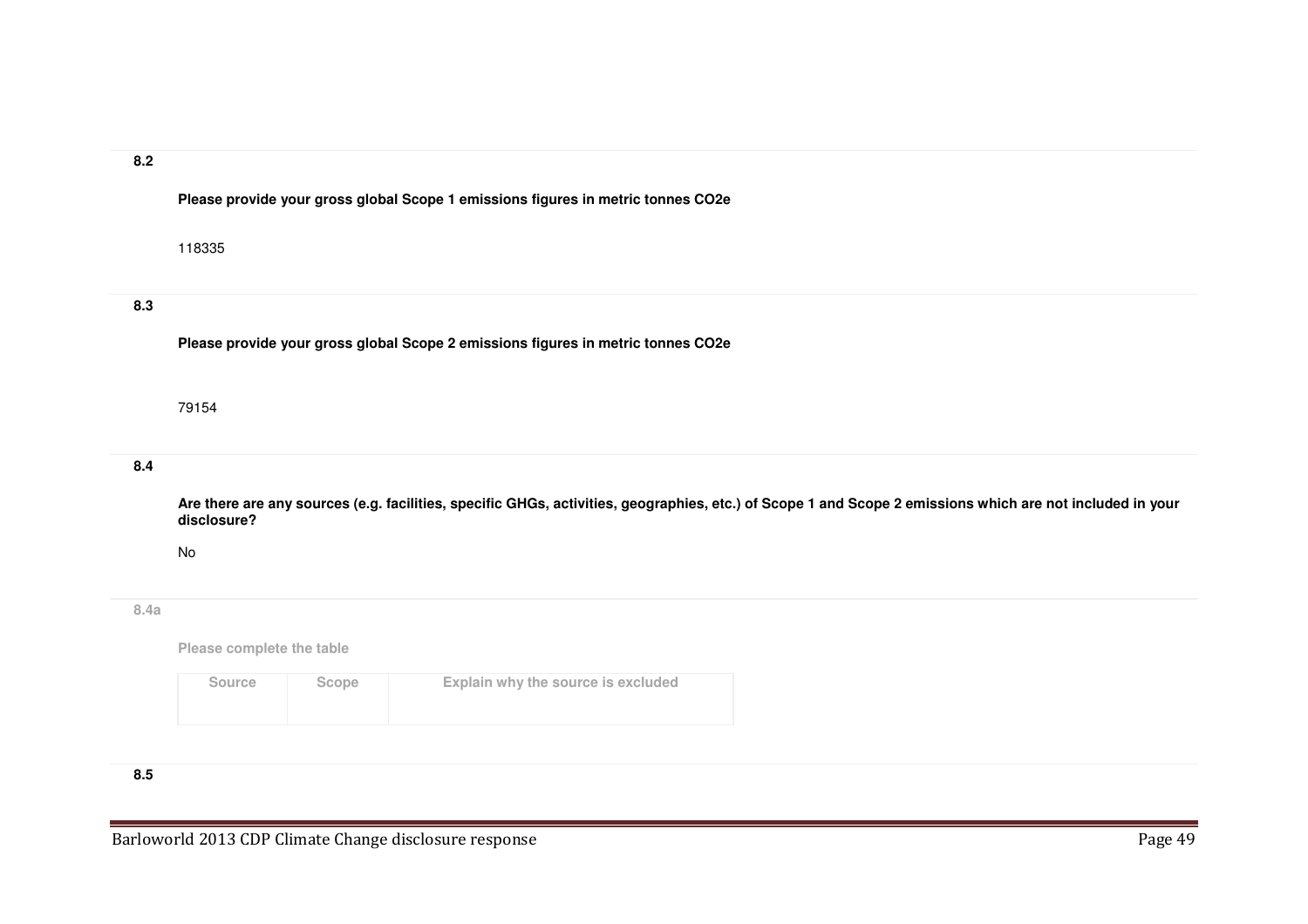**Please estimate the level of uncertainty of the total gross global Scope 1 and 2 emissions figures that you have supplied and specify the sources of uncertainty in your data gathering, handling and calculations**

| Scope 1<br>emissions:<br>Uncertainty<br>range | Scope 1<br>emissions:<br>Main<br>sources of<br>uncertainty | Scope 1 emissions: Please expand on the<br>uncertainty in your data                                                                                                                                                                                                                                                                                                                                                                                                                                                                                                                                                             | Scope 2<br>emissions:<br>Uncertainty<br>range | Scope 2<br>emissions:<br>Main<br>sources of<br>uncertainty | Scope 2 emissions: Please expand on the<br>uncertainty in your data                                                                                                                                                                                                                                                                                                                                                             |
|-----------------------------------------------|------------------------------------------------------------|---------------------------------------------------------------------------------------------------------------------------------------------------------------------------------------------------------------------------------------------------------------------------------------------------------------------------------------------------------------------------------------------------------------------------------------------------------------------------------------------------------------------------------------------------------------------------------------------------------------------------------|-----------------------------------------------|------------------------------------------------------------|---------------------------------------------------------------------------------------------------------------------------------------------------------------------------------------------------------------------------------------------------------------------------------------------------------------------------------------------------------------------------------------------------------------------------------|
| Less than or<br>equal to 2%                   | Other:<br>Human error                                      | Scope 1 emissions are independently assured<br>and reporting of emission and underlying energy<br>consumption is monitored, reported at group<br>level and trends are benchmarked quarterly.<br>However, internal audits have identified the risk<br>of capturers at business unit level<br>misinterpreting units of measure and magnitude<br>of billed energy consumption. Reporting<br>systems have been automated to eliminate any<br>consolidation errors. Ongoing monthly meetings<br>with divisional sustainability champions also<br>provide a platform to highlight any analytical<br>anomalies that may be identified. | Less than or<br>equal to 2%                   | Other:<br>Human error                                      | Scope 2 emissions are also independently<br>assured and checked as per the process<br>adopted for scope 1 emissions. As with scope 1<br>emissions, internal audits have identified the<br>risk of capturers at business unit level<br>misinterpreting units of measure and magnitude<br>of billed energy consumption. Reporting<br>systems and meetings have been put in place<br>with the objective of eliminating any errors. |

## **8.6**

**Please indicate the verification/assurance status that applies to your Scope 1 emissions**

Third party verification or assurance complete

# **8.6a**

**Please indicate the proportion of your Scope 1 emissions that are verified/assured**

More than 90% but less than or equal to 100%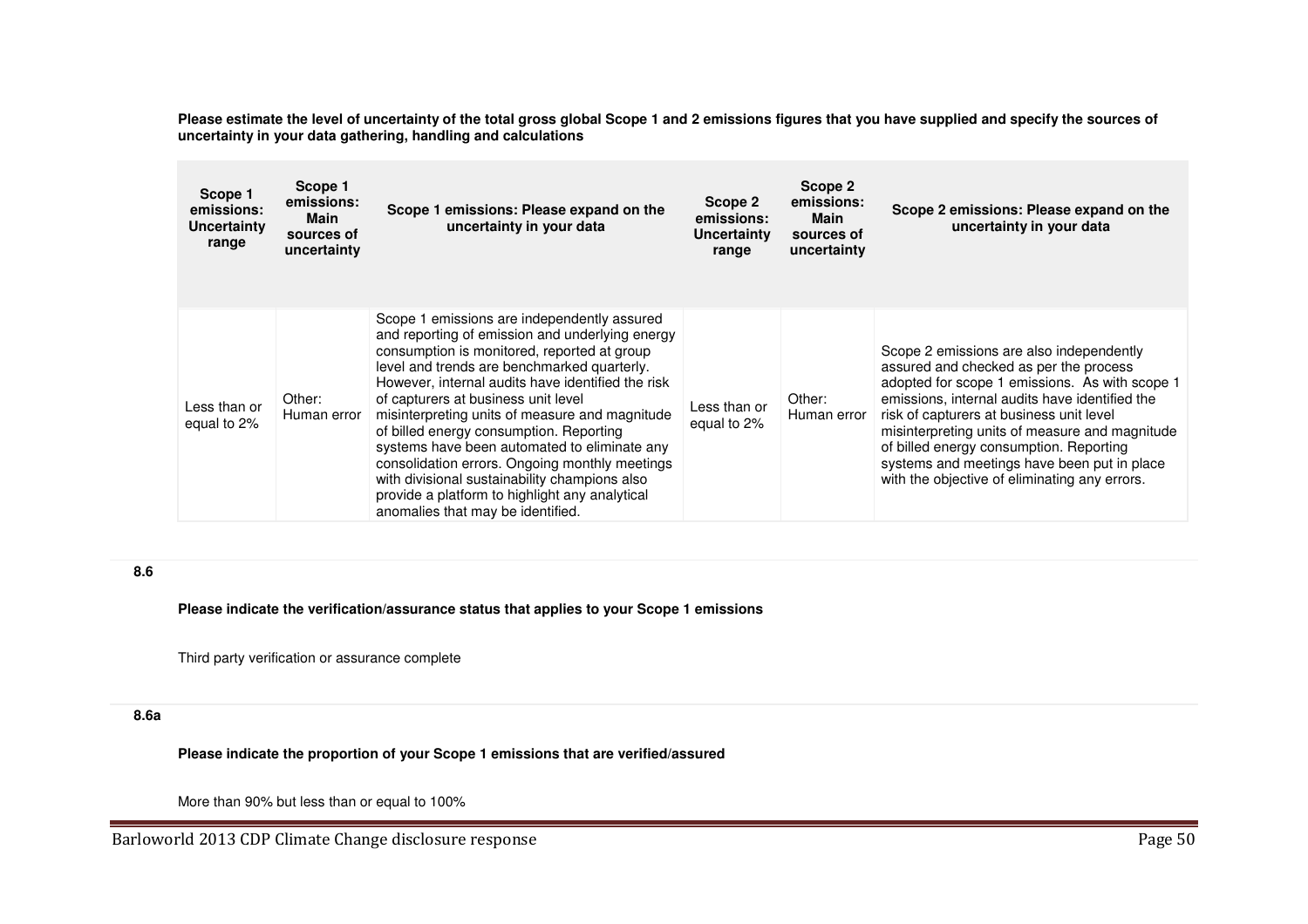#### **8.6b**

**Please provide further details of the verification/assurance undertaken, and attach the relevant statements**

| Type of verification or<br>assurance | <b>Relevant</b><br>standard | Attach the document                                                                                                                                                     |
|--------------------------------------|-----------------------------|-------------------------------------------------------------------------------------------------------------------------------------------------------------------------|
| Limited assurance                    | ISAE3000                    | https://www.cdproject.net/sites/2013/29/1529/Investor CDP 2013/Shared<br>Documents/Attachments/Investor-8.6b-C3-RelevantStatement/intergrated-report-2012 assurance.pdf |

## **8.6c**

**Please provide further details of the regulatory regime to which you are complying that specifies the use of Continuous Emissions Monitoring Systems (CEMS)**

| Regulation | % of emissions covered by the system | <b>Compliance period</b> | Evidence of submission |  |
|------------|--------------------------------------|--------------------------|------------------------|--|
|------------|--------------------------------------|--------------------------|------------------------|--|

# **8.7**

**Please indicate the verification/assurance status that applies to your Scope 2 emissions**

Third party verification or assurance complete

# **8.7a**

**Please indicate the proportion of your Scope 2 emissions that are verified/assured**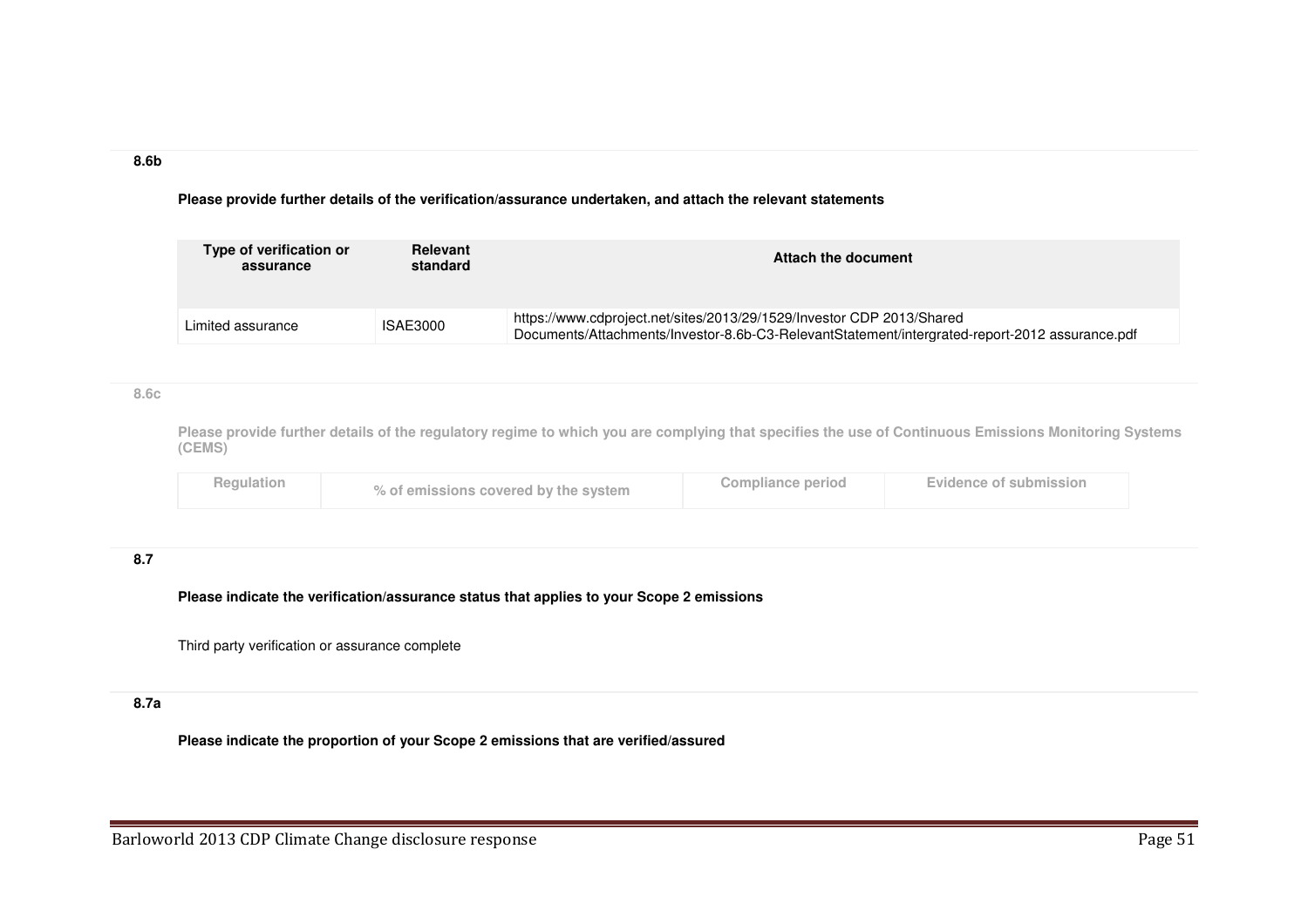More than 90% but less than or equal to 100%

# **8.7b**

**Please provide further details of the verification/assurance undertaken, and attach the relevant statements**

| Type of verification or<br>assurance | Relevant<br>standard | Attach the document                                                                                                                                                     |
|--------------------------------------|----------------------|-------------------------------------------------------------------------------------------------------------------------------------------------------------------------|
| Limited assurance                    | ISAE3000             | https://www.cdproject.net/sites/2013/29/1529/Investor CDP 2013/Shared<br>Documents/Attachments/Investor-8.7b-C3-RelevantStatement/intergrated-report-2012 assurance.pdf |

# **8.8**

**Are carbon dioxide emissions from biologically sequestered carbon relevant to your organization?**

No

# **8.8a**

**Please provide the emissions in metric tonnes CO2**

**Page: 9. Scope 1 Emissions Breakdown - (1 Oct 2011 - 30 Sep 2012)** 

## **9.1**

**Do you have Scope 1 emissions sources in more than one country?**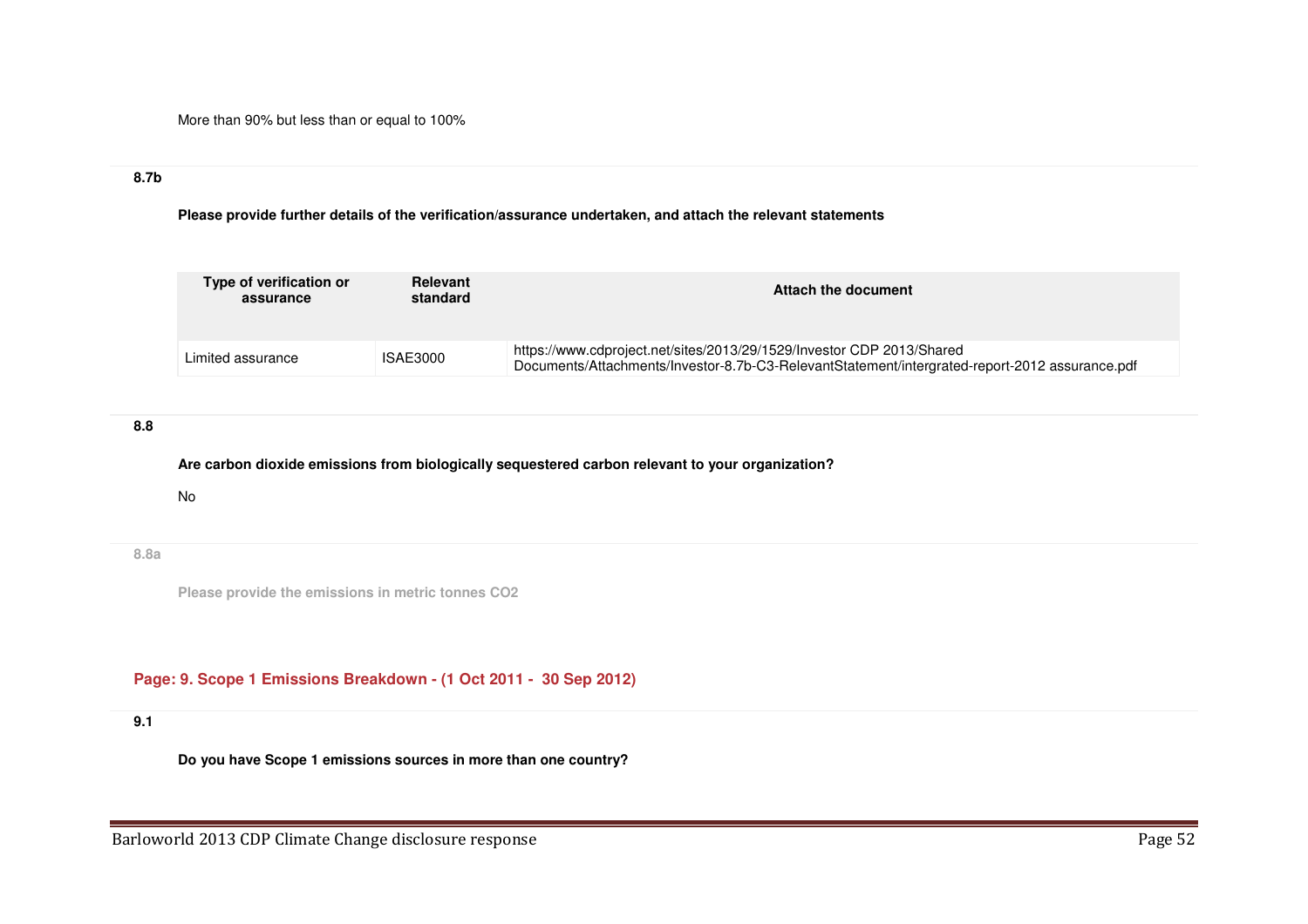## **9.1a**

Yes

## **Please complete the table below**

| <b>Country/Region</b>  | Scope 1 metric tonnes CO2e |
|------------------------|----------------------------|
| Australia              | 3096                       |
| Europe                 | 10654                      |
| Asia Middle East (AME) | 599                        |
| North America          | 2782                       |
| Russia                 | 2467                       |
| Africa                 | 98737                      |

# **9.2**

**Please indicate which other Scope 1 emissions breakdowns you are able to provide (tick all that apply)**

By business division

# **9.2a**

**Please break down your total gross global Scope 1 emissions by business division**

| <b>Business division</b> | Scope 1 emissions (metric tonnes CO2e) |
|--------------------------|----------------------------------------|
| Equipment                | 26318                                  |
| Automotive and Logistics | 80247                                  |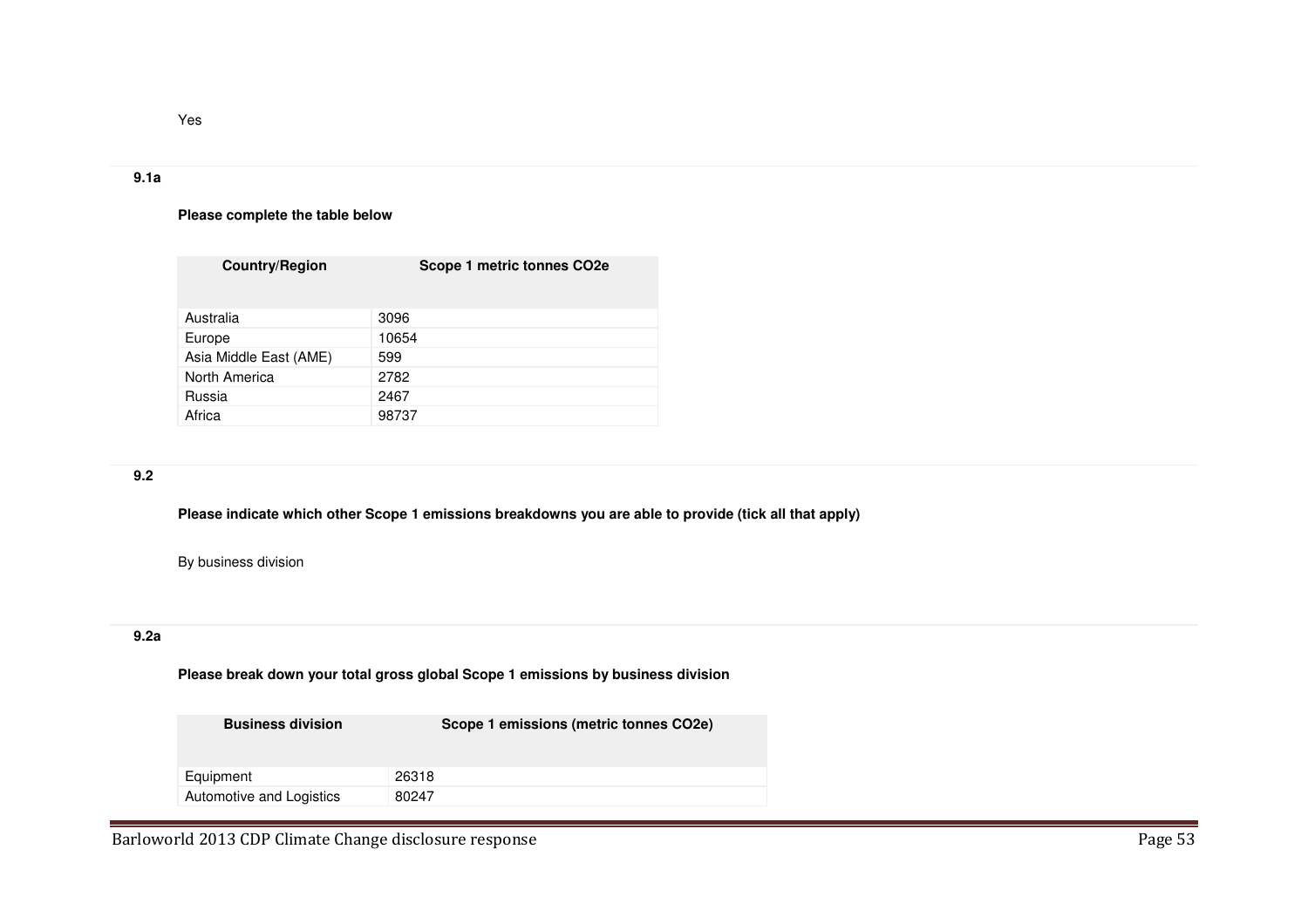| <b>Business division</b> | Scope 1 emissions (metric tonnes CO2e) |
|--------------------------|----------------------------------------|
| Handling                 | 11742                                  |
| Corporate                | 28                                     |

## **9.2b**

**Please break down your total gross global Scope 1 emissions by facility**

| <b>Facility</b> | Scope 1 emissions (metric tonnes CO2e) | Latitude | Longitude |  |
|-----------------|----------------------------------------|----------|-----------|--|
|-----------------|----------------------------------------|----------|-----------|--|

## **9.2c**

**Please break down your total gross global Scope 1 emissions by GHG type**

| GHG type | Scope 1 emissions (metric tonnes CO2e) |
|----------|----------------------------------------|
|          |                                        |

## **9.2d**

**Please break down your total gross global Scope 1 emissions by activity**

| <b>Activity</b> | Scope 1 emissions (metric tonnes CO2e) |
|-----------------|----------------------------------------|
|                 |                                        |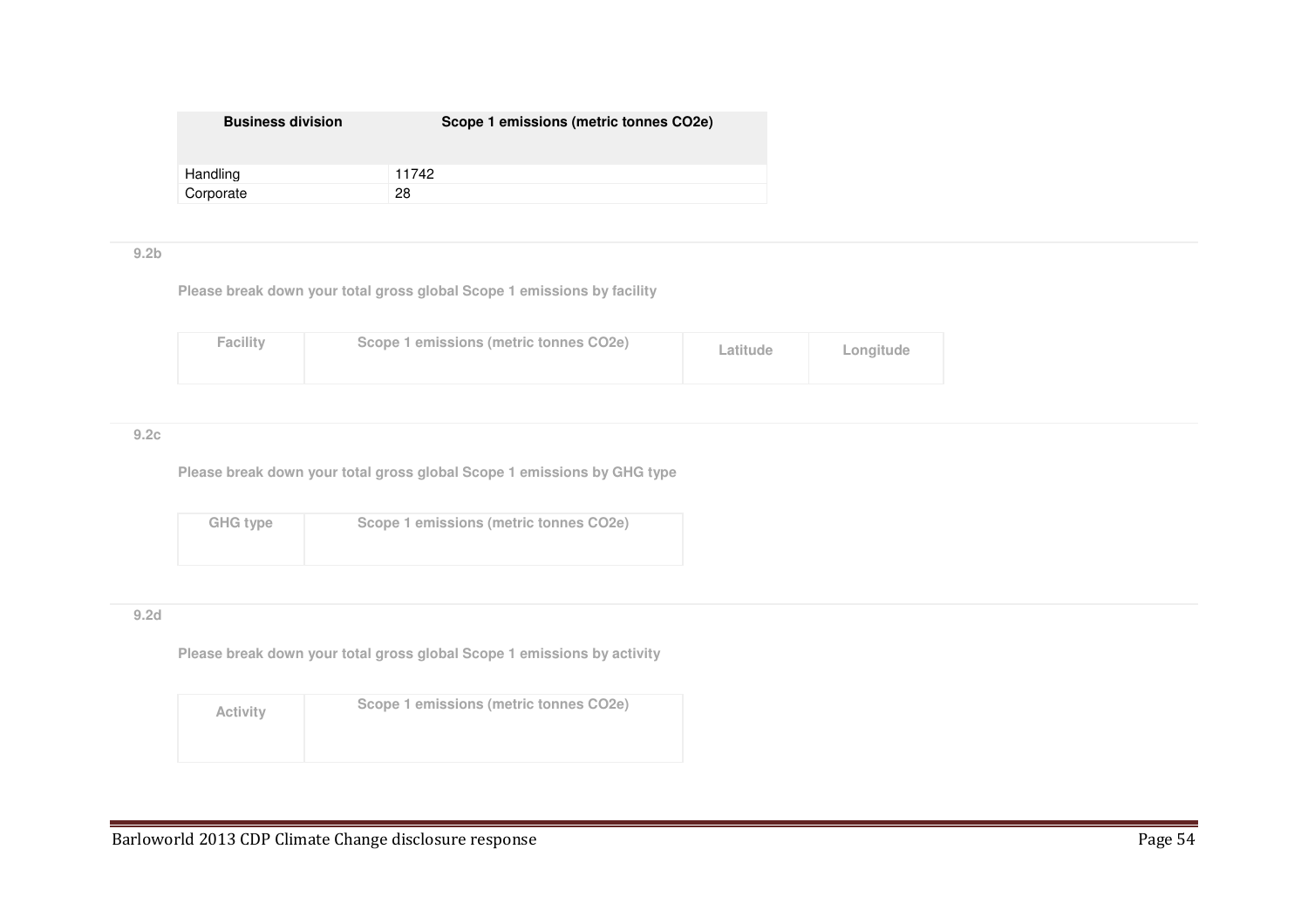## **9.2e**

**Please break down your total gross global Scope 1 emissions by legal structure**

**Legal structure**

**Scope 1 emissions (metric tonnes CO2e)** 

## **Further Information**

Please note that Africa relates to Southern Africa.

# **Page: 10. Scope 2 Emissions Breakdown - (1 Oct 2011 - 30 Sep 2012)**

**10.1** 

**Do you have Scope 2 emissions sources in more than one country?**

#### Yes

### **10.1a**

## **Please complete the table below**

| <b>Country/Region</b>  | Scope 2 metric tonnes CO2e | Purchased and consumed electricity,<br>heat, steam or cooling (MWh) | Purchased and consumed low carbon<br>electricity, heat, steam or cooling (MWh) |
|------------------------|----------------------------|---------------------------------------------------------------------|--------------------------------------------------------------------------------|
| Australia              | 3579                       | 3890                                                                |                                                                                |
| Europe                 | 5485                       | 10968                                                               |                                                                                |
| Asia Middle East (AME) | 1473                       | 1612                                                                |                                                                                |
| North America          | 1171                       | 2024                                                                |                                                                                |
| Russia                 | 1038                       | 2132                                                                |                                                                                |
| Africa                 | 66408                      | 65552                                                               |                                                                                |

Barloworld 2013 CDP Climate Change disclosure response **Page 55** Page 55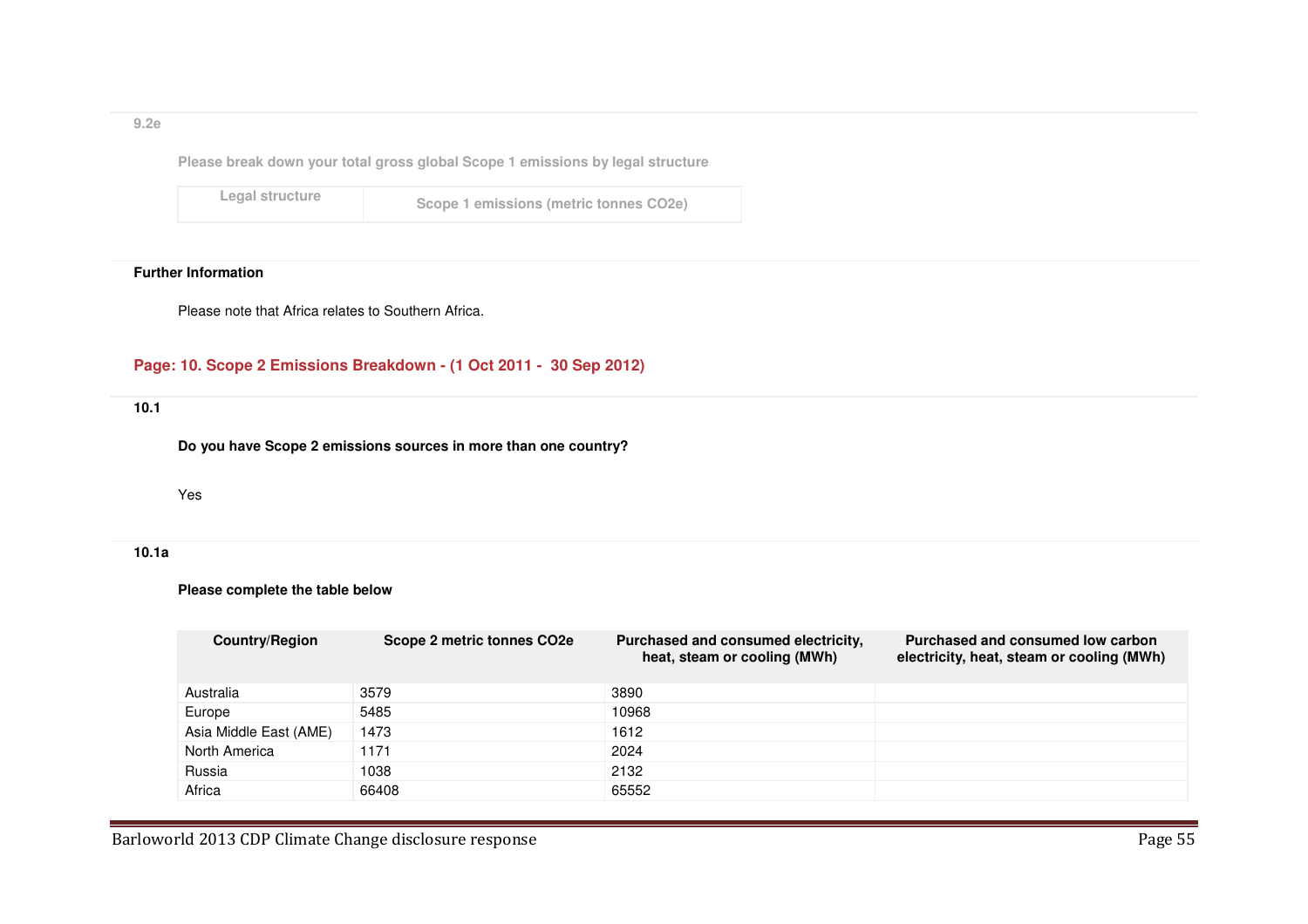## **10.2**

**Please indicate which other Scope 2 emissions breakdowns you are able to provide (tick all that apply)**

By business division

## **10.2a**

# **Please break down your total gross global Scope 2 emissions by business division**

| <b>Business division</b> | Scope 2 emissions (metric tonnes CO2e) |
|--------------------------|----------------------------------------|
| Equipment                | 21802                                  |
| Automotive and Logistics | 53229                                  |
| Handling                 | 3630                                   |
| Corporate                | 493                                    |

## **10.2b**

**Please break down your total gross global Scope 2 emissions by facility**

| <b>Facility</b> | Scope 2 emissions (metric tonnes CO2e) |
|-----------------|----------------------------------------|
|                 |                                        |

**10.2c**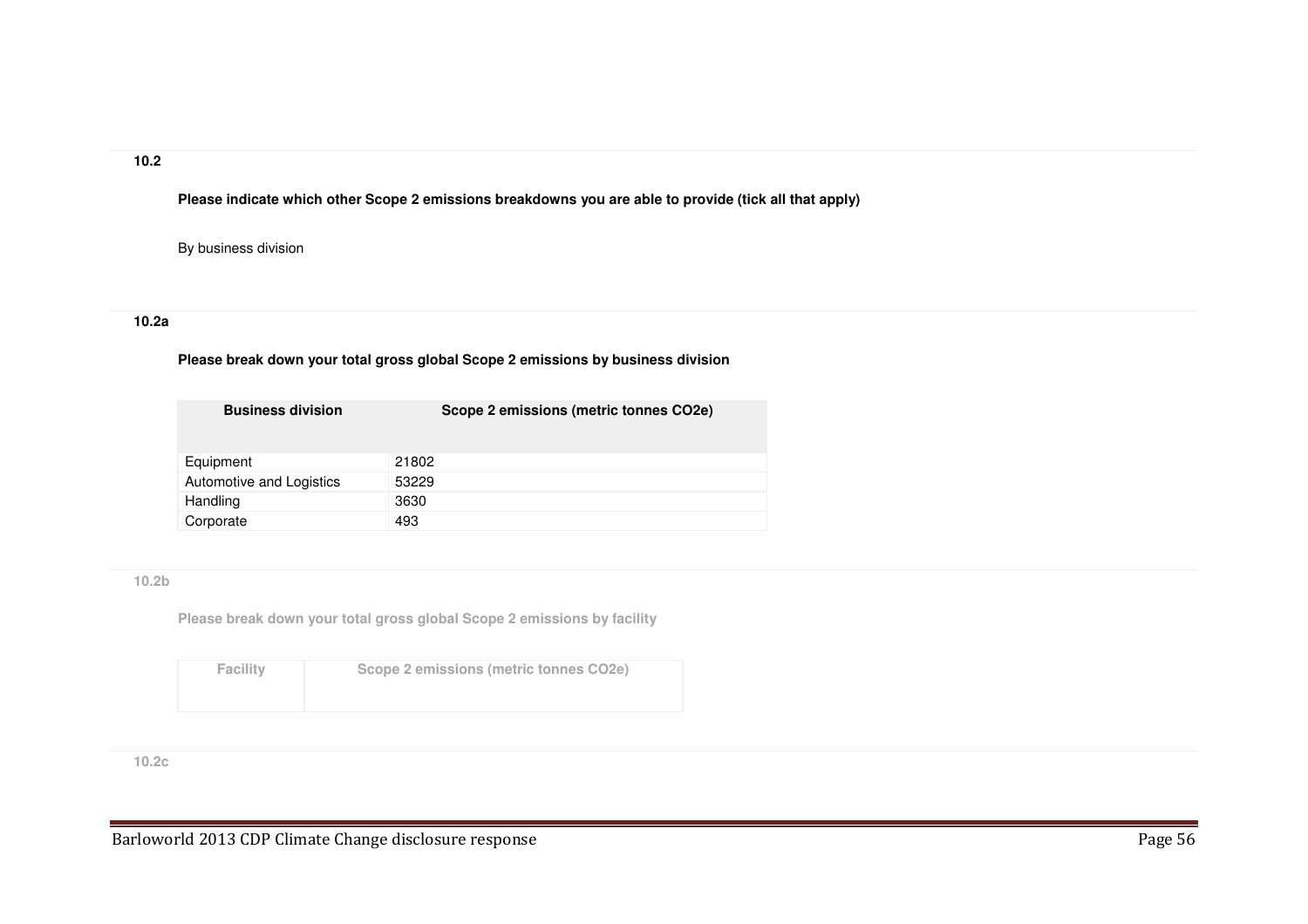**Please break down your total gross global Scope 2 emissions by activity**

**Activity**

**Scope 2 emissions (metric tonnes CO2e)**

#### **10.2d**

**Please break down your total gross global Scope 2 emissions by legal structure**

| Legal structure | Scope 2 emissions (metric tonnes CO2e) |
|-----------------|----------------------------------------|
|                 |                                        |

#### **Further Information**

Please note that Africa relates to Southern Africa.

# **Page: 11. Energy**

**11.1** 

**What percentage of your total operational spend in the reporting year was on energy?**

More than 0% but less than or equal to 5%

# **11.2**

**Please state how much fuel, electricity, heat, steam, and cooling in MWh your organization has purchased and consumed during the reporting year**

**Energy typeMWh**

Barloworld 2013 CDP Climate Change disclosure response **Page 57** and the set of the Page 57 and the Page 57 and the Page 57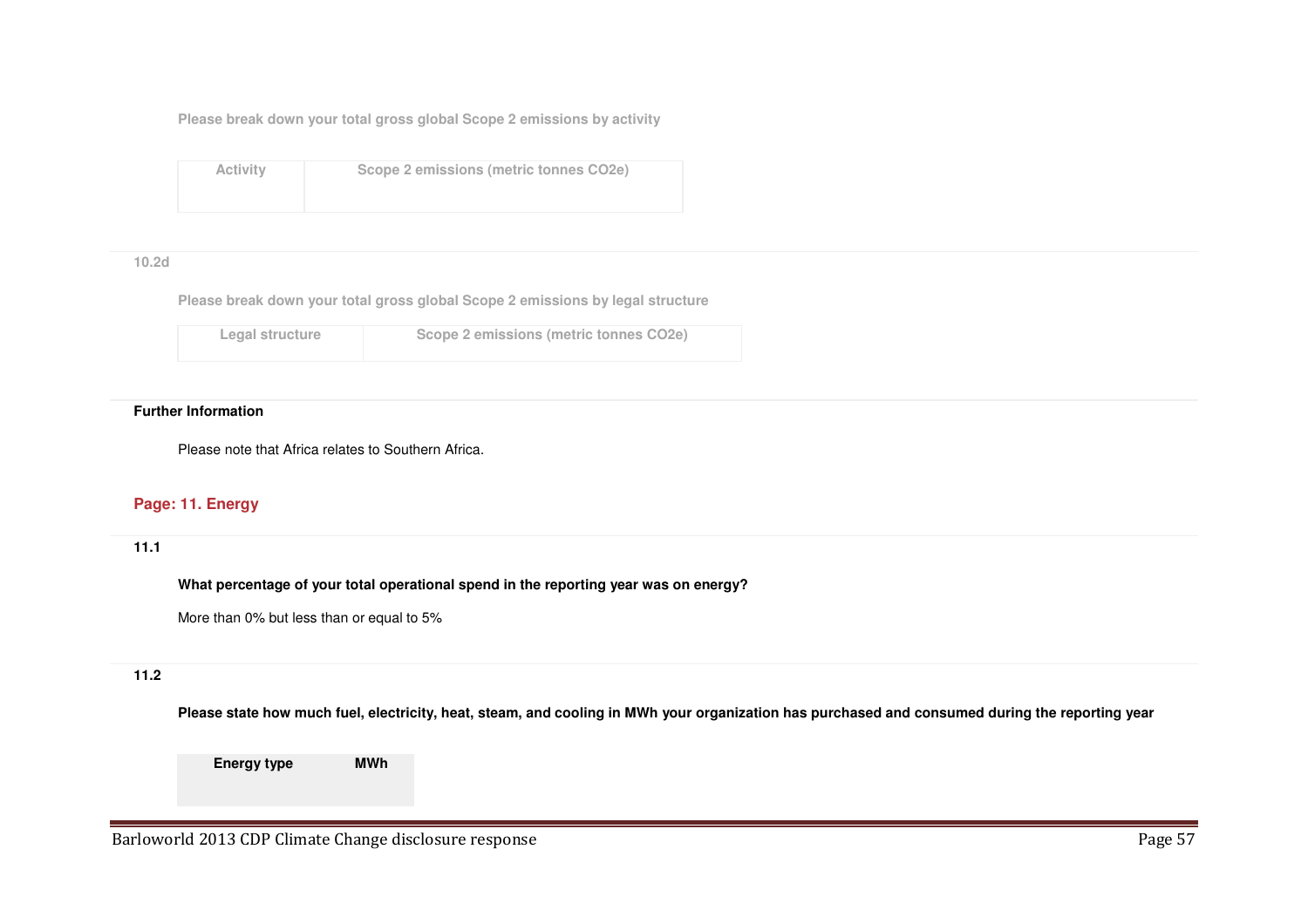| <b>Energy type</b> | <b>MWh</b> |  |  |
|--------------------|------------|--|--|
| Fuel               | 447531     |  |  |
| Electricity        | 86178      |  |  |
| Heat               | 0          |  |  |
| Steam              | 0          |  |  |
| Cooling            |            |  |  |

# **11.3**

**Please complete the table by breaking down the total 'Fuel' figure entered above by fuel type**

| MWh |  |
|-----|--|
|     |  |
|     |  |
|     |  |
|     |  |
|     |  |
|     |  |

# **11.4**

## **Please provide details of the electricity, heat, steam or cooling amounts that were accounted at a low carbon emission factor**

| Basis for applying a low carbon emission factor                                 | MWh associated with low carbon<br>electricity, heat, steam or cooling | <b>Comments</b> |
|---------------------------------------------------------------------------------|-----------------------------------------------------------------------|-----------------|
| No purchases or generation of low carbon electricity, heat,<br>steam or cooling |                                                                       |                 |

# **Page: 12. Emissions Performance**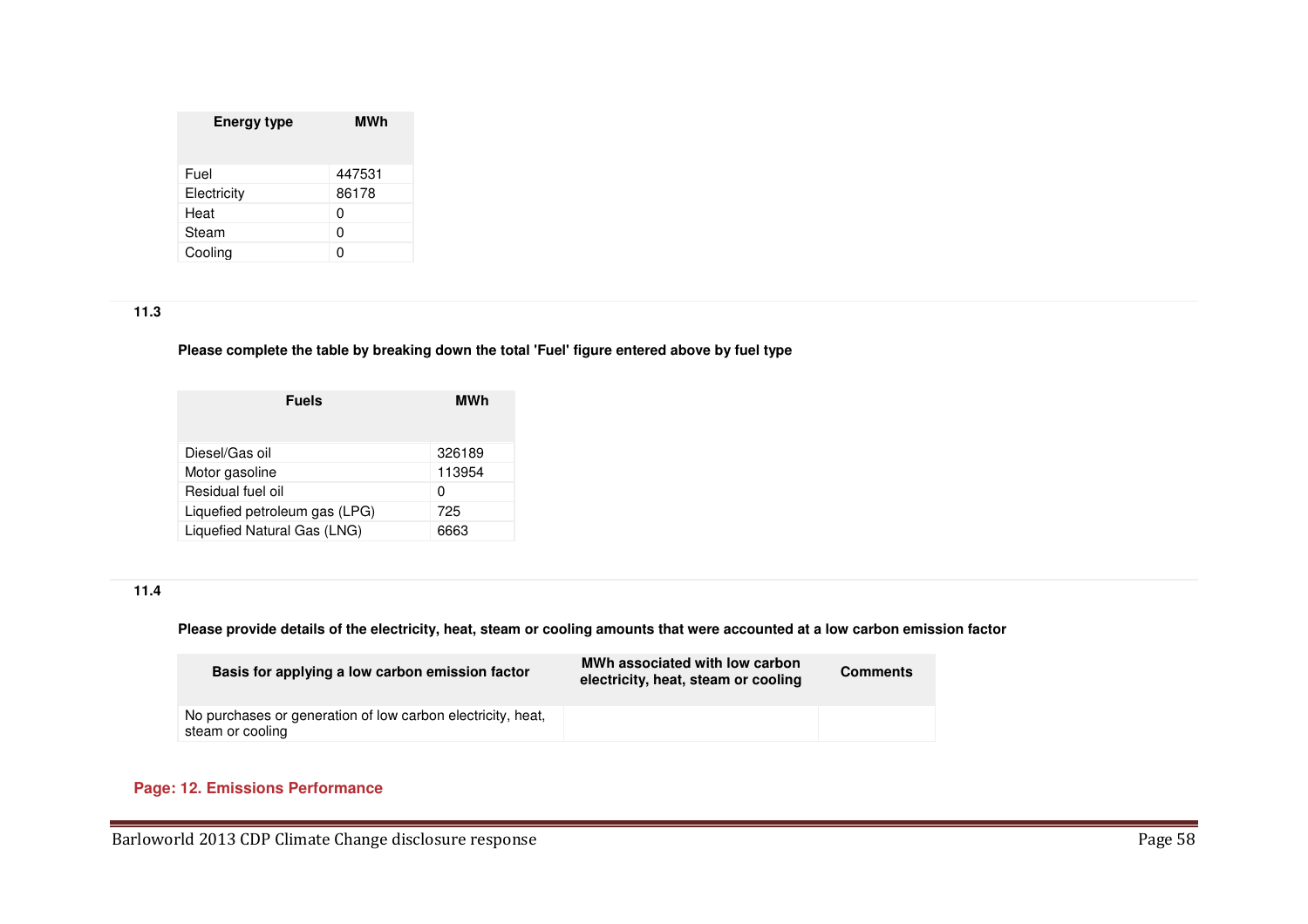# **12.1**

**How do your absolute emissions (Scope 1 and 2 combined) for the reporting year compare to the previous year?**

Increased

# **12.1a**

# **Please complete the table**

| Reason                                        | <b>Emissions</b><br>value<br>(percentage) | <b>Direction</b><br>of change | <b>Comment</b>                                                                                                                                                                                                                                                                                                                                                                                |
|-----------------------------------------------|-------------------------------------------|-------------------------------|-----------------------------------------------------------------------------------------------------------------------------------------------------------------------------------------------------------------------------------------------------------------------------------------------------------------------------------------------------------------------------------------------|
| Emissions<br>reduction activities             | 13.1                                      | Decrease                      | Despite an 18% increase in activity levels, emissions have not grown as much as could be expected due<br>in part to emission reduction activities and energy consumption patterns. Using a revenue based<br>'business as usual' calculation, it is estimated that these activities contributed to a reduction of 24 682<br>tCO2e, which represents 13.1% of the emissions reported last year. |
| Divestment                                    |                                           |                               |                                                                                                                                                                                                                                                                                                                                                                                               |
| Acquisitions                                  |                                           |                               |                                                                                                                                                                                                                                                                                                                                                                                               |
| Mergers                                       |                                           |                               |                                                                                                                                                                                                                                                                                                                                                                                               |
| Change in output                              | 17.52                                     | Increase                      | Using a revenue based 'business as usual' calculation, it is estimated that increased activity levels would<br>have resulted in an increase of approximately 17.5% in scope 1 and 2 emissions.                                                                                                                                                                                                |
| Change in<br>methodology                      |                                           |                               |                                                                                                                                                                                                                                                                                                                                                                                               |
| Change in<br>boundary                         |                                           |                               |                                                                                                                                                                                                                                                                                                                                                                                               |
| Change in physical<br>operating<br>conditions |                                           |                               |                                                                                                                                                                                                                                                                                                                                                                                               |
| Unidentified                                  |                                           |                               |                                                                                                                                                                                                                                                                                                                                                                                               |
| Other                                         |                                           |                               |                                                                                                                                                                                                                                                                                                                                                                                               |

**12.2**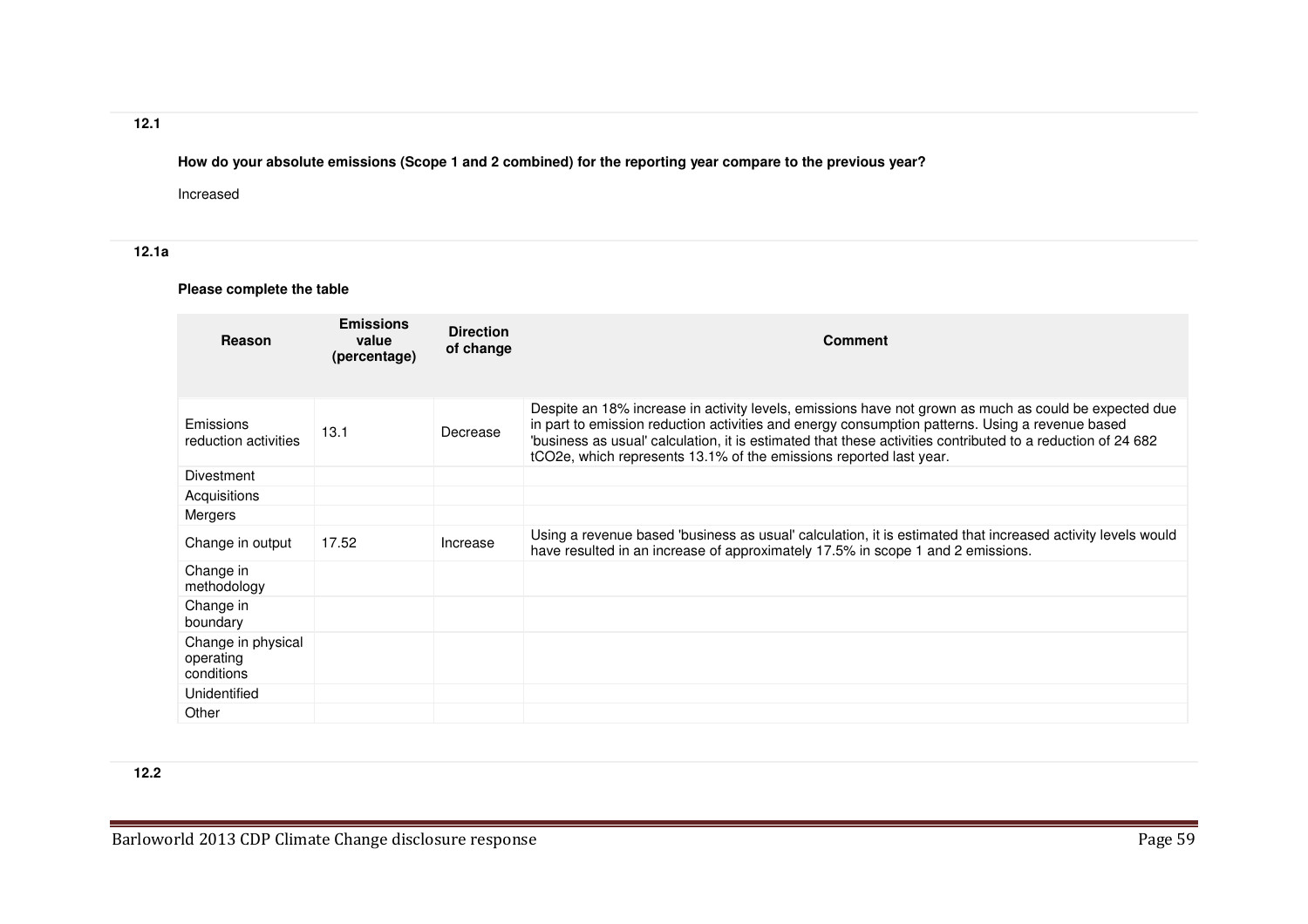**Please describe your gross combined Scope 1 and 2 emissions for the reporting year in metric tonnes CO2e per unit currency total revenue**

| <b>Intensity</b><br>figure | <b>Metric</b><br>numerator            | <b>Metric</b><br>denominator | % change<br>from<br>previous<br>year | Direction of<br>change<br>from<br>previous<br>year | Reason for change                                                                                                                                                                                                                                                                                                                                                                                                                                                                |
|----------------------------|---------------------------------------|------------------------------|--------------------------------------|----------------------------------------------------|----------------------------------------------------------------------------------------------------------------------------------------------------------------------------------------------------------------------------------------------------------------------------------------------------------------------------------------------------------------------------------------------------------------------------------------------------------------------------------|
| 3.4                        | metric<br>tonnes<br>CO <sub>2</sub> e | unit total<br>revenue        | 10.53                                | Decrease                                           | The decrease in emissions intensity from 3.8 in FY2011 to 3.4 in FY2012 was<br>impacted by emission reduction activities. Revenue increased by 18% in the 2012<br>financial year. Despite this level of increased activity, the increase in emissions was<br>limited to 4%. The relatively low increase in emissions against the 18% increase in<br>activity underscores the positive effect of the emission reduction activities implemented<br>during the 2012 financial year. |

**12.3** 

**Please describe your gross combined Scope 1 and 2 emissions for the reporting year in metric tonnes CO2e per full time equivalent (FTE) employee**

| <b>Intensity</b><br>figure | Metric<br>numerator   | Metric<br>denominator | % change<br>from<br>previous<br>vear | Direction of<br>change from<br>previous year | Reason for change                                                                                                                                                                                                                 |
|----------------------------|-----------------------|-----------------------|--------------------------------------|----------------------------------------------|-----------------------------------------------------------------------------------------------------------------------------------------------------------------------------------------------------------------------------------|
| 10.27                      | metric tonnes<br>CO2e | FTE employee          | 48. ا                                | Increase                                     | Business activity and resulting emission levels in the reporting period<br>increased at a faster rate than the employee complement. Emission<br>efficiency initiatives contributed to the relatively small increase per employee. |

**12.4** 

**Please provide an additional intensity (normalized) metric that is appropriate to your business operations**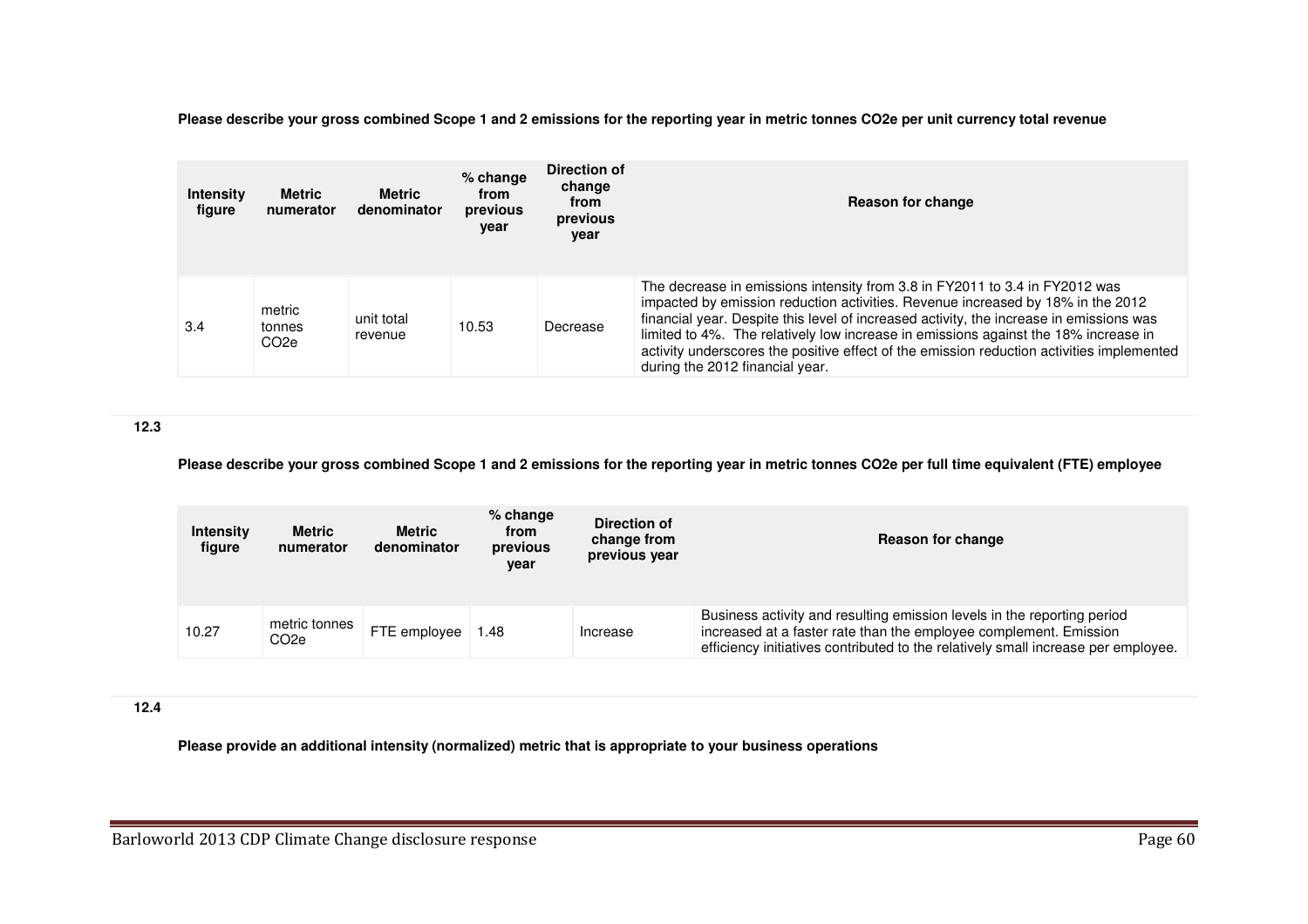| <b>Intensity</b><br>figure | <b>Metric</b><br>numerator           | <b>Metric</b><br>denominator | $%$ change<br>from<br>previous<br>vear | Direction of<br>change<br>from<br>previous<br>year | Reason for change                                                                                                                                                                                                                                                                                                                                                                                                                                                                                                                                                                                                                                                                                                                                                                                       |
|----------------------------|--------------------------------------|------------------------------|----------------------------------------|----------------------------------------------------|---------------------------------------------------------------------------------------------------------------------------------------------------------------------------------------------------------------------------------------------------------------------------------------------------------------------------------------------------------------------------------------------------------------------------------------------------------------------------------------------------------------------------------------------------------------------------------------------------------------------------------------------------------------------------------------------------------------------------------------------------------------------------------------------------------|
| 0.0184                     | metric<br>tonnes<br>CO <sub>2e</sub> | Other: Rental<br>Days        | 6                                      | Decrease                                           | BAW recognises that emissions from car rental activities are central to its customer<br>offerings and strives to reduce these by providing fuel efficient vehicles in the fleets and<br>having low-emission and hybrid vehicles available for rent. Car rental operations in<br>South Africa produced 90 333 tCO2e (FY2011: 86 661 tCO2e) of scope 3 emissions.<br>which represents an increase of 4.24% in absolute emissions from FY2011. However,<br>rental days increased by 11% during the same period. Overall, this represents a 6%<br>improvement in emissions intensity per rental day in FY2012 compared with FY2011<br>underscoring the efficiency of new technologies and the reduced emissions profile of the<br>rental fleet. Mileage per rental day also impacts this intensity measure. |

# **Page: 13. Emissions Trading**

# **13.1**

**Do you participate in any emissions trading schemes?**

No, but we anticipate doing so in the next 2 years

# **13.1a**

**Please complete the following table for each of the emission trading schemes in which you participate**

| Period for which<br>Allowances allocated<br>Scheme name<br>data is supplied | Allowances purchased | Verified emissions in<br>metric tonnes CO <sub>2e</sub> | Details of ownership |
|-----------------------------------------------------------------------------|----------------------|---------------------------------------------------------|----------------------|
|-----------------------------------------------------------------------------|----------------------|---------------------------------------------------------|----------------------|

# **13.1b**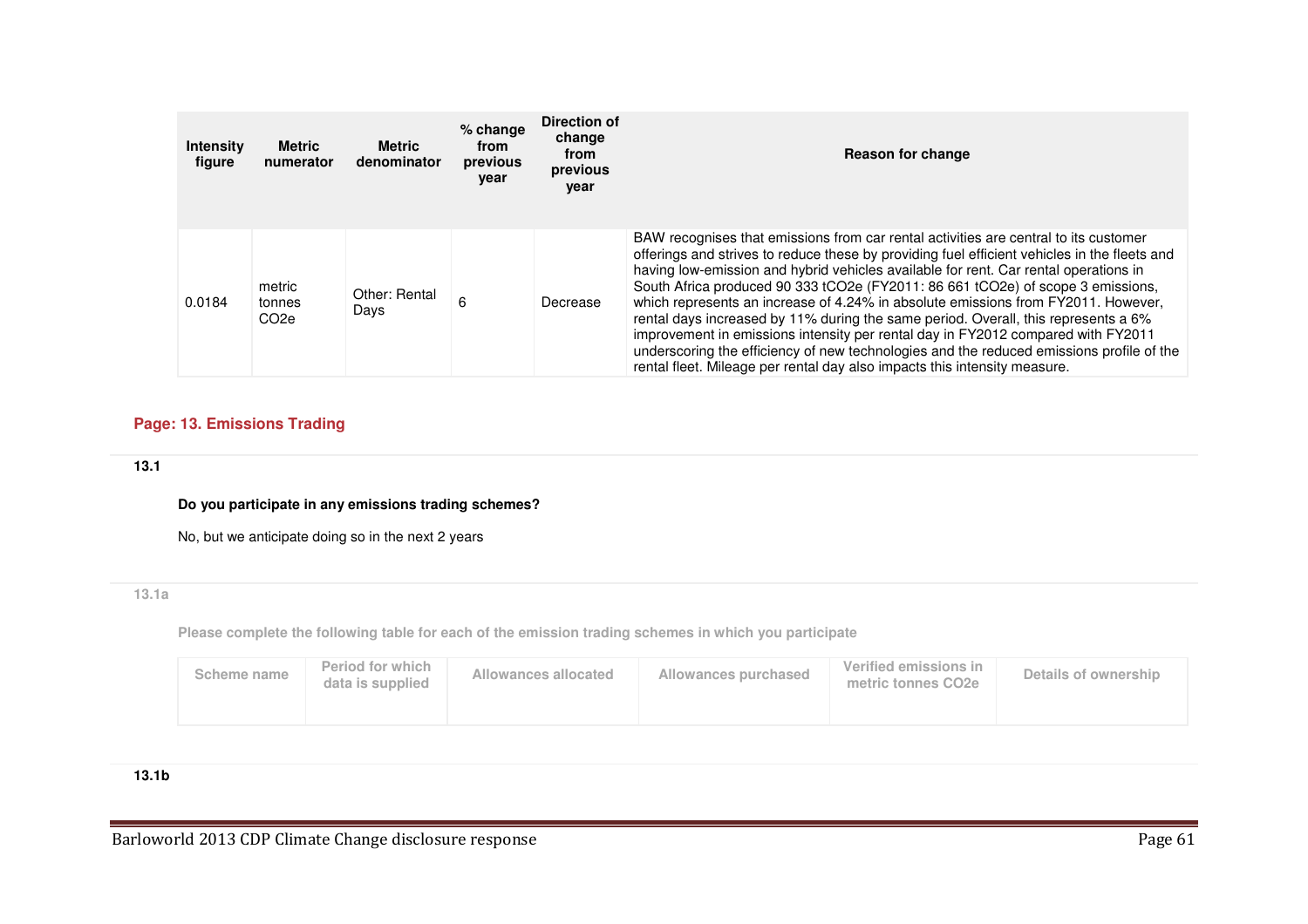#### **What is your strategy for complying with the schemes in which you participate or anticipate participating?**

BAW has adopted a MARSO (Measure, Avoid, Reduce, Switch, Offset) approach to managing its consumption of energy and emissions from fossil fuels: Measure,Avoid, Reduce, Switch energy sources if feasible and, finally Offset emissions. Group companies that choose to become carbon neutral or which exceed local emission limits could consider buying emissions credits from entities or projects which are able to stay below their own designated limits and reduce emissions. Emissions trading will be considered once all other MARS approaches have been implemented. Emissions trading would be considered to reduce the overall cost of compliance with any emission constraints by taking advantage of differences in marginal abatement costs across different emission sources. Participation in the Clean Development Mechanism is dependent on the recovery of the carbon market and if feasible and the appropriate opportunities were identified, Barloworld would consider investing in emission reduction projects.

#### **13.2**

**Has your company originated any project-based carbon credits or purchased any within the reporting period?**

Yes

#### **13.2a**

**Please complete the table**

| <b>Credit</b><br>origination<br>or credit<br>purchase | <b>Project type</b>              | <b>Project identification</b>                                | Verified to which<br>standard             | Number of<br>credits<br>(metric<br>tonnes of<br>CO <sub>2e</sub> ) | Number of<br>credits (metric<br>tonnes CO <sub>2</sub> e):<br><b>Risk adjusted</b><br>volume | <b>Credits</b><br>retired | Purpose, e.g.<br>compliance |
|-------------------------------------------------------|----------------------------------|--------------------------------------------------------------|-------------------------------------------|--------------------------------------------------------------------|----------------------------------------------------------------------------------------------|---------------------------|-----------------------------|
| Credit<br>Purchase                                    | Coal mine/bed CH4                | <b>Tieling Coal Mine Methane</b><br>Capture project in China | <b>VCS (Voluntary</b><br>Carbon Standard) | 14753                                                              | 14753                                                                                        | Yes                       | Voluntary<br>Offsetting     |
| Credit<br>Purchase                                    | Energy efficiency:<br>households | Basa Magogo - Light it up<br>Improved Cooking Technique      | Gold Standard                             | 9835                                                               | 9835                                                                                         | Yes                       | Voluntary<br>Offsetting     |

## **Page: 14. Scope 3 Emissions**

**14.1**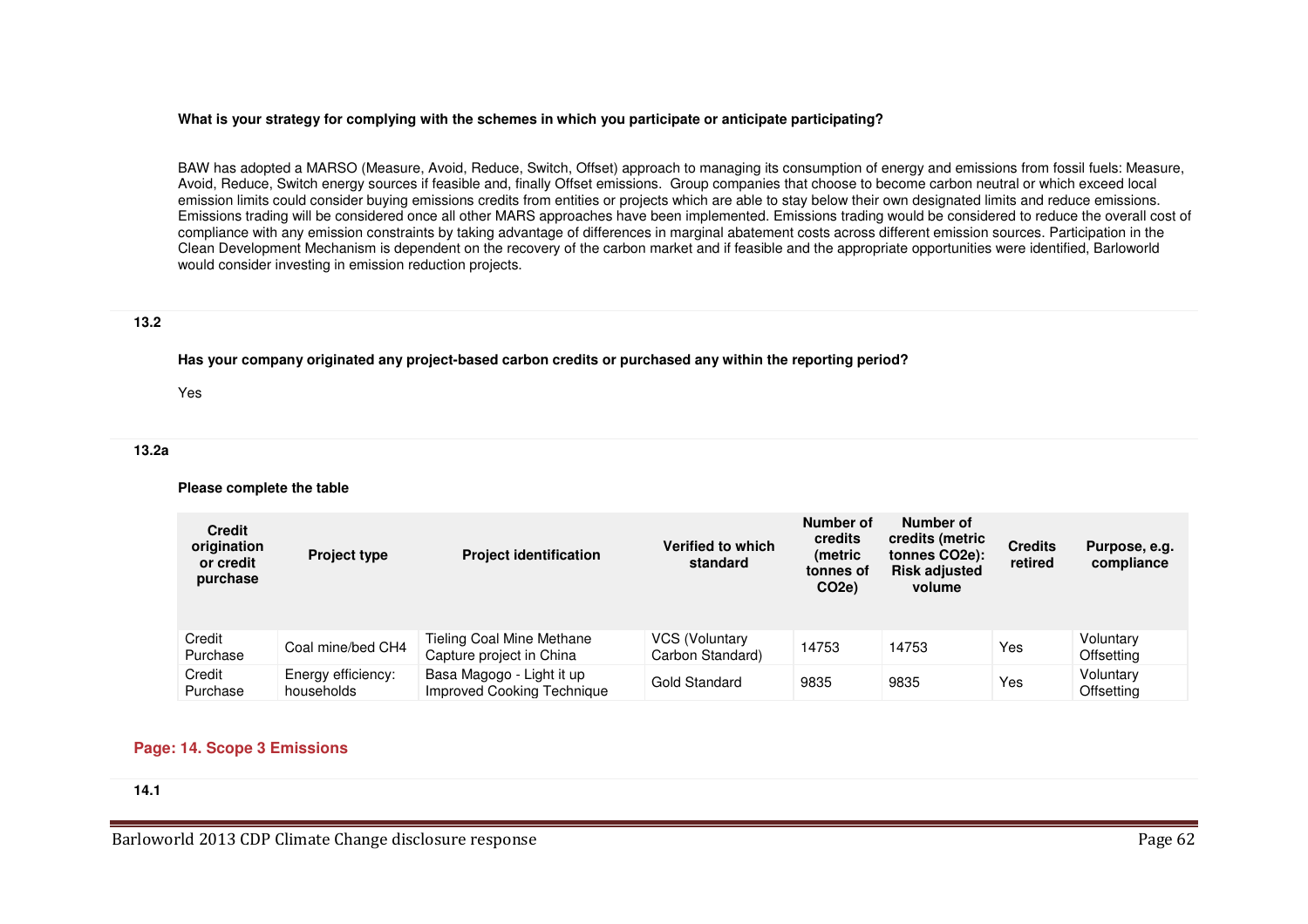| Sources of<br>Scope 3<br>emissions                                          | <b>Evaluation</b><br>status        | metric<br>tonnes<br>CO <sub>2e</sub> | Methodology | Percentage<br><b>of</b><br>emissions<br>calculated<br>using<br>primary<br>data | <b>Explanation</b>                                                                                                                                                                                                                                                                                                                                                                                                                                                                                                                                                                                                                                                     |
|-----------------------------------------------------------------------------|------------------------------------|--------------------------------------|-------------|--------------------------------------------------------------------------------|------------------------------------------------------------------------------------------------------------------------------------------------------------------------------------------------------------------------------------------------------------------------------------------------------------------------------------------------------------------------------------------------------------------------------------------------------------------------------------------------------------------------------------------------------------------------------------------------------------------------------------------------------------------------|
| Purchased goods<br>and services                                             | Relevant, not<br>yet<br>calculated |                                      |             |                                                                                | These emissions principally include those resulting<br>from the combustion of fossil fuels (consumption of<br>energy) by suppliers in the manufacturing process<br>of products purchased by BAW. The group has<br>not yet formally quantified emissions from its<br>supply chain, but it appreciates that these could be<br>significant and is starting to consider carbon<br>reporting and management in the supply chain.<br>BAW would work closely with principals to<br>appropriately evolve this over time. These are not<br>currently being included in reporting.                                                                                               |
| Capital goods                                                               | Relevant, not<br>vet<br>calculated |                                      |             |                                                                                | This refers to emissions associated with the<br>manufacturing of the capital equipment (e.g. rental<br>fleets, trucks) of which BAW divisions use to<br>provide logistical service. This equipment has an<br>extended life so that it is regarded as fixed assets.<br>Emissions from this source have not yet been<br>quantified, but could be significant. BAW is starting<br>to consider carbon reporting and management in<br>upstream and downstream activities. Given the<br>diversified nature of the group, this reporting is<br>relatively complex and would commence with<br>significant suppliers with entrenched sustainability<br>practices and reporting. |
| Fuel-and-energy-<br>related activities<br>(not included in<br>Scope 1 or 2) | Relevant, not<br>yet<br>calculated |                                      |             |                                                                                | This refers to emissions associated with the<br>production of electricity and fuels consumed by<br>BAW. This includes emissions such as those<br>associated with the mining of coal to produce<br>electricity that is used by BAW and the refining of<br>liquid fuel used (petrol and diesel). These<br>emissions are not being quantified currently, but it                                                                                                                                                                                                                                                                                                           |

**Please account for your organization's Scope 3 emissions, disclosing and explaining any exclusions**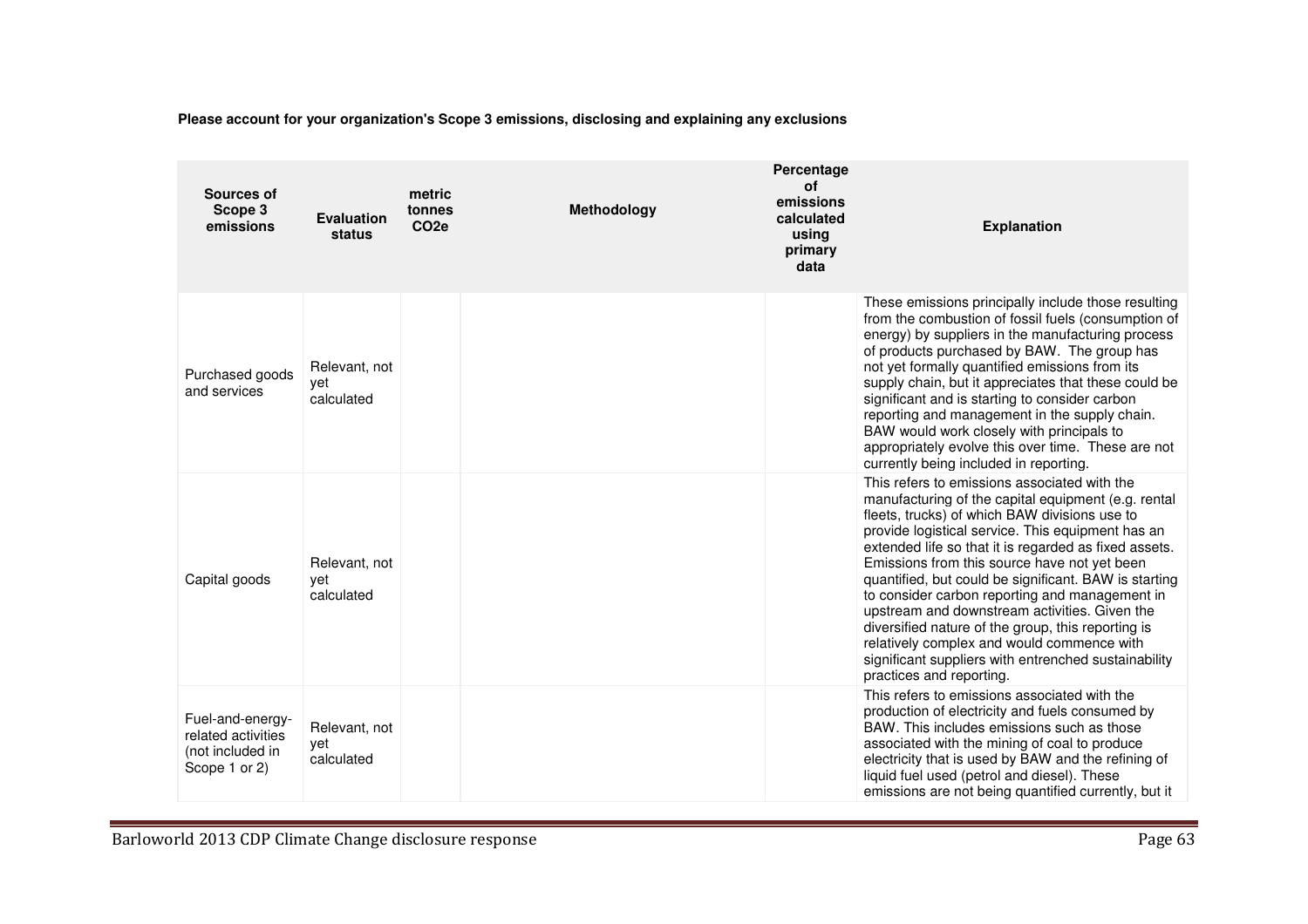| Sources of<br>Scope 3<br>emissions             | <b>Evaluation</b><br>status        | metric<br>tonnes<br>CO <sub>2e</sub> | Methodology                                                                                                                                                                                                                                                                                                                                                                                                                 | Percentage<br>οf<br>emissions<br>calculated<br>using<br>primary<br>data | <b>Explanation</b>                                                                                                                                                                                                                                                                                                                                                                                                                                                                                                                                                                                        |
|------------------------------------------------|------------------------------------|--------------------------------------|-----------------------------------------------------------------------------------------------------------------------------------------------------------------------------------------------------------------------------------------------------------------------------------------------------------------------------------------------------------------------------------------------------------------------------|-------------------------------------------------------------------------|-----------------------------------------------------------------------------------------------------------------------------------------------------------------------------------------------------------------------------------------------------------------------------------------------------------------------------------------------------------------------------------------------------------------------------------------------------------------------------------------------------------------------------------------------------------------------------------------------------------|
|                                                |                                    |                                      |                                                                                                                                                                                                                                                                                                                                                                                                                             |                                                                         | is anticipated that they may be significant.                                                                                                                                                                                                                                                                                                                                                                                                                                                                                                                                                              |
| Upstream<br>transportation<br>and distribution | Relevant, not<br>vet<br>calculated |                                      |                                                                                                                                                                                                                                                                                                                                                                                                                             |                                                                         | This includes emissions from the transportation of<br>goods purchased/acquired by BAW, e.g. the<br>transportation of equipment and vehicles from the<br>supplier to BAW's sites. These emissions are not<br>being quantified currently, but it is anticipated that<br>they may be significant. BAW is starting to<br>consider carbon reporting and management in<br>upstream and downstream activities. Given the<br>diversified nature of the group, this reporting is<br>relatively complex and would commence with<br>significant suppliers with entrenched sustainability<br>practices and reporting. |
| Waste generated<br>in operations               | Relevant, not<br>yet<br>calculated |                                      |                                                                                                                                                                                                                                                                                                                                                                                                                             |                                                                         | This relates to the emissions generated in the<br>group's waste disposal activities. The group<br>recycled 224 kg of paper and 132386 kg of tyres.<br>For indicative purposes; recycling of 1 kg of<br>cardboard results in the avoidance of 0.38 tCO2e.                                                                                                                                                                                                                                                                                                                                                  |
| <b>Business travel</b>                         | Relevant.<br>calculated            | 6048                                 | The methodology followed to estimate the<br>emissions involve multiplying activity data for<br>mode of transport (e.g. km travelled) by an<br>applicable emission factor for that mode of<br>transport (e.g. tCO2e/km). The modes of<br>transport included in the reported figure is<br>limited to business travel using aircraft. The<br>GHG Protocol Corporate Value Chain<br>Accounting and Reporting Standard was used. | 100%                                                                    | The emissions associated with business travel<br>include those from the combustion of the fuels<br>consumed in road and air business travel.<br>Currently only business air travel is reported.                                                                                                                                                                                                                                                                                                                                                                                                           |
| Employee<br>commuting                          | Relevant, not<br>yet<br>calculated |                                      |                                                                                                                                                                                                                                                                                                                                                                                                                             |                                                                         | Employee commuting emissions include those<br>associated with the travel of employees between<br>their homes and work from employee-owned<br>vehicles and public transport. These have not been<br>estimated to date.                                                                                                                                                                                                                                                                                                                                                                                     |
| Upstream leased<br>assets                      | Not relevant,<br>explanation       |                                      |                                                                                                                                                                                                                                                                                                                                                                                                                             |                                                                         | The majority of these emissions are already<br>appropriately included in BAW's direct carbon                                                                                                                                                                                                                                                                                                                                                                                                                                                                                                              |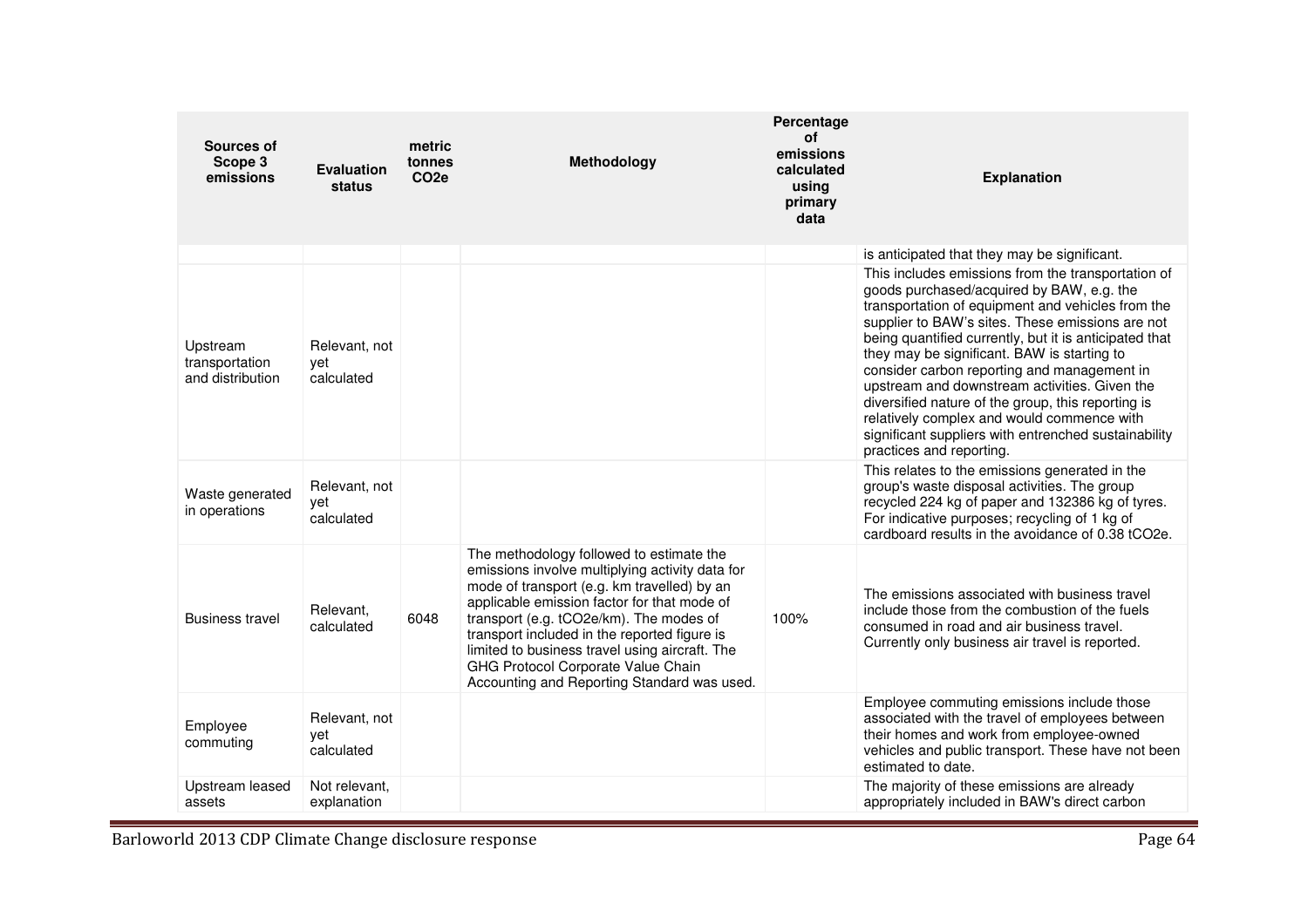| Sources of<br>Scope 3<br>emissions               | <b>Evaluation</b><br>status              | metric<br>tonnes<br>CO <sub>2e</sub> | Methodology                                                                                                                                                                                                                                                                                                                                                       | Percentage<br>οf<br>emissions<br>calculated<br>using<br>primary<br>data | <b>Explanation</b>                                                                                                                                                                                                                                                                                                                                                                                                                                                                                                                                                          |
|--------------------------------------------------|------------------------------------------|--------------------------------------|-------------------------------------------------------------------------------------------------------------------------------------------------------------------------------------------------------------------------------------------------------------------------------------------------------------------------------------------------------------------|-------------------------------------------------------------------------|-----------------------------------------------------------------------------------------------------------------------------------------------------------------------------------------------------------------------------------------------------------------------------------------------------------------------------------------------------------------------------------------------------------------------------------------------------------------------------------------------------------------------------------------------------------------------------|
|                                                  | provided                                 |                                      |                                                                                                                                                                                                                                                                                                                                                                   |                                                                         | footprint.                                                                                                                                                                                                                                                                                                                                                                                                                                                                                                                                                                  |
| Investments                                      | Not relevant.<br>explanation<br>provided |                                      |                                                                                                                                                                                                                                                                                                                                                                   |                                                                         | BAW has a number of joint ventures, including<br>Bartrac Equipment, Electro Motive Diesel Africa<br>(Pty) Limited, Barloworld Maponya (Pty) Ltd and<br>Finaltair SA. Data from joint venture operations are<br>not consolidated into financial and non-financial<br>reporting since these are not companies over<br>which BAW exercises financial control. The<br>emissions from these operations are not<br>considered to be significant when compared to<br>BAW's total group emissions.                                                                                  |
| Downstream<br>transportation<br>and distribution | Relevant, not<br>vet<br>calculated       |                                      |                                                                                                                                                                                                                                                                                                                                                                   |                                                                         | This includes emissions from the transportation of<br>goods sold by BAW, e.g. the transportation of<br>equipment and vehicles to customers' sites. These<br>emissions are not being quantified currently, but it<br>is anticipated that they may be significant. BAW is<br>starting to consider carbon reporting and<br>management in upstream and downstream<br>activities. Given the diversified nature of the group,<br>this reporting is relatively complex and would<br>commence with significant suppliers with<br>entrenched sustainability practices and reporting. |
| Processing of<br>sold products                   | Not relevant,<br>explanation<br>provided |                                      |                                                                                                                                                                                                                                                                                                                                                                   |                                                                         | BAW is a distributor of leading global brands.<br>Accordingly, there is no processing of sold goods.                                                                                                                                                                                                                                                                                                                                                                                                                                                                        |
| Use of sold<br>products                          | Relevant,<br>calculated                  | 90333                                | These emissions are from the combustion of<br>fossil fuels in the use phase of the<br>BARLOWORLD product. The emissions would<br>be estimated by multiplying an activity data<br>(e.g. either consumption of fuel or km<br>travelled) by an appropriate emission factor.<br>The GHG Protocol Corporate Value Chain<br>Accounting and Reporting Standard was used. | 50%                                                                     | It is in accordance with the concept of product<br>stewardship to report on the emissions of the<br>product use phase. The emissions currently being<br>reported are for sale of Avis Rent a Car's products,<br>namely, vehicle rentals. The reported figure<br>relates to Avis Rent a Car South Africa only.                                                                                                                                                                                                                                                               |
| End of life                                      | Relevant, not                            |                                      |                                                                                                                                                                                                                                                                                                                                                                   |                                                                         | Not undertaken at present. Component Rebuilds                                                                                                                                                                                                                                                                                                                                                                                                                                                                                                                               |

Barloworld 2013 CDP Climate Change disclosure response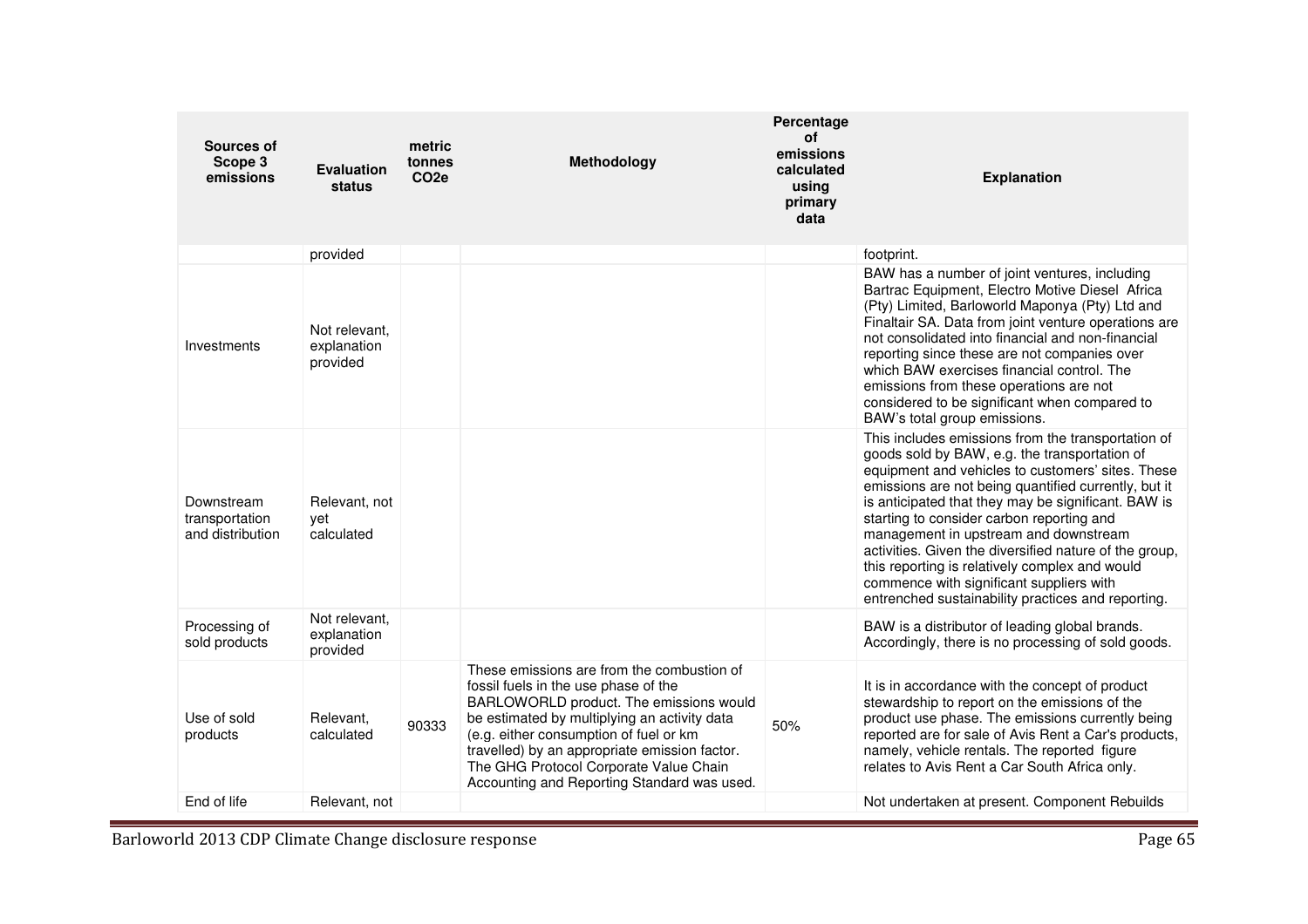| Sources of<br>Scope 3<br>emissions | Evaluation<br>status                     | metric<br>tonnes<br>CO <sub>2e</sub> | <b>Methodology</b> | Percentage<br>of<br>emissions<br>calculated<br>using<br>primary<br>data | <b>Explanation</b>                                                                                                                                                                                                                                                                                                                      |
|------------------------------------|------------------------------------------|--------------------------------------|--------------------|-------------------------------------------------------------------------|-----------------------------------------------------------------------------------------------------------------------------------------------------------------------------------------------------------------------------------------------------------------------------------------------------------------------------------------|
| treatment of sold<br>products      | yet<br>calculated                        |                                      |                    |                                                                         | extend life of plant and equipment and mitigate<br>emissions associated with building of new<br>equipment and machinery.                                                                                                                                                                                                                |
| Downstream<br>leased assets        | Relevant, not<br>yet<br>calculated       |                                      |                    |                                                                         | This includes emissions from assets leased by<br>BAW to customers, e.g. leased fleet vehicles,<br>equipment and machinery. These emissions are<br>not being quantified currently, but it is anticipated<br>that they may be significant. BAW is starting to<br>consider carbon reporting and management in<br>downstream leased assets. |
| Franchises                         | Not relevant.<br>explanation<br>provided |                                      |                    |                                                                         | The group has a limited number of franchisees<br>through its Avis operations. The emissions from<br>these operations are not considered to be<br>significant against BAW's total group emissions.                                                                                                                                       |
| Other (upstream)                   |                                          |                                      |                    |                                                                         |                                                                                                                                                                                                                                                                                                                                         |
| Other<br>(downstream)              |                                          |                                      |                    |                                                                         |                                                                                                                                                                                                                                                                                                                                         |

# **14.2**

## **Please indicate the verification/assurance status that applies to your Scope 3 emissions**

No third party verification or assurance

# **14.2a**

**Please indicate the proportion of your Scope 3 emissions that are verified/assured**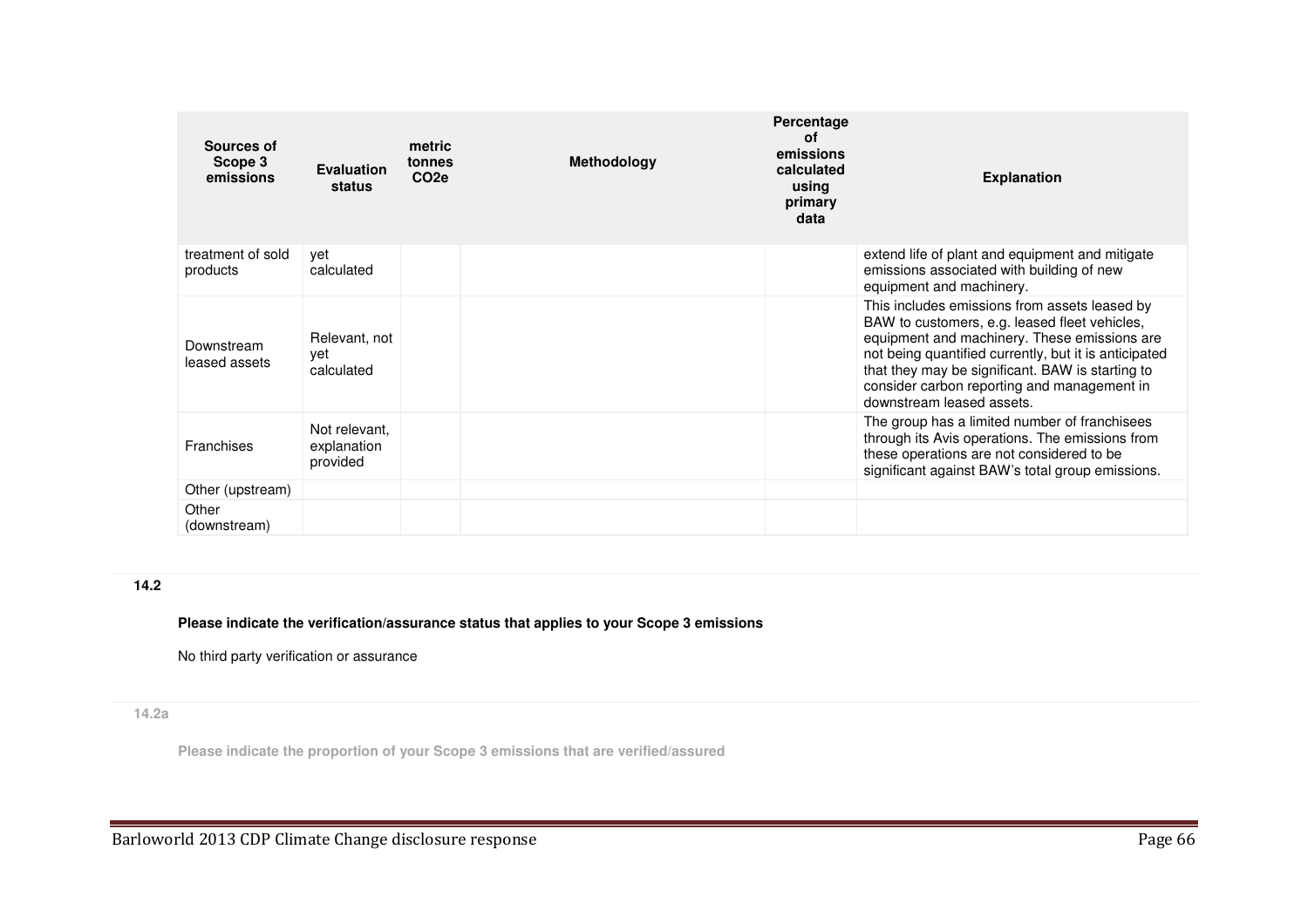## **14.2b**

**Please provide further details of the verification/assurance undertaken, and attach the relevant statements**

| <b>Typeof verification or assurance</b> | <b>Relevant standard</b> | Attach the document |
|-----------------------------------------|--------------------------|---------------------|
|                                         |                          |                     |

## **14.3**

**Are you able to compare your Scope 3 emissions for the reporting year with those for the previous year for any sources?**

## Yes

## **14.3a**

**Please complete the table**

| Sources of<br>Scope 3<br>emissions | <b>Reason for</b><br>change | <b>Emissions</b><br>value<br>(percentage) | <b>Direction</b><br>of change | <b>Comment</b>                                                                                                                                                                                                                                                                                      |
|------------------------------------|-----------------------------|-------------------------------------------|-------------------------------|-----------------------------------------------------------------------------------------------------------------------------------------------------------------------------------------------------------------------------------------------------------------------------------------------------|
| Use of sold<br>products            | Change in<br>output         | 4.24                                      | Increase                      | The absolute increase in emissions (from 86 661 tCO2e in FY2011 to 90 333 tCO2e in FY2012) is<br>a result of 11% increase in rental days over the same period. This represents a 6% improvement<br>in emissions intensity per rental day in FY2012 compared with FY2011 underscoring the efficiency |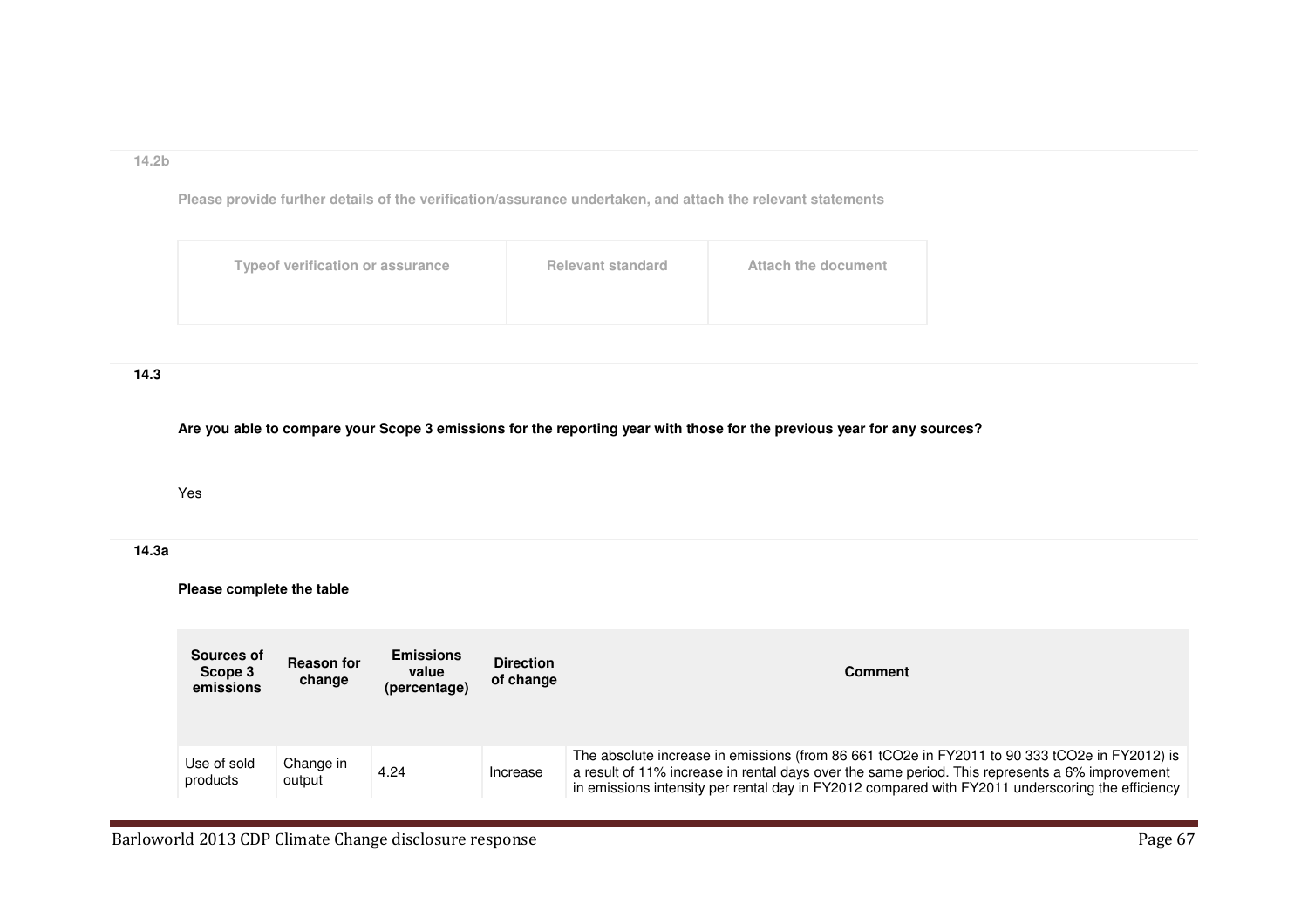| Sources of<br>Scope 3<br>emissions | <b>Reason for</b><br>change     | <b>Emissions</b><br>value<br>(percentage) | <b>Direction</b><br>of change | <b>Comment</b>                                                                                                                                                                                                                                                                     |  |
|------------------------------------|---------------------------------|-------------------------------------------|-------------------------------|------------------------------------------------------------------------------------------------------------------------------------------------------------------------------------------------------------------------------------------------------------------------------------|--|
|                                    |                                 |                                           |                               | of new technologies and the reduced emissions profile of the rental fleet. Mileage per rental day<br>also impacts this intensity measure.                                                                                                                                          |  |
| <b>Business</b><br>travel          | Other:<br>Improved<br>reporting | 26.87                                     | Increase                      | The annual increase in scope 3 emissions from air travel (from 4767 tCO2e in FY2011 to 6048<br>tCO2e in FY2012) indicates improved reporting rather than increased travel, as data for FY2011<br>was incomplete. The group is continuing to refine this aspect of their reporting. |  |

#### **14.4**

**Do you engage with any of the elements of your value chain on GHG emissions and climate change strategies? (Tick all that apply)**

Yes, our suppliers Yes, our customers

#### **14.4a**

#### **Please give details of methods of engagement, yourstrategy for prioritizing engagements and measures of success**

BAW represents and engages with leading international Original Equipment Manufacturers (OEMs) and brands such as Caterpillar, Hyster, Avis, Audi, BMW, Ford, General Motors, Mazda, Mercedes-Benz, Toyota, Volkswagen, Massey Ferguson and others. Relationships throughout the supply chain are guided by BAW's governance framework that includes its Code of Ethics, Worldwide Code of Conduct, related policies and commitment to legal compliance. Interactions are also informed by the group's strategic framework, including the commitment to being a leader in sustainable development and the identification of competitive advantage though offering customer solutions that assist customers in achieving their sustainable development objectives, facilitate a transition to low carbon economies and expand into related opportunities. Methods of engagement include dealer, dealer council and licensee meetings; principals' conferences; formal reporting and information sharing; ongoing informal contact and product launches. BAW engages with all principals on an ongoing basis. The material issues raised during engagements include product issues and innovation; market positioning; financial and other performance review; customer issues and satisfaction; sustainable development and climate change matters; market information and supply chain empowerment. Customers are engaged on an ongoing basis which informs the basis of the group's customer value proposition and integrated solutions. Such engagement includes extensive surveys, personal contact and engagement, site visits and open communication platforms. BAW strives to provide customer solutions that assist customers achieve their own sustainable development objectives including energy and emission efficiency improvements. Success is measured by the outcomes of these engagements. Positive outcomes resulting from engagements include successful relationships with mutual value maximized; leading products, services and customer solutions; retained distribution rights; mitigation of an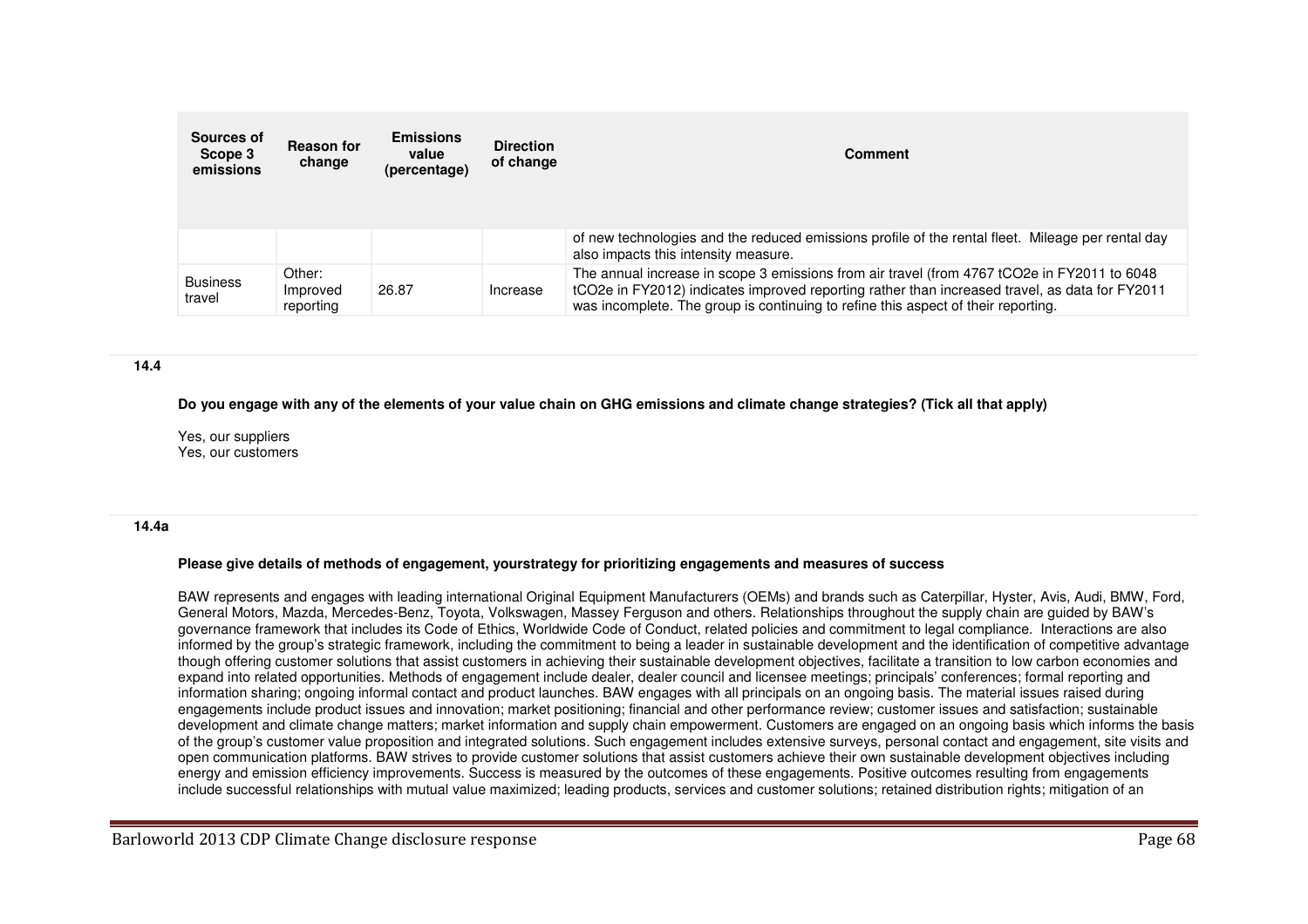identified key risk, supply chain optimization and expanded preferential procurement and empowerment. Stakeholder requirements, commercial sensibility, organisational sustainability and responsible corporate citizenship are some of the aspects considered in prioritizing engagements.

## **14.4b**

**To give a sense of scale of this engagement, please give the number of suppliers with whom you are engaging and the proportion of your total spend that they represent**

| <b>Number</b><br>0f<br>suppliers | $%$ of<br>total<br>spend | <b>Comment</b>                                                                                                                                                                                                                                                                                                                                                                                                                                                                                                                                                                                                                                                                                                                                                                                                                      |
|----------------------------------|--------------------------|-------------------------------------------------------------------------------------------------------------------------------------------------------------------------------------------------------------------------------------------------------------------------------------------------------------------------------------------------------------------------------------------------------------------------------------------------------------------------------------------------------------------------------------------------------------------------------------------------------------------------------------------------------------------------------------------------------------------------------------------------------------------------------------------------------------------------------------|
|                                  |                          | The group engages with a number of suppliers, of which the most significant regarding climate change issues, are its principals. These<br>include Caterpillar, Hyster, Avis, Audi, BMW, Ford, General Motors, Mazda, Mercedes-Benz, Toyota, Volkswagen, Massey Ferguson and<br>others. BAW's principals account for majority of its upstream scope 3 emissions from its value chain. The group's cost of sales, which<br>includes its spend with principals, was some R46bn in the FY2012. BAW has developed strong relationships with its principals which<br>facilitate information sharing about local market conditions and trends, including information on regulatory environments and emission<br>standards, and assists its principals in developing customer solutions that differentiate and expand their product ranges. |

#### **14.4c**

**If you have data on your suppliers' GHG emissions and climate change strategies, please explain how you make use of that data**

| How you make use of<br>the data                             | Please give details                                                                                                                                                                                                                                                                                                                                                                                                                                                                                                                    |
|-------------------------------------------------------------|----------------------------------------------------------------------------------------------------------------------------------------------------------------------------------------------------------------------------------------------------------------------------------------------------------------------------------------------------------------------------------------------------------------------------------------------------------------------------------------------------------------------------------------|
| Managing the impact of<br>regulation in the supply<br>chain | BAW represents leading international brands and principals such as Caterpillar, Hyster, Avis, Audi, BMW, Ford, General Motors,<br>Mazda, Mercedes-Benz, Toyota, Volkswagen, Massey Ferguson and others. Their extensive sustainability reporting and engagement<br>with the group informs its risk management and strategic planning processes, and as it allows for the group to put in place mitigation<br>strategies for material risks, including regulatory risks, in its supply chain.                                           |
| Managing physical risks<br>in the supply chain              | BAW represents leading international brands and principals such as Caterpillar, Hyster, Avis, Audi, BMW, Ford, General Motors,<br>Mazda, Mercedes-Benz, Toyota, Volkswagen, Massey Ferguson and others. Their extensive sustainability reporting and engagement<br>with the group informs its risk management and strategic planning processes, and as it allows for the group to put in place mitigation<br>strategies for material risks, including physical risks, in its supply chain.                                             |
| Stimulating innovation<br>of new products                   | BAW represents leading international brands and principals such as Caterpillar, Hyster, Avis, Audi, BMW, Ford, General Motors,<br>Mazda, Mercedes-Benz, Toyota, Volkswagen, Massey Ferguson and others. These leading companies are responsible corporates,<br>which share BAW's commitment to sustainable development and responsible long term value creation for stakeholders. In doing so,<br>they strive to improve energy and emissions efficiencies for both themselves and their customers. This is one of the key focus areas |